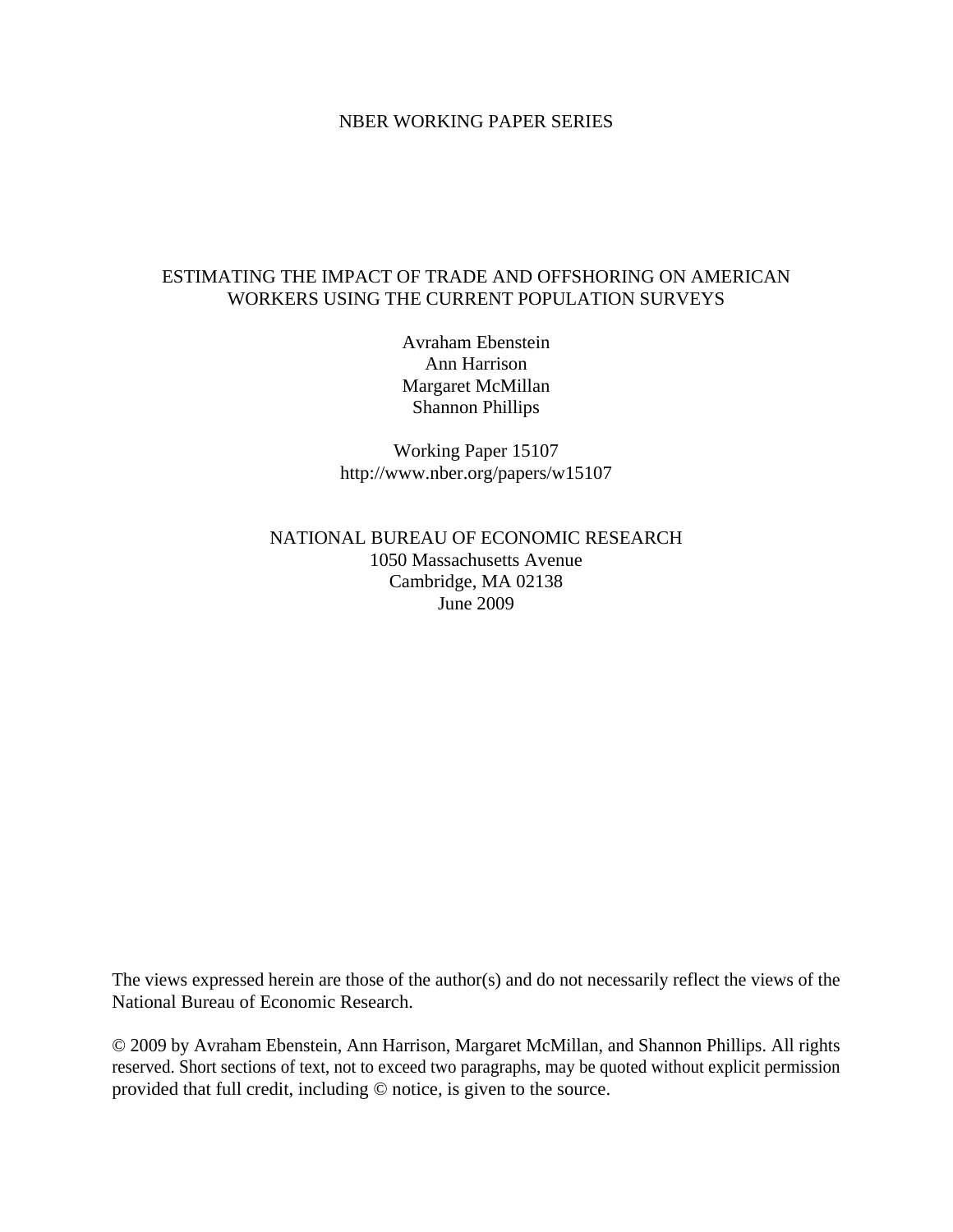Estimating the Impact of Trade and Offshoring on American Workers Using the Current Population Surveys Avraham Ebenstein, Ann Harrison, Margaret McMillan, and Shannon Phillips NBER Working Paper No. 15107 June 2009, Revised September 2009 JEL No. F15,F16,F23,J23

# **ABSTRACT**

In this paper, we link industry-level data on offshoring activities of U.S. multinational firms, import penetration, and export shares with individual level worker data from the Current Population Surveys. We examine whether increasing globalization through offshoring or trade has led to reallocation of labor, both within and out of manufacturing, and measure its impact on the wages of domestic workers. We also control for the "routineness" of individual occupations. Our results suggest that (1) offshoring to high wage countries is positively correlated with U.S. manufacturing employment (2) offshoring to low wage countries is associated with U.S. employment declines (3) wages for workers who remain in manufacturing are generally positively affected by offshoring; in particular, we find that wages are positively associated with an increase in U.S. multinational employment in high income locations (4) much of the negative effects of globalization operate through downward pressure on wages of workers who leave manufacturing to take jobs in agriculture or services and (5) the downward pressure on aggregate U.S. wages operating through import competition has been quite important for some occupations. This effect has been overlooked because it operates across, not within, industries.

Avraham Ebenstein Harvard University aebenste@rwj.harvard.edu

Ann Harrison University of California, Berkeley 329 Giannini Hall Berkeley, CA 94720 and NBER harrison@are.berkeley.edu

Margaret McMillan Tufts University Department of Economics 114a Braker Hall Medford, MA 02155 and NBER margaret.mcmillan@tufts.edu

Shannon Phillips Boston College Boston, Mass. phillisg@bc.edu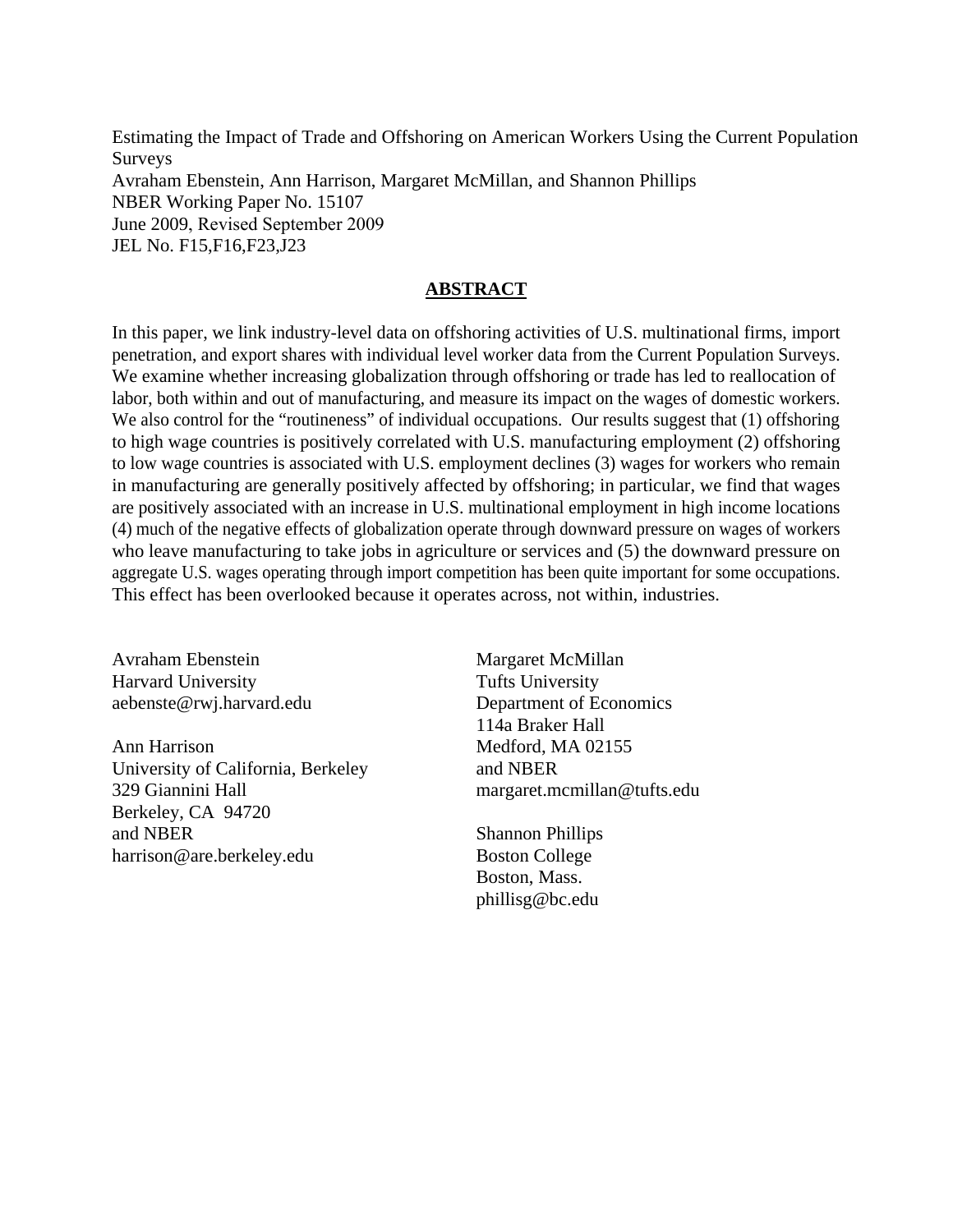"How can we quantify the actual effect of rising trade on wages? The answer, given the current state of the data, is that we can't."

Paul Krugman, Brookings Panel on Economic Activity (2008)

"Why not just estimate the returns to schooling and the industry wage levels from Current Population surveys (CPS)? This type of analysis—which is the standard in the wage-structure literature—would probably give a much more robust answer…."

George Borjas, in *The Impact of International Trade on Wages*, edited by Feenstra (2000)

### **I. Introduction**

Between 1982 and 2002, the United States economy experienced a boom in offshoring and a doubling of imports of manufactured goods from low-wage countries. Over this same period, roughly 6 million jobs were lost in manufacturing and income inequality increased sharply. These parallel developments have led many to conclude that "good" manufacturing jobs have been shipped overseas at the expense of the domestic labor force, putting downward pressure on wages of American workers. Concern over these developments motivated the U.S. Congress to pass the American Jobs Creation Act of 2004. Similar legislation aimed at keeping jobs in the United States has been proposed by Barack Obama. Yet the degree to which changes in the U.S. labor market are related to international trade and offshoring is debatable.

Labor economists wishing to explain the rise in wage inequality in the U.S. generally target skill-biased technological change (Autor, Levy and Murnane, 2003, Autor, Katz and Kearney,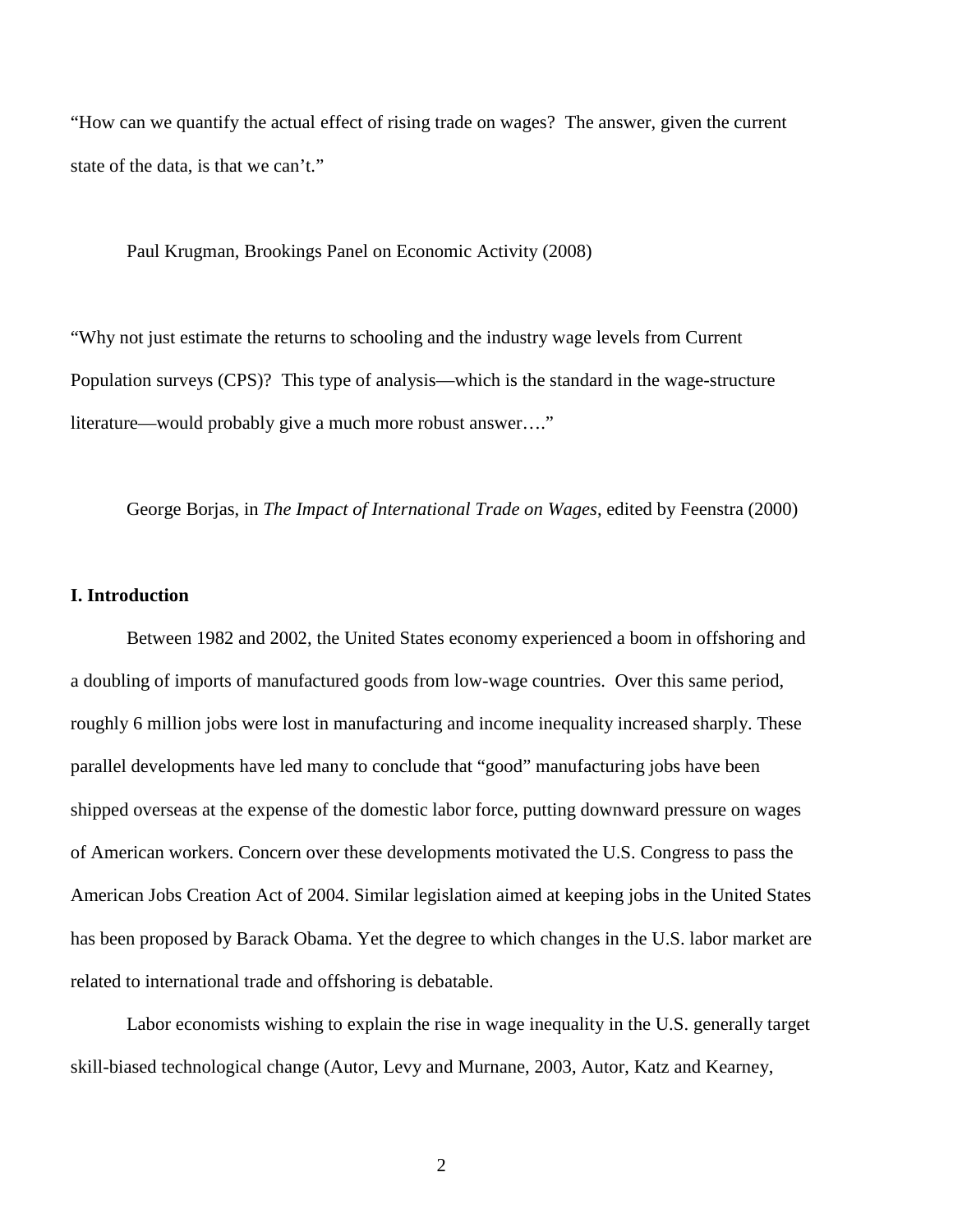2006 and Goos and Manning, 2007) or labor market institutions, such as the erosion of union power (Nickell and Layard 2003, DiNardo, Fortin and Lemieux, 1996). However, Autor, Katz and Kearney (2006) acknowledge that international trade and offshoring are likely to become an increasingly important driver of wage inequality, both because of rapid growth in developing countries (where wages are low) and because of dramatic reductions in the cost of computer and communications technology.

Alternatively, trade economists have focused on general equilibrium models to explain rising inequality: the Stolper-Samuelson theorem posits that opening up to trade will lead to a fall in unskilled wages or an increase in skilled wages for countries with a comparative advantage in producing skill-intensive goods. Some representative studies focusing on general equilibrium effects include Baldwin and Cain (1997), Baldwin and Hilton (1984), Krugman (2000), and Leamer (1994, 1998, 2000). These studies, which use data ending in the early 1990s, generally find that trade only explains a small portion of the steep rise in wage inequality<sup>1</sup>.

Some recent work has shifted the focus to possible linkages between offshoring and U.S. wages. Feenstra and Hanson (1999) adopt a general equilibrium approach used to identify linkages between trade flows and wages to examine linkages between offshore activity and inequality. Using data for the U.S. manufacturing sector between 1979 and 1990, they find that the real wages of production workers were probably unaffected by offshoring activities, while the real wages of non-production workers increased by 1 to 2 percentage points. Feenstra and Hanson use a two-step procedure to first identify the impact of outsourcing and high technology investments on productivity and prices, and then trace through the induced productivity and price changes to production and non-production wages. Another study that finds small or insignificant

 1 See also the many original papers and comprehensive reviews of the literature on this topic in *The Impact of International Trade on Wages* (2000), edited by Robert Feenstra.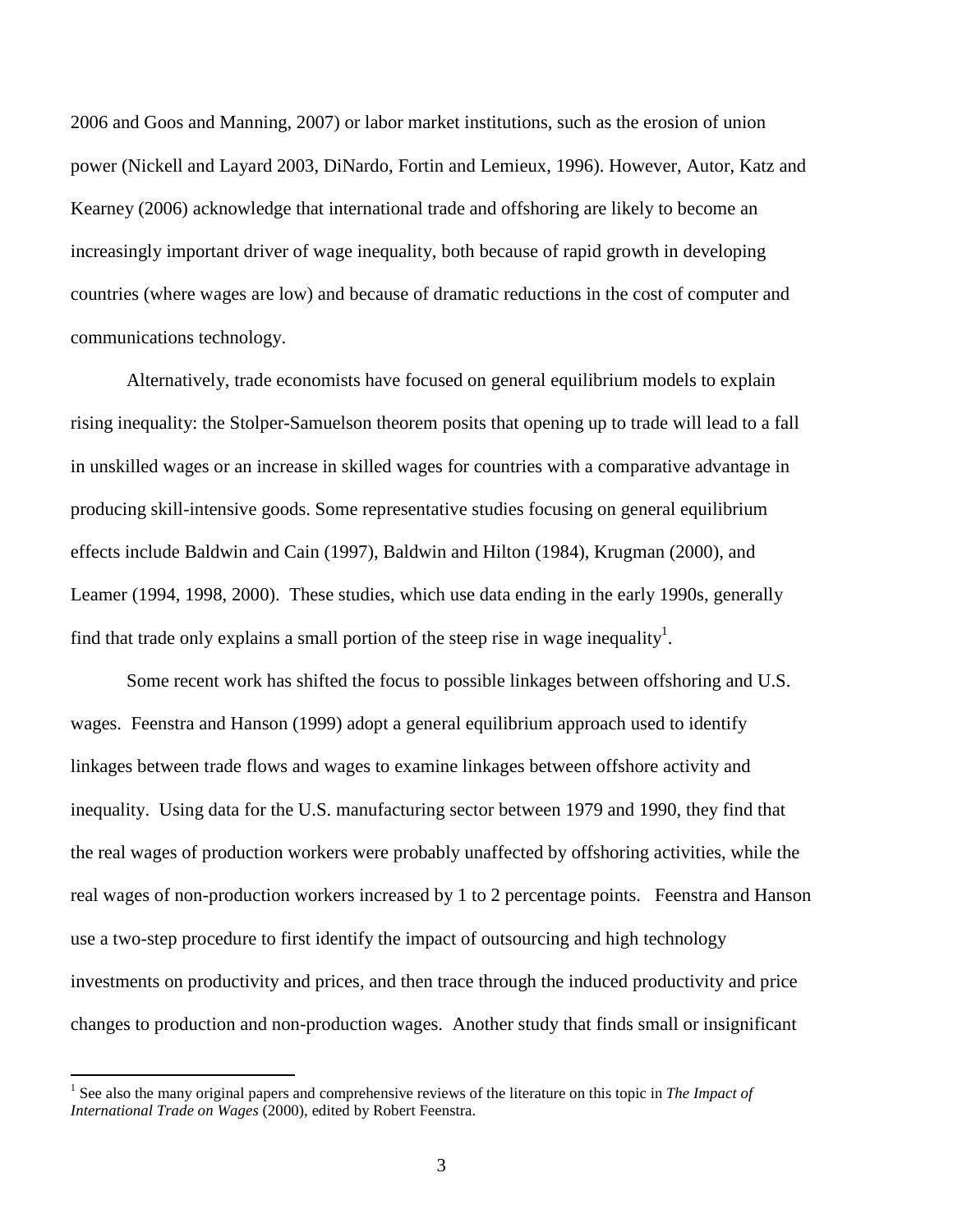effects of offshoring on U.S. wages is Liu and Trefler (2008), who measure the impact of services offshoring to China and India on labor outcomes of service sector employees.

 Other studies, instead of focusing on wages, have examined whether domestic employment decisions of U.S. multinationals are affected by their offshoring activities.<sup>2</sup> Brainard and Riker (1997) showed that employment across high and low wage affiliate locations of U.S. multinationals is complementary for manufacturing activities. Borga (2005) and, Desai, Foley, and Hines (2005), and Slaughter (2003) also find that expansion of U.S. multinationals abroad *stimulates* job growth at home. Slaughter (2003) reports the largest positive effects of offshoring: for every new job abroad, U.S. employment increases two-fold.<sup>3</sup> Reviewing these studies, Mankiw and Swagel (2006) conclude that "foreign activity does not crowd out domestic activity; the reverse is true."

Another set of studies on this topic (Brainard and Riker (2001), Hanson, Mataloni and Slaughter (2003), Muendler and Becker (2006), Harrison and McMillan (2007), and Harrison, McMillan, and Null (2007)) reaches the opposite conclusion: jobs abroad *do replace* jobs at home, but the effect is small. Regardless of the reasons for discrepancies in results (see Harrison and McMillan (2009) for a discussion), all of the studies that analyze outcomes within firms registered with the Bureau of Economic Analysis share an important limitation. Since there are no details available on worker characteristics in these data, this research is often restricted to exploring employment shifts between a U.S. parent and its foreign affiliate.

What is most surprising about the growing literature on trade, offshoring, and wages is the lack of studies that use individual-level data to explore the linkages between manufacturing wages,

 $\frac{1}{2}$  We will use the term trade to mean trade in final goods and trade in intermediate inputs – the latter is sometimes referred to as offshore outsourcing. We use offshoring to refer to the physical relocation of parts of the business to countries outside the U.S.

<sup>3</sup> Slaughter's estimates are presented in a high profile report released by the government on the consequences of offshoring for the U.S. economy.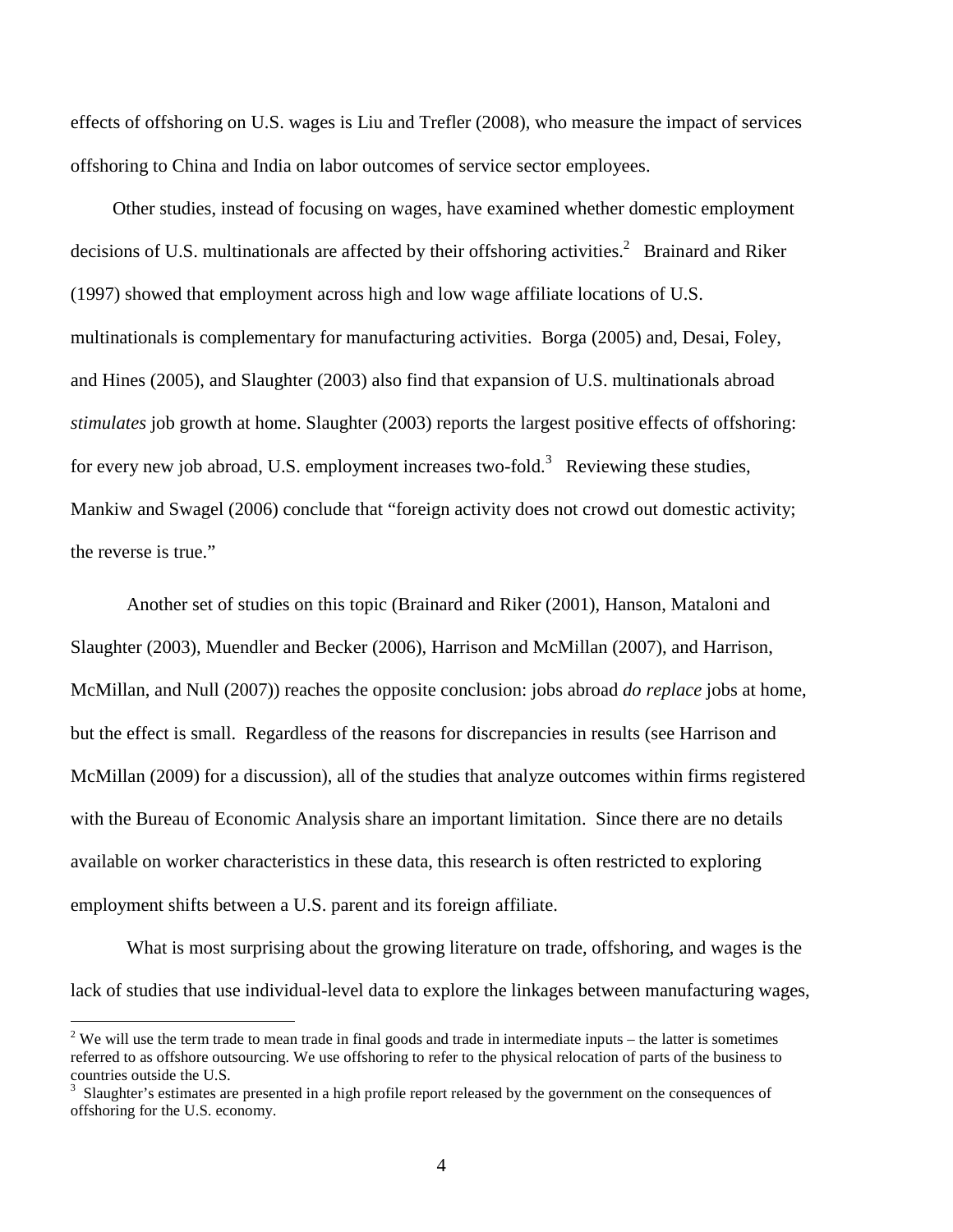offshoring, and international trade<sup>4</sup>. Liu and Trefler (2008) is an important exception, but they focus primarily on the question of offshoring in the services sector to China and India. While their pathbreaking study finds no impact of services offshoring on wages, it is more likely that there would be important consequences for U.S. wages from increasing international trade as well as offshoring of manufacturing activity. Import competition as a share of sales in manufacturing has doubled in the last twenty years and offshoring in this sector has also increased significantly. In Feenstra's (2000) book exploring the impact of trade on wages, only one study uses individuallevel data to explore the linkages. That study, by Lovely and Richardson (2000), relies on the PSID data and cannot identify significant effects of trade on U.S. wages, in part due to the fact that they follow a small sample of individuals over time.

In recent work, both Feenstra (2009) and Krugman (2008) suggest that the effects of trade and offshoring on U.S. wages may be more important than these previous studies would suggest. Krugman challenges conventional wisdom by arguing that published research on trade and wages is largely outdated. He theorizes that the dramatic increase in manufactured imports from developing countries since the early 1990s could be responsible for the increase in wage inequality in the United States and other advanced countries. Feenstra (2008), in his Ohlin lectures, writes that "my own views have always favored a trade-based explanation [for the shift in labor demand toward more-skilled workers], and that the views of Krugman and others may be changing".

 The theoretical literature on the linkages between multinational activity, labor demand, and wages does not yield clear predictions on the relationship between offshore activities and home labor market outcomes. For example, Helpman's (1984) model which seeks to explain multinational activity yields markedly different predictions for the linkages between wages and offshore activities than Grossman and Rossi-Hansberg (2008). In the Helpman (1984) model, the

<u>.</u>

<sup>&</sup>lt;sup>4</sup> We thank Larry Katz for suggesting the idea of merging the CPS data with the BEA data.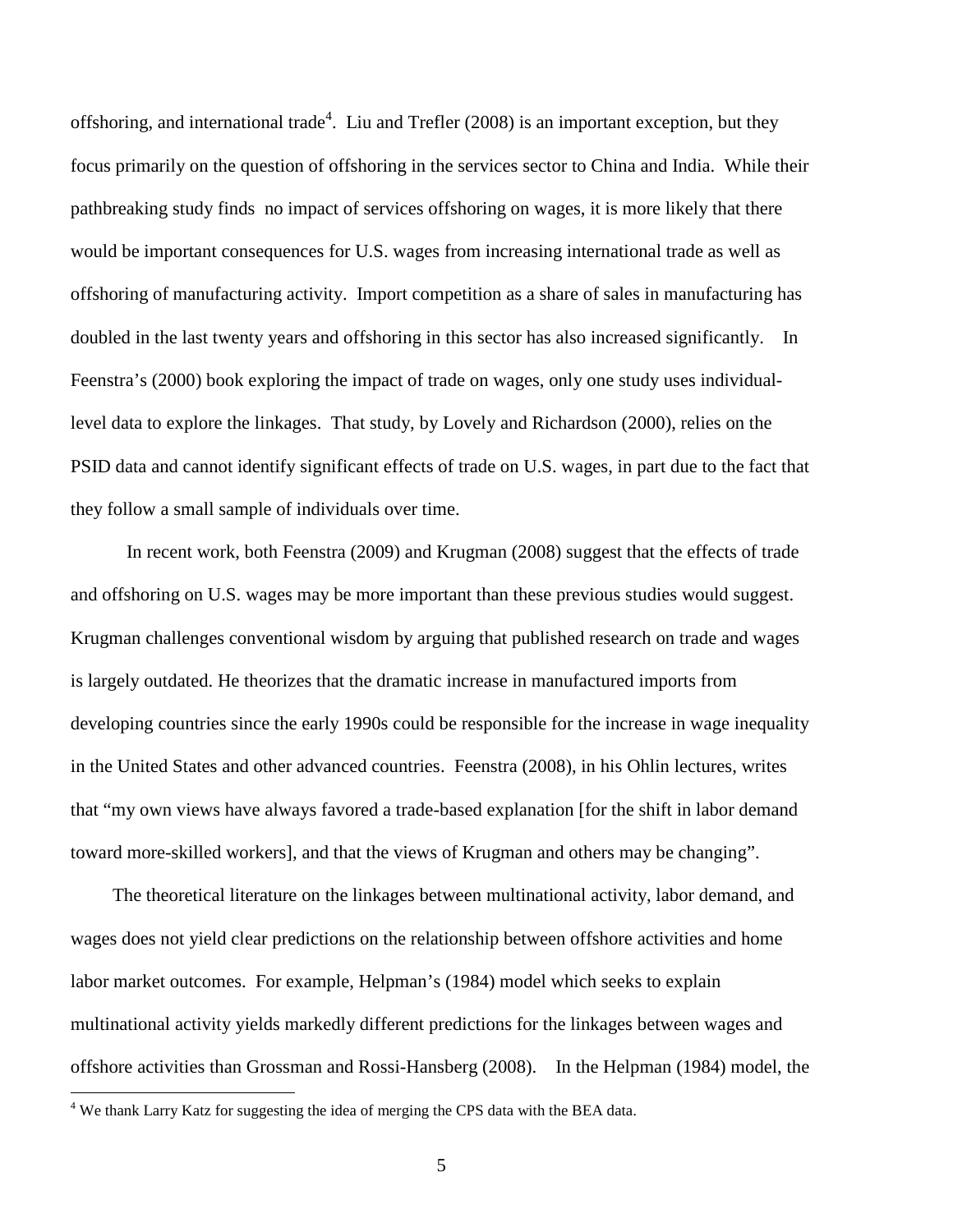motivation for foreign investment is based on factor price differences that exist outside of the endowment allocation when there is factor price equalization. Consequently, in that alternative equilibrium, factor price differences follow from different relative endowments, and foreign investors will be drawn to countries where they could pay (for example) lower wages for a homogeneous type of good. Such a framework implies that under some initial relative endowments offshoring for vertically-oriented multinationals can be associated with intra-firm imports of low-wage goods, largely invisible exports from headquarters of intangibles such as management skills, falling domestic demand for unskilled labor, and falling domestic wages.

 More recent work by Grossman and Rossi-Hansberg (2006) draws on insights from Autor, Levy and Murnane (2003) to develop a framework in which falling costs of offshoring can lead to wage gains for both skilled and unskilled workers at home. Grossman and Rossi-Hansberg (2006) use Autor, Levy and Murnane's differentiation between routine and non-routine tasks to build a theoretical model of trade in tasks. Advances in technology (such as improvements in communication) make offshoring of routine tasks less costly, leading firms to increase production abroad. What is surprising is that offshoring of routine tasks for vertically motivated multinationals (there is no horizontal motive for foreign investment here) leads to ambiguous predictions for domestic wages. The intuition behind this result is that falling costs of offshoring act like a positive productivity shock. Although the primary motivation for offshoring is to save on labor costs, low-skill workers at home may still gain if terms of trade effects and labor supply effects (offshoring acts like an increase in the labor supply, which puts downward pressure on domestic wages) are not too large.

In this paper, we examine *both* the impact of trade and offshoring on U.S. labor market outcomes by combining information on wages and worker characteristics from the March Current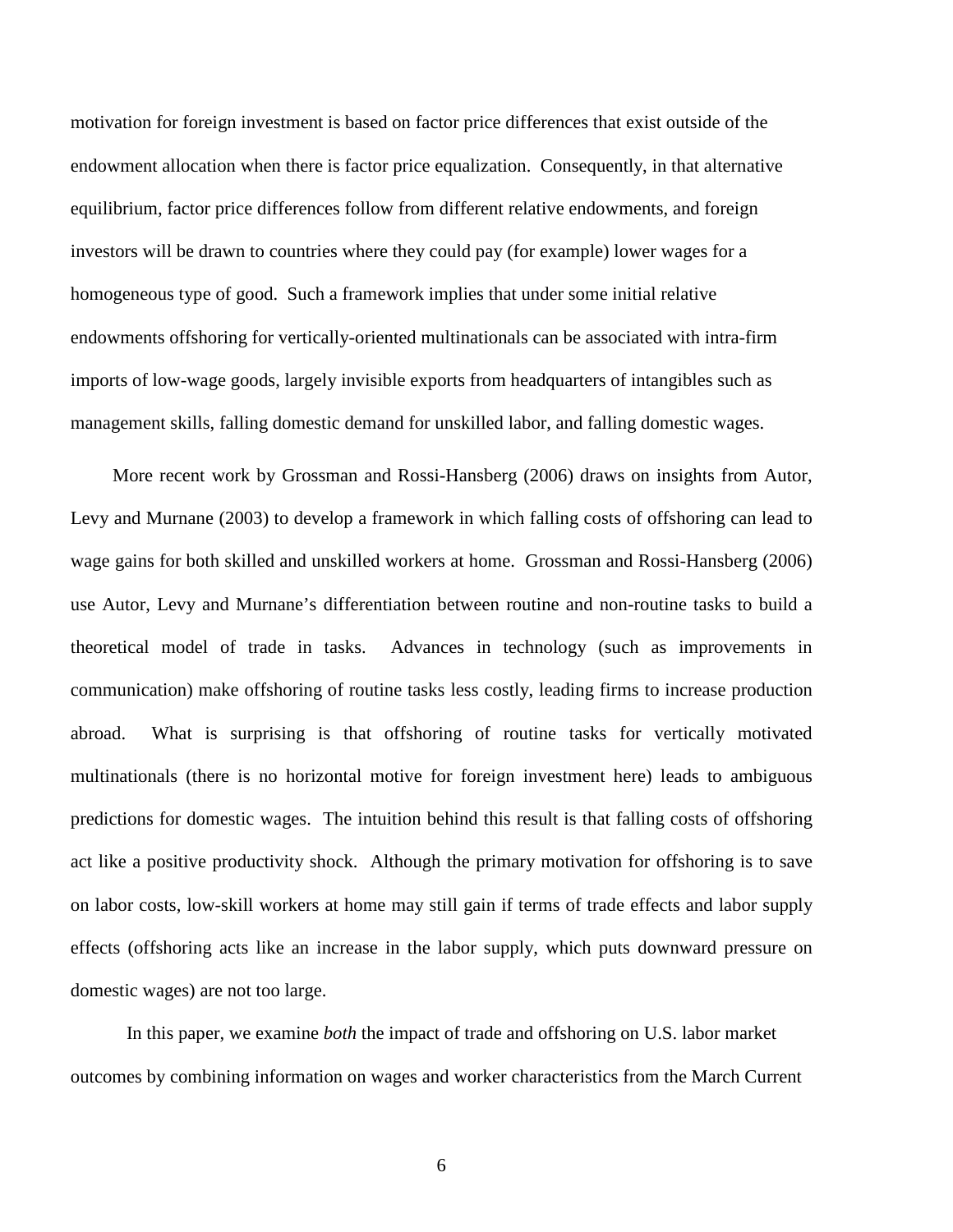Population Surveys (CPS) with data on trade and offshoring across industries and over time. Our data on offshoring activities by U.S. multinational firms comes from the Bureau of Economic Analysis and provides the only comprehensive coverage of the offshore activities of U.S. firms. Our data on international trade includes both export shares and import penetration. Following Autor, Levy, and Murnane (2006), we also test whether the impact of offshoring or trade on U.S. wages is more pronounced for occupations which can be characterized as routine. We include a rich set of control variables; in particular, we control for total factor productivity growth and changing investment goods prices.

The standard approach to identifying effects of import competition on wages is to use differences in import penetration across industries. This approach has been used to measure industry wage differentials as well as to measure the effects of sector-specific import competition on wages and employment. Our results suggest that longitudinal wage changes due to either changes in import competition or offshoring within the same industry are not very significant. We find that the impact of offshoring on wages between 1982 and 2002 is also quantitatively small among those who *remain* in a specific manufacturing sector. For example, a 10 percent increase in offshoring to low-wage countries has virtually no impact on wages across all educational categories. Likewise, a 10 percent increase in offshoring to high-wage countries is associated with just a small *increase* in wages of less educated workers of between 1 and 0.6 percent. In contrast, we find that workers who leave manufacturing lose on average 3 to 9 percent in real wages.

We find small effects of offshoring on employment and only positive effects of offshoring on wages. Consistent with Harrison and McMillan (2006) and Harrison, Null, and McMillan (2007), we find that these small effects on employment depend on the location of offshore activities. A 10 percentage point increase in offshoring to low-wage countries reduces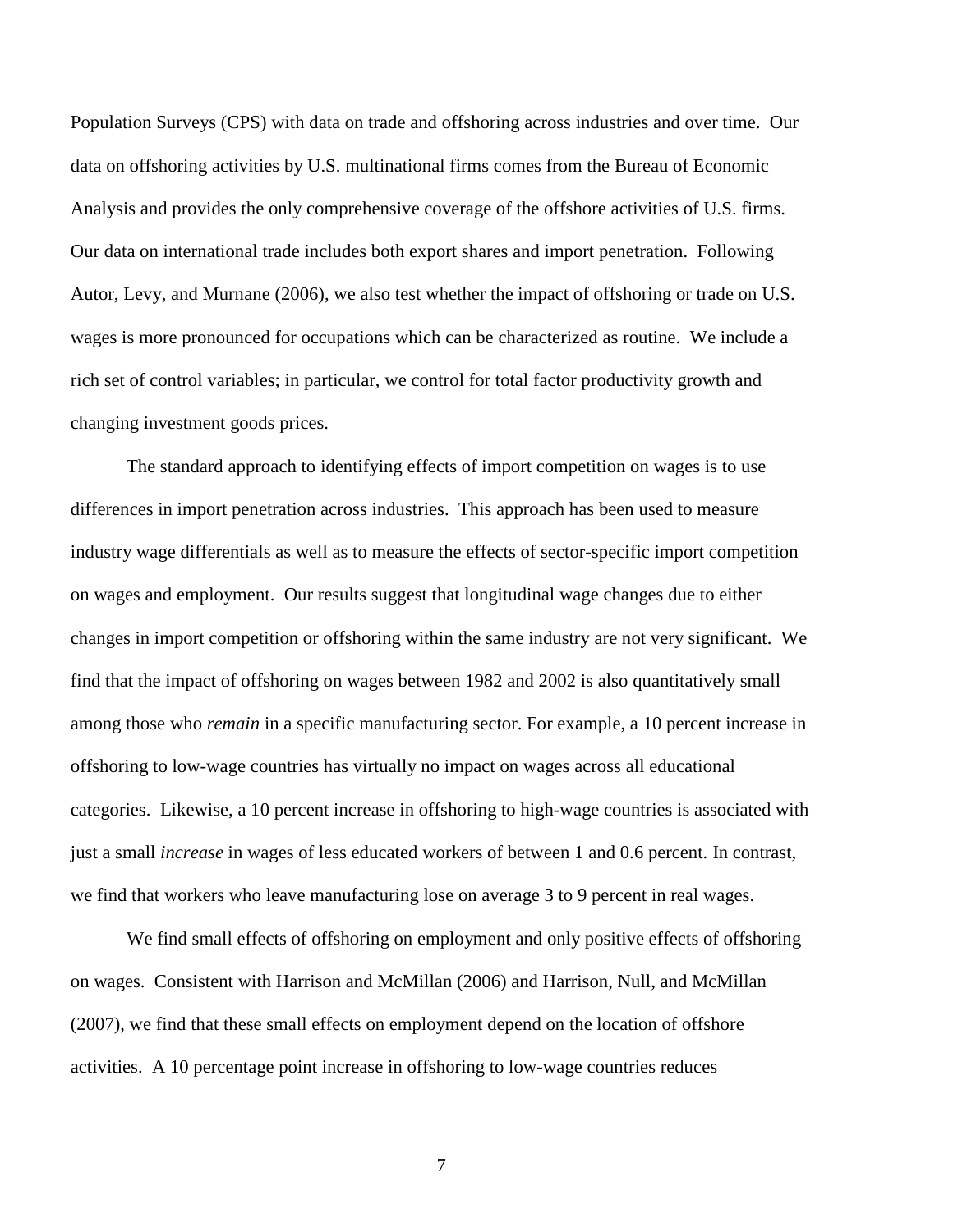employment in manufacturing by .2% while offshoring to high-wage countries increases employment in manufacturing by .8 %.

While we find significant employment reallocation in response to import competition and smaller employment responses to offshoring, we find almost no effects of globalization on wages over time within the same industry. If most of the downward pressure from globalization on wages occurs in general equilibrium, whereby wages equilibrate across manufacturing sectors very quickly as workers relocate, then analyses which rely on changes in wages within an industry may miss important effects of international trade on wages.

We address this problem by calculating an *occupation-specific* measure of offshoring, import competition, and export activity.<sup>5</sup> If workers find it easy to relocate within manufacturing sectors or leave manufacturing altogether, but are more likely to remain in the same occupation when they switch jobs, then occupation-specific measures of international competition are more appropriate for capturing the effects of trade and offshoring on wages. Our results suggest that this is indeed the case, and that international trade has had large, significant effects on occupationspecific wages. These large wage effects are consistent with our results showing significant reallocation of employment across industries in response to import competition. The downward pressure on wages due to import competition has been overlooked because it operates between and not within industries. Our results suggest that a one percentage point increase in occupationspecific import competition is associated with a .25 percentage point decline in real wages. While some occupations have experienced no increase in import competition (such as teachers), import competition in some occupations (such as shoe manufacturing) have increased by as much as 40 percentage points.

<u>.</u>

<sup>&</sup>lt;sup>5</sup> We are greatly indebted to Gordon Hanson for suggesting this idea.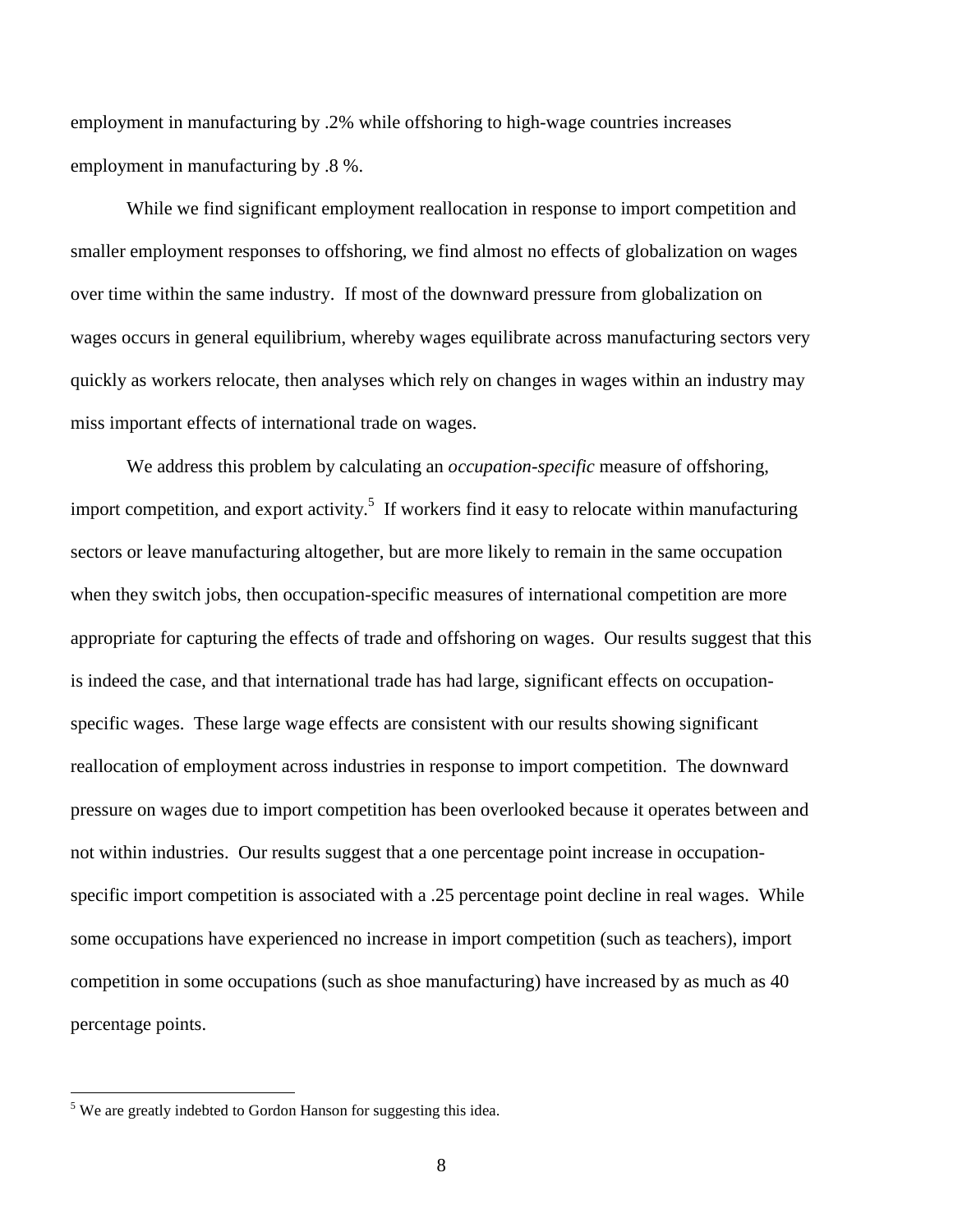The paper is organized as follows. Section II describes the data and documents trends in trade, offshoring, wages and employment. Section III discusses the theoretical motivation for our framework, and Section IV presents our first set of results which use industry-specific shifts in exposure to trade and offshoring to identify their impact on wages and employment. Section V extends the analysis to identify the economy-wide effects of global forces and also shows that wages fall significantly when workers leave manufacturing. Section VI concludes.

### **II. Trends in Offshoring, Trade, Wages and Employment**

This section is devoted to outlining broad trends in the data for employment, wages, and the relationship between wages and measures of globalization. The last panel of Figure 1 shows the contraction of manufacturing employment between 1979 and 2002. Total employment (using the CPS employment numbers) fell from 22 to 17 million during the sample period, with rapid declines at the beginning of the 1980s and in the most recent years. The remaining panels of Figure 1 decompose these changes by showing the trends according to educational attainment, again using the MORG CPS employment numbers. For both the least educated workers (those with less than a high school education, or LTHS) and those who completed high school, there were significant declines in manufacturing employment over the entire period. While employment for individuals with some college education increased in the earlier years, it began to decline in 2000. Total employment for workers with at least a college degree increased over the sample period, declining only the last three years of the sample period. The very different employment trends across educational attainment suggest that analyzing wages without taking into account the enormous changes in the composition of the manufacturing workforce would be quite misleading.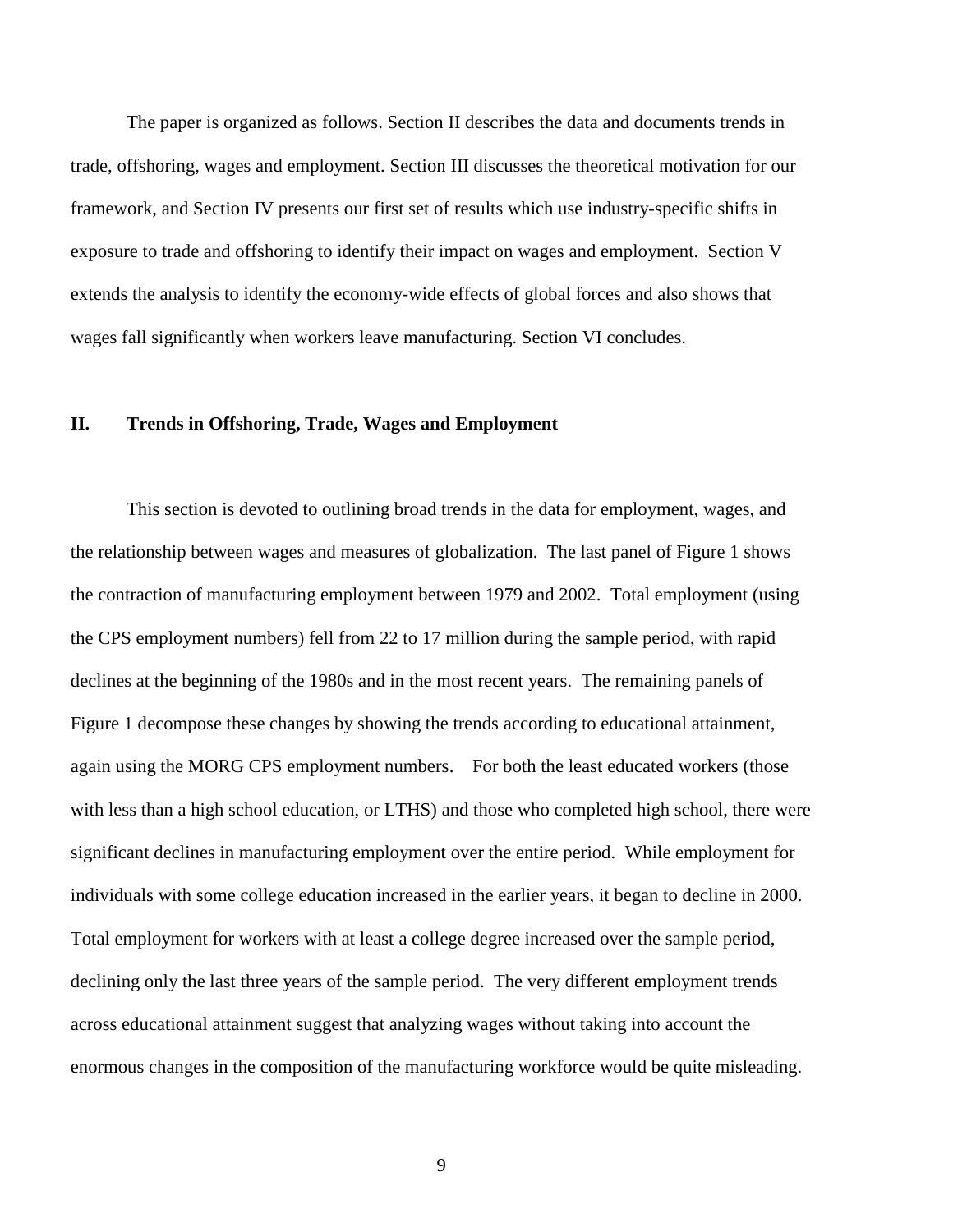Within manufacturing, the labor force has become increasingly well educated as workers with high school degrees or less leave the sector and are replaced by an increasing number of college graduates.

 Figure 2 shows the average manufacturing real hourly wage by education level over the sample period, using the MORG CPS sample described in the Data Appendix. The trends are the same whether we use current period employment weights or fixed employment weights based on the 1979 composition of manufacturing. Real hourly wages fell for the least educated workers and increased for workers with at least some years of college. The biggest wage gains were for manufacturing workers with an advanced degree. The decline in wages for high school dropouts and the steep wage increases at the upper end of the income distribution are consistent with the stylized facts on increased wage inequality in the United States [see Autor, Kearney and Katz  $(2007)$  for a review of these trends].  $<sup>6</sup>$ </sup>

#### *Offshoring and International Trade*

<u>.</u>

Figure 3 shows domestic and foreign affiliate employment for U.S. multinational firms, which account for a large share of the total U.S. manufacturing employment reported in Figure 1. The dashed lines in Figure 3 show that low income affiliate employment by U.S. based multinationals nearly doubled over the entire period while affiliate employment in high income countries remained roughly constant. Overall, offshore affiliate employment as a share of total

 $<sup>6</sup>$  While the trends in Figure 2 are informative, they do not control for other factors that affect income, such as sex,</sup> age, and experience. Though not shown here, we redid the trends in wages by educational attainment, but instead using wage residuals. These wage residuals were computed using Lemieux's (AER ? year) approach for each educational category separately. We also added industry dummies to control for inter-industry wage differentials. The wage residuals show similar trends, with falling wage premia for less educated workers and rising wage premia for more educated workers.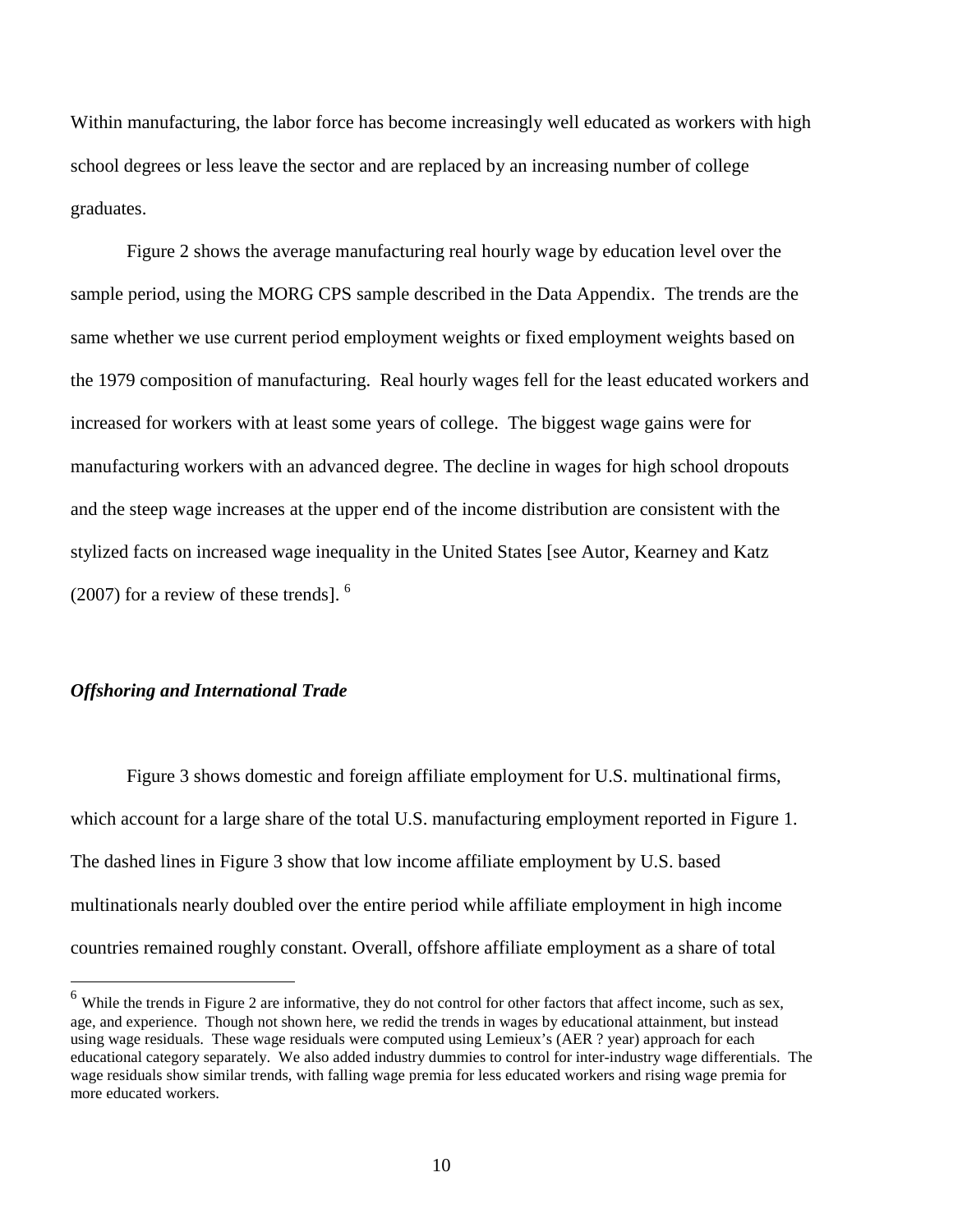employment globally for U.S. multinationals increased from 28 percent in 1982 to 36 percent in 2002. This increase was almost entirely driven by a doubling of affiliate employment shares in developing countries, from 8 to 17 percent. Affiliate employment in developed countries, as a share of total worldwide employment, remained roughly constant over the entire period at around 20 percent. The increase in developing country activity has been accompanied by a reduction in the U.S. workforce for these parents from almost 12 million workers in 1982 to 7 million workers in 2002.

Figure 4 presents a visual summary of increasing international trade for U.S. manufacturing during the sample period. The solid line in Figure 4 plots the ratio of imports to imports plus shipments over time and the dashed line plots the ratio of imports from developing countries to imports plus shipments. Unlike offshoring, the trends in import penetration were already evident throughout the 1980s. Both imports from developed and developing countries increased steadily between 1982 and 2002, with the most dramatic increase occurring for developing countries. Figure 5 is borrowed from Grossman and Rossi-Hansberg (2006) and shows that imported intermediate inputs are becoming increasingly important to the U.S. manufacturing sector. In summary, as Grossman and Rossi-Hansberg (2008) put it: there has been a boom in the offshoring of manufacturing tasks. As Krugman (2008) observed,

"There has been a great transformation in the nature of world trade over the past three decades. Prior to the late 70s developing countries exported primary products rather than manufactured goods; one relic of that era is that we still sometimes refer to wealthy nations as "industrial countries," when the fact is that industry currently accounts for almost twice as high a share of GDP in China as it does in the United States. Since then, however,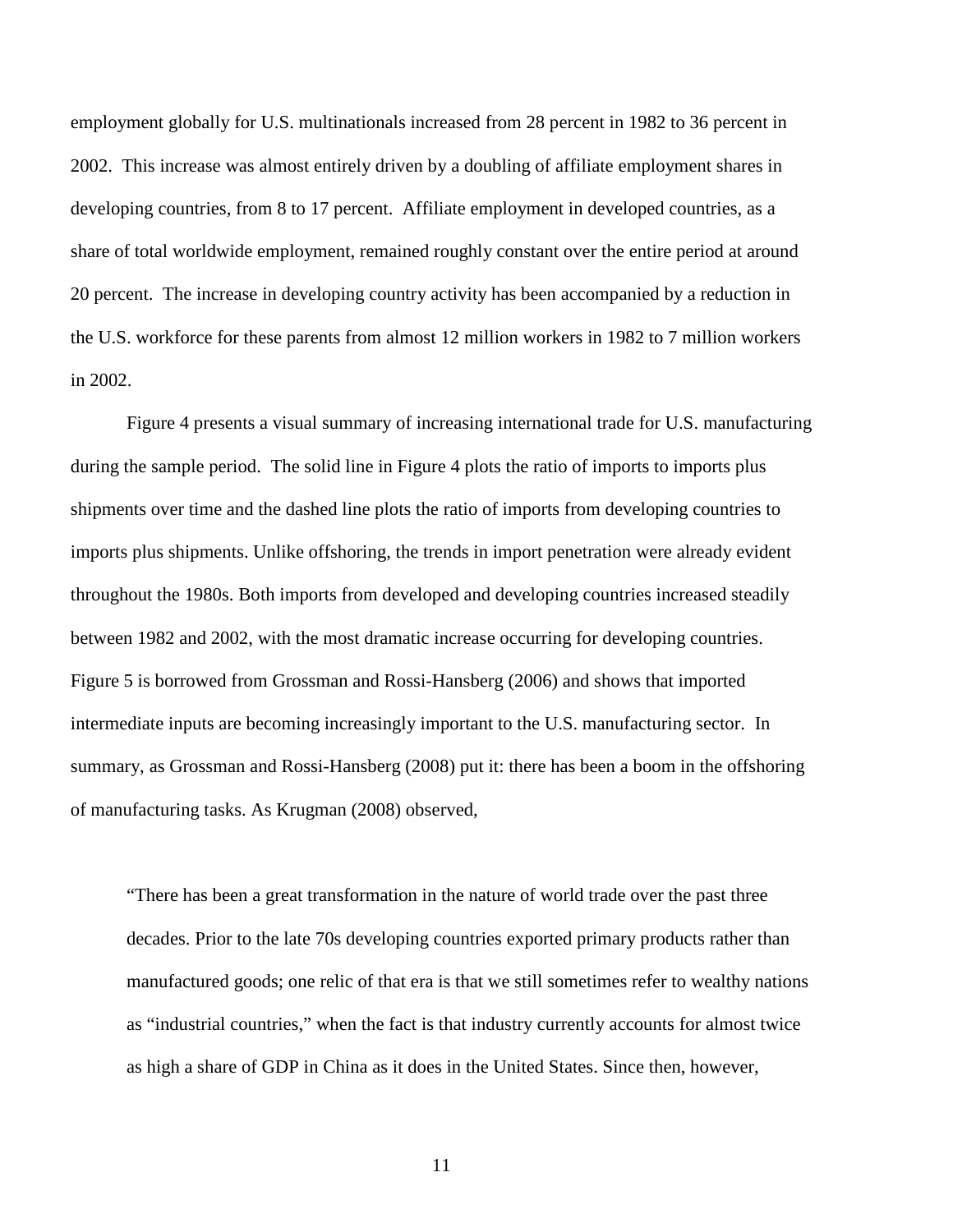developing countries have increasingly become major exporters of manufactured goods, and latterly selected services as well."

 We now compare changes in offshoring and international trade to initial job characteristics by industry. In Figure 6 we plot the increase in offshoring by industry as a function of the share of routine jobs in that industry in 1983. Our measure of routine is based on, Levy and Murnane (2005) who describe routine jobs as "tasks that can be expressed using procedural or 'rules-based' logic, that is codified in a fully specified sequence of logical programming commands ("If-Then-Do" statements) that designate unambiguously what actions the machine will perform and in what sequence at each contingency to achieve the desired result." Of course, Autor et al. (2003) use routineness to designate which jobs can be easily performed by computers. However, the jobs that are classified as routine also include the jobs in manufacturing that we typically think of as being offshorable. These jobs include: attaching hands to faces of watches, sewing fasteners and decorative trimming to articles and, though not mentioned explicitly in their paper, include services tasks that we think of as offshorable such as answering telephones.

 Figure 6 shows substantial variation in the change in offshoring to low income countries by industry, with changes ranging from -20% to an increase in 45%. Figure 6 shows a clear positive relationship between the increase in offshoring and the share of jobs in that industry classified as routine in 1983. The largest increases in offshoring occurred in Leather Products and Footwear – 45% in both cases – and the share of routine workers in these industries in 1983 were 68% and 71% respectively. By contrast, offshoring actually declined in highly capital-intensive industries such as Industrial Chemicals and Engines and Turbines and increased minimally in industries such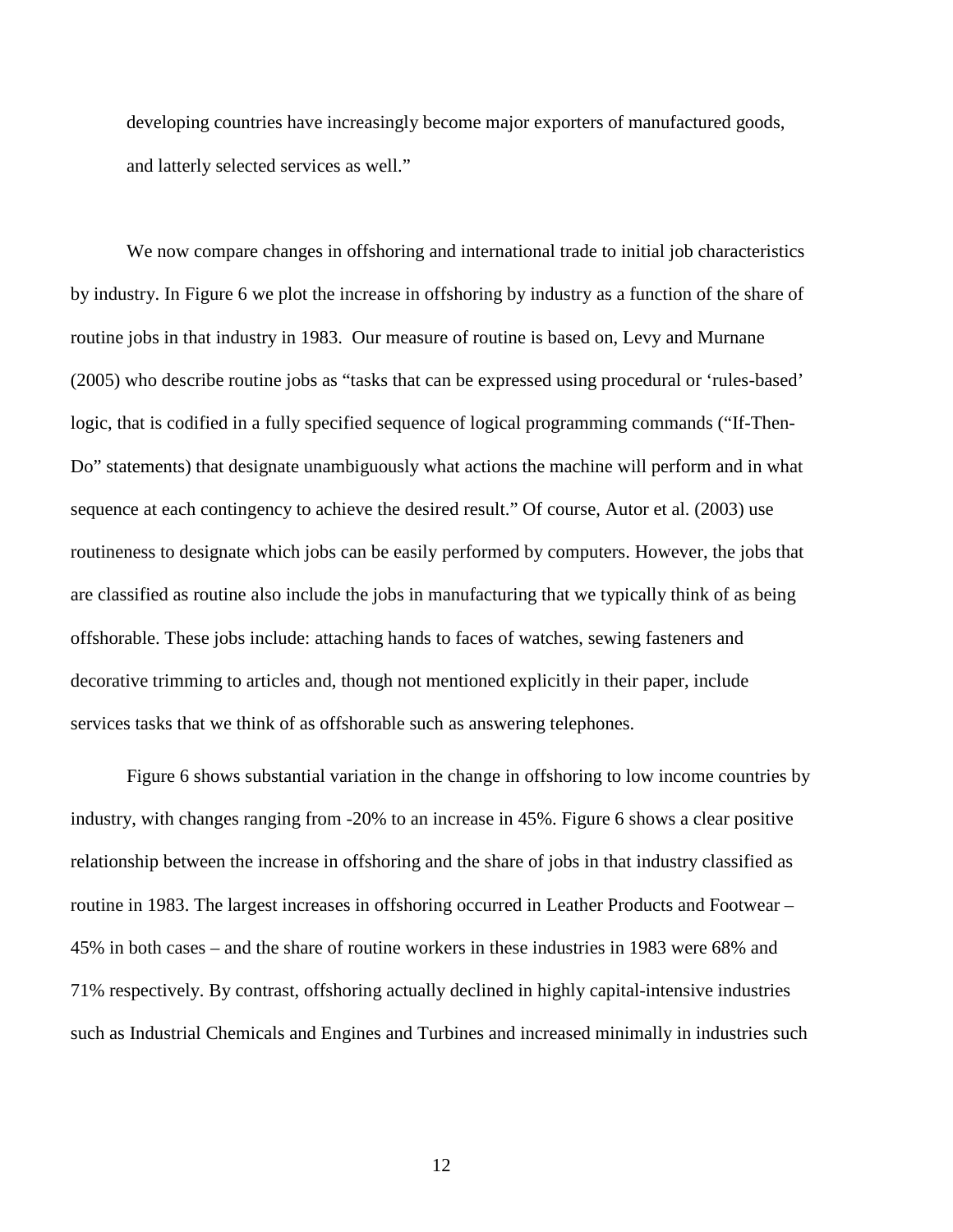as Construction and Steel. In these industries, the share of routine workers in 1983 ranged from 50 to 55%.

 Figure 7 looks remarkably similar to Figure 6 but plots increases in import penetration against the initial share of routine workers in the industry in 1983. The increase in import penetration also varies widely by sector but now Office and Accounting machines tops the list in terms of increased imports, followed closely by Footwear, Apparel and Clocks. All of these sectors have a share of routine workers of around 70% with the exception of Office and Accounting Machines which has a low (50%) share of routine workers.<sup>7</sup> Sectors with a greater concentration of routine workers in 1983 were exposed to significantly larger increases in import penetration. Sectors with fewer routine jobs that experienced little to no increase in import competition include: cement, iron and steel and industrial machinery.

### *Trends in Services*

<u>.</u>

 We complete our review of the stylized facts in the CPS data by presenting trends in employment and wages for the services sector. Figure 8 shows a decline in employment in services for workers with less than a high school degree, while employment in all other educational categories has increased over the sample period. Figure 9 shows a significant decline in real wages for workers with less than a high school degree, while real wages for other educational categories have increased. Comparing Figures 2 and 9, average real wages have been consistently lower in services than in manufacturing across all educational categories. This is an important stylized fact, which helps us to understand that one avenue through which offshoring or

<sup>&</sup>lt;sup>7</sup> Krugman [2008] refers to this anomaly noting that it is probably the case that although the sector as a whole appears to use fewer routine workers, it is probably the case that if we could disaggregate the trade data to a finer level, we would find that the import penetration has occurred in the sub-sectors of Office and Accounting Machines that do use a higher share of routine workers. In any case, this anomaly does not obscure the basic trend.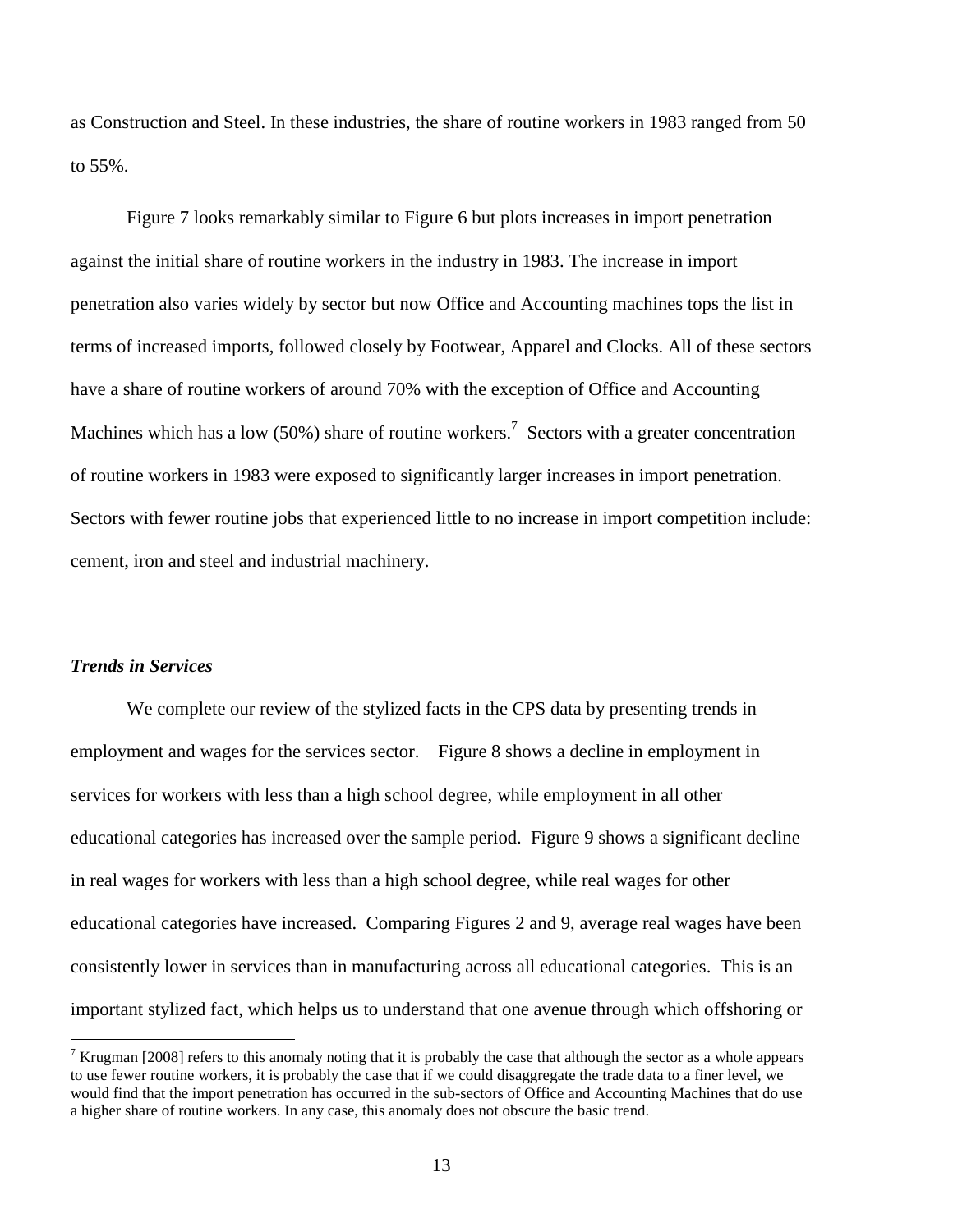competition from trade could put downward pressure on wages is by increasing the movement of workers out of manufacturing and into services. Katz and Summers (1989) and Krueger and Summers (1988) discuss the types of institutions (such as strong unions) which have contributed in the past to historically higher wages in manufacturing.

### **III. Theoretical Motivation**

We discuss first the literature on trade and wages, and then turn to a discussion of offshoring and wages. Representative studies focusing on general equilibrium effects include Baldwin and Cain (1997), Baldwin and Hilton (1984), Krugman (2000), and Leamer (1994, 1998, 2000). Many of these studies begin with a simple illustration of the relationship between trade and factor prices by using a specific formulation of the Stolper-Samuelson results with a two-good, two-factor, and two-country framework. For example, Leamer (1994) begins with a typical zero profit condition that can be written in vector form as Aw=p, where p is a vector of prices, w is the vector of factor costs and A is the vector of input intensities. If there are only two factors (skilled and unskilled labor) and two goods (textiles (T) and machinery (M)), then Leamer reproduces the standard general equilibrium result with an HO (Heckscher-Ohlin) framework that wages and income inequality will depend on both technology (as represented by the A matrix) and product prices  $(p_T, p_M)$ . If we assume that textiles are unskilled labor-intensive and machinery is skilled labor-intensive, then the wages of unskilled workers will vary positively with  $p_T$  and negatively with  $p_M$ ; this result is reversed for skilled workers.

This framework suggests that in general equilibrium wages will be determined by relative product prices and relative technology. The strong assumption in this framework is that factors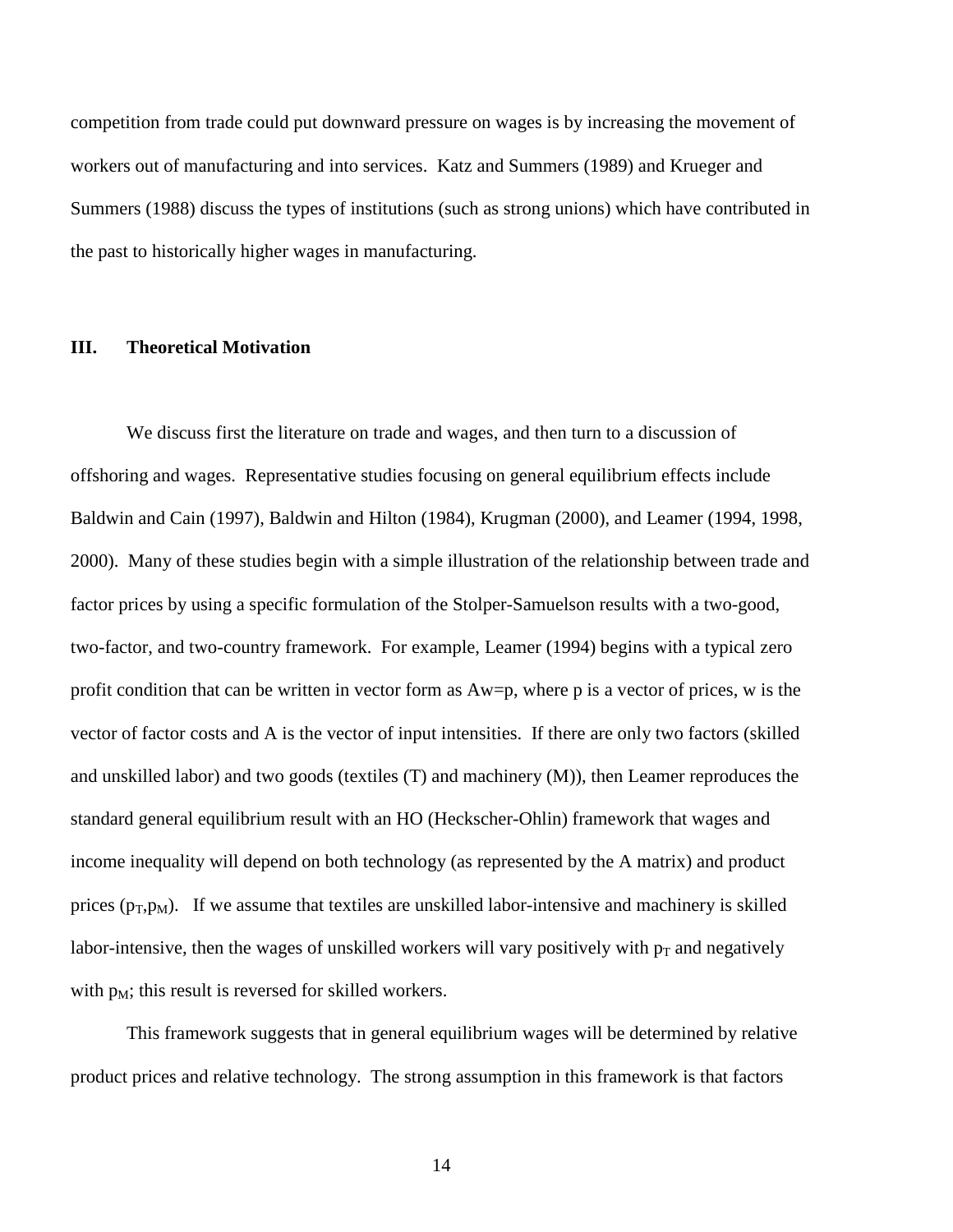costlessly relocate across sectors, so that there are no industry-specific wage differentials. We will begin our estimation with the extreme assumption that factors cannot relocate across sectors, so that wages are set by only the prices and technology within each sector. We will then relax that assumption and allow workers to move across sectors but not across occupations.

The theoretical literature on offshoring provides a useful framework for understanding how offshoring activities could either put upward or downward pressure on domestic wages. In Grossman and Rossi-Hansberg (2008), improvements in communications technology allow firms to increase the tasks which can be sent offshore (offshored). As more low skill tasks are offshored, input costs fall and offshoring represents a positive technology shock, which could lead to an increase in wages.

In the Grossman and Rossi-Hansberg model (referred to as "GR" below), foreign investment is motivated solely by factor price differences, with different distinct tasks performed in different locations. However, tasks may only be offshored if they are sufficiently "routine" not too costly to supervise from abroad. For simplicity, in their model only tasks performed by unskilled workers have the possibility of being offshored. Workers move costlessly between sectors: workers are characterized by the different tasks they perform, not by the industry (or good) they are affiliated with. In a GR world, there would be no *industry-level* wage effects associated with import penetration or outsourcing activity because workers immediately move across sectors to equalize wages throughout the economy for performing the same task. The lack of interindustry wage differentials associated with differing exposure to trade or offshore activities is an assumption that we will test in our empirical work below.

Grossman and Rossi-Hansberg (2008) posit two types of workers, skilled workers with wages h and unskilled workers with wages w. There are two types of goods, export-competing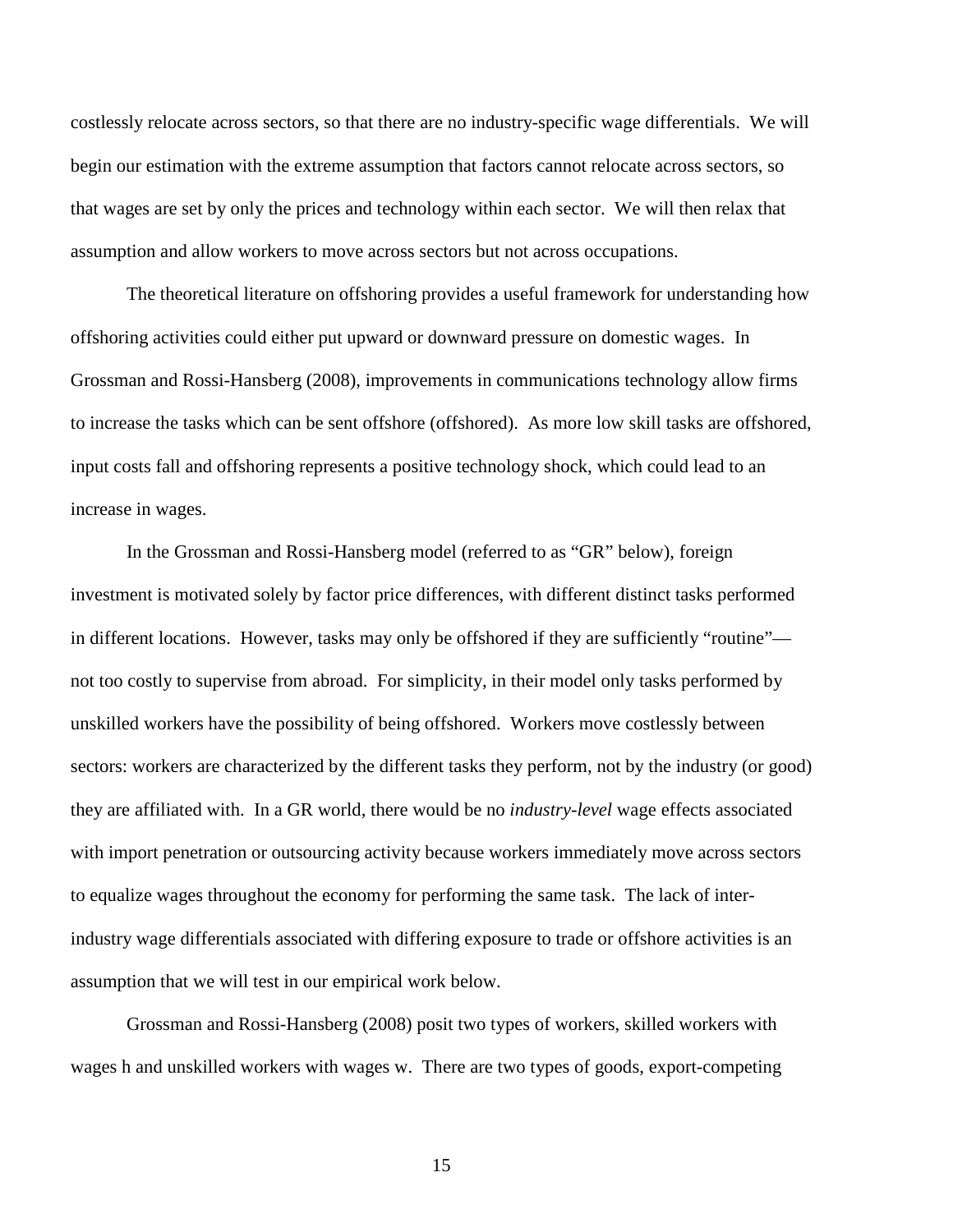and import-competing. Their key insight is that unskilled wages will vary with the degree of offshoring activity based on the following equation:

(1) % 
$$
\Delta w = -\% \Delta \Omega(I) - \mu_1 \% \Delta p - \mu_2 (dI/1-I)
$$

where I is defined as the percentage of routine (i.e. low skill) tasks performed offshore, as a percentage of all tasks performed both at home and abroad. The percentage change in the unskilled wage can be decomposed into three distinct components. The first term is the positive productivity effect due to offshoring of activities previously performed at home. Grossman and Rossi-Hansberg posit that as the cost of offshoring falls due to technology improvements, productivity gains will lead to increased wages at home. One can think of offshoring as using an additional input that makes U.S. workers more productive.

The second term, the terms of trade effect, is the relative price of the offshoring country's export good in terms of its import good, or its terms of trade. The third term, the labor supply effect, captures the negative impact of offshoring. There is a negative effect on wages due to the fact that an increase in offshoring acts like an increase in the labor supply, putting downward pressure on domestic wages. While the popular press has focused on this last term, this framework makes clear that the net effect of offshoring (controlling for the relative price effect) could in fact be positive for unskilled workers if the productivity gains from offshoring exceed the negative impact of labor supply effects.

For skilled workers, GR show that the effect of offshoring on skilled wages s is unambiguously positive: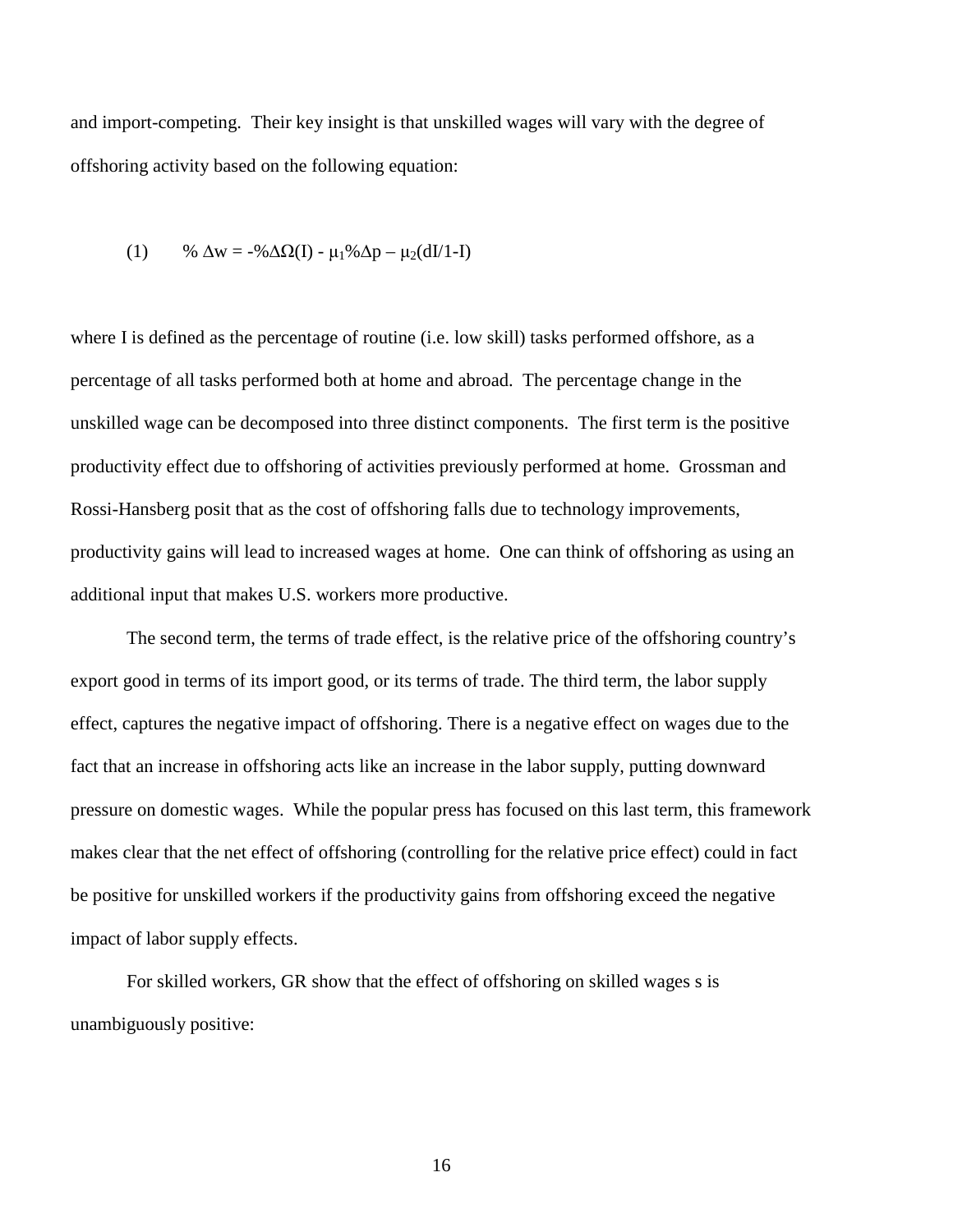$$
(2) \qquad \% \ \Delta s = \mu_3\% \Delta p + \mu_4 (dI/1-I)
$$

Improvements in terms of trade p will unambiguously benefit skilled workers in a country with a comparative advantage in producing skill-intensive goods. Increases in offshoring will benefit skilled workers because they gain through the first term (the terms of trade effect) but are not adversely affected by the increase in the labor supply of unskilled workers (the second effect). While Grossman and Rossi-Hansberg only allow the routine tasks performed by unskilled labor to be offshored, in practice all types of labor could be offshored. As Autor et al. (2003) point out, highly skilled workers could in principle perform routine tasks, while unskilled workers could perform non-routine tasks. We choose to remain agnostic in the empirical work which follows and test for the impact of offshoring on both routine versus non-routine and skilled versus non-skilled workers.

 If we combine the standard HO insights on wage determination with the more recent literature on offshoring and wages, a complex picture emerges. Wage changes of workers at different skill (or routine) levels are associated with relative product price changes, technology changes, and the fraction of domestic employment which is offshored. However, this literature is entirely general equilibrium in nature, which suggests that inter-industry wage differentials should not exist or, if they do, are not associated with changes in globalization.

 To move from the theory to our empirics in Section IV, we require measures of relative prices, technology, and offshore activities. Since relative price series for imports and exports are incomplete, we substitute for prices by using the share of exports in production and import penetration at the four digit SIC 1987 level. For technology, we use the NBER's calculations of total factor productivity provided by Wayne Gray. Offshore activity in each industry is measured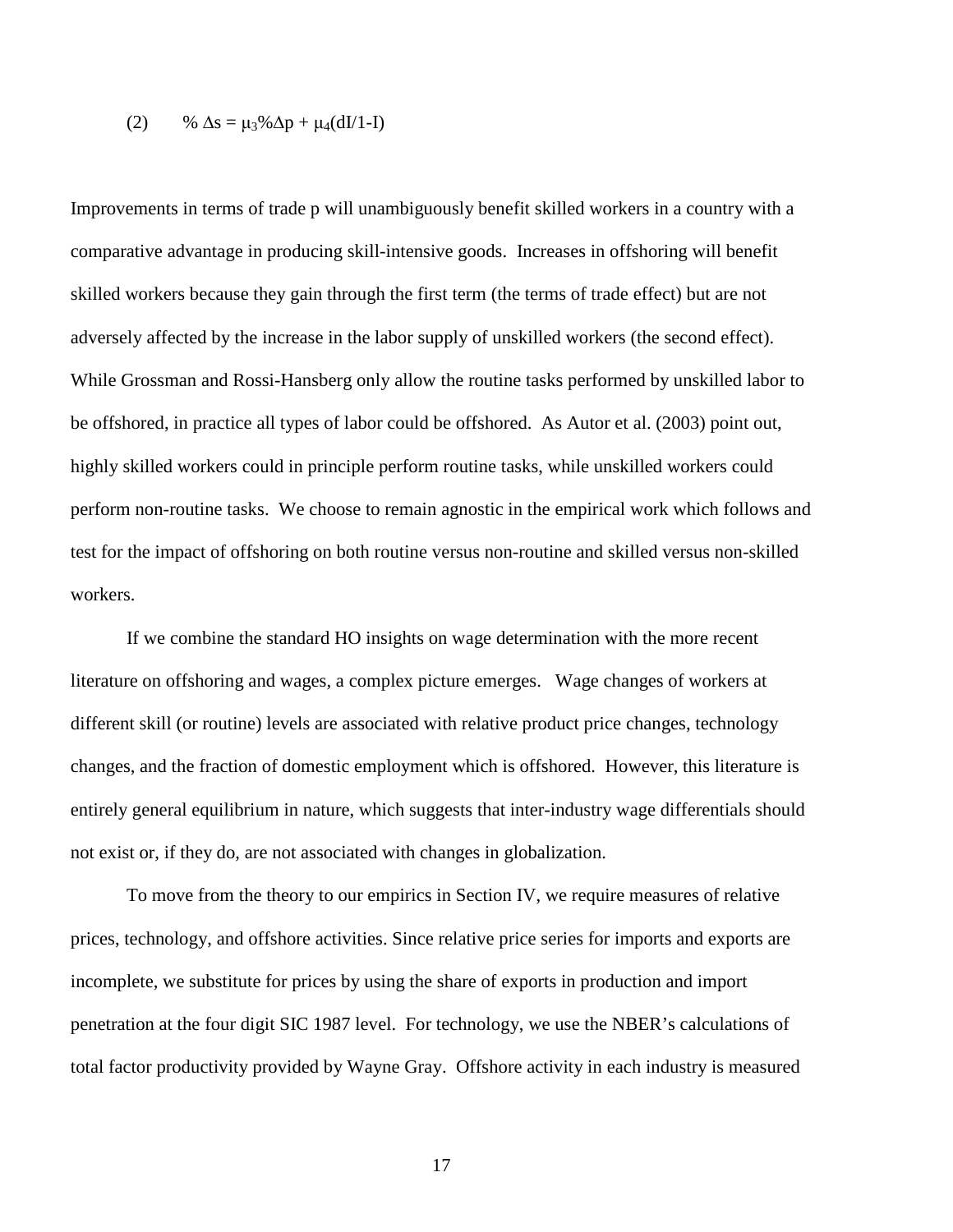by the total employment in foreign affiliates among multi-national U.S. firms, separated into high and low income locations. Harrison and McMillan (2009) report that the BEA sample of multinational firms accounted for 80 percent of total output in manufacturing in 1980, suggesting that the coverage is fairly extensive. We have also experimented with using the fraction of tasks offshored, to be more consistent with equation  $(3)$ , similar results<sup>8</sup>.

 We begin our empirical analysis by examining the linkages between industry-specific measures of trade (export shares and import penetration), offshoring, and individual wages over time. Controlling for industry fixed effects (which capture time-invariant inter-industry wage differentials), we find almost no relationship between changes in industry-specific wage differentials and international trade. The lack of industry-level wage changes which are associated with changes in trade is consistent with the assumptions made in the trade literature about the ease with which workers are able to move across industries. However, we do find a significant relationship between our measures of offshoring and domestic wages. These results are discussed in Section IV. We then broaden the analysis to test for the impact of trade and offshoring on occupation-specific wages. We find a significant relationship between occupation-specific changes in wages and changes in international trade, suggesting that researchers have been looking for wage effects linked to globalization in the wrong place. Nevertheless, this analysis is not strictly a test of the general equilibrium theories discussed above, which assume that wages of workers with the same education and experience should converge across both industries and occupations.

<u>.</u>

<sup>&</sup>lt;sup>8</sup> Results available upon request from the authors.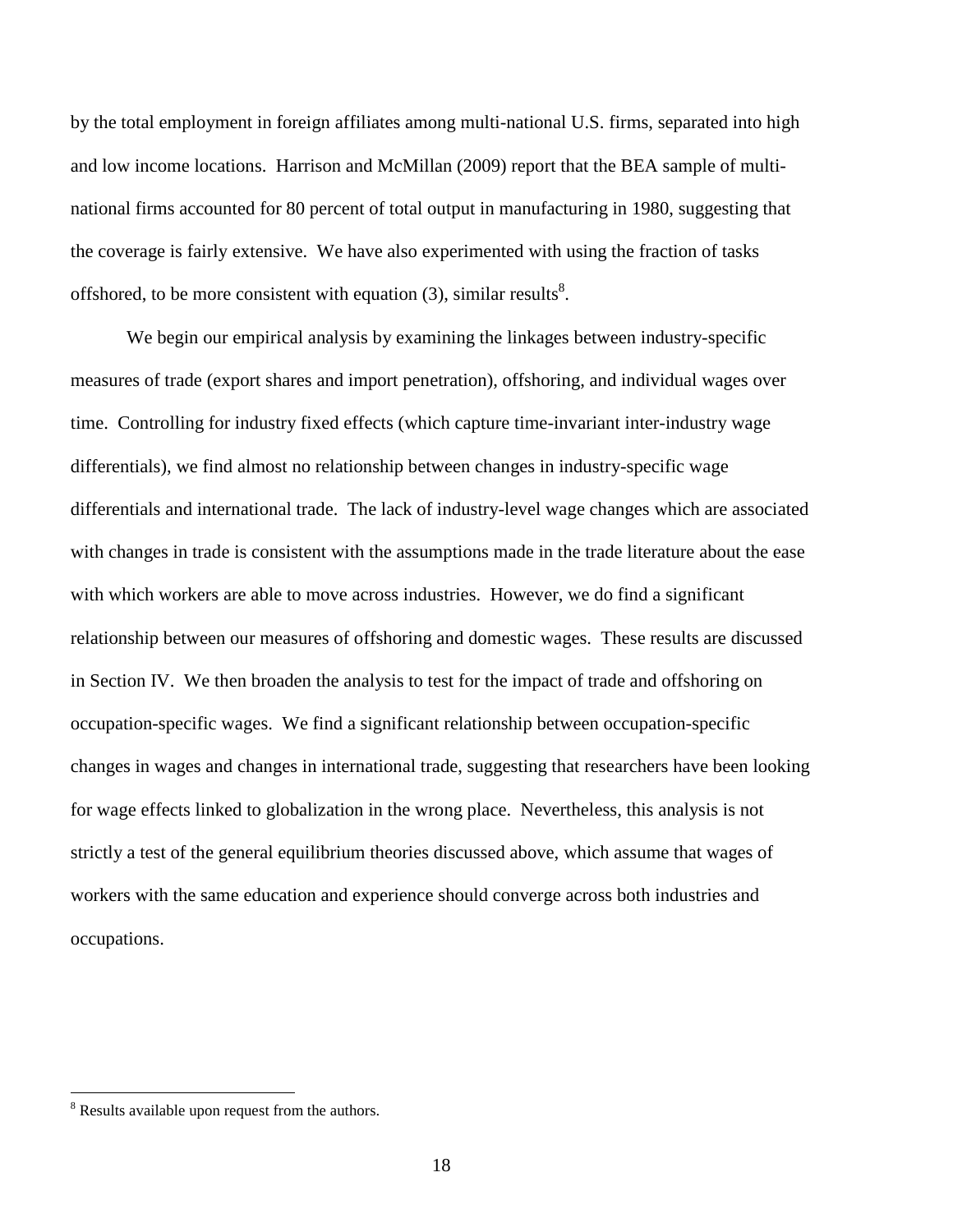# **IV. Estimates of the Impact of Trade and Offshoring on Employment and Wages within a Sector**

We begin exploring the link between globalization and labor market outcomes over the period 1982 to 2002 by estimating the following equation:

$$
(3a) w_{ijt} = \beta_0 Z_{ijt} + \beta_1 Routine_{ijt} + \beta_2 G_{jt-1} + \beta_3 TFP_{jt-1} + \beta_4 PINV_{jt-1} + \beta_5 REALSHIP_{jt-1} + \beta_6 d_t + \beta_7 I_j + \varepsilon_{ijt}
$$

where *w* is the log of hourly earnings received by individual i, working in industry j in year t. Z is a vector of individual characteristics, R is our measure of how "routine" a job is and G is a vector of different industry-level measures of exposure to offshoring and international trade. PINV is the cost of investment goods and captures in part the role of falling computer prices and the potential impact of labor-saving technology on labor market outcomes. PINV, which varies by industry and year, is taken from the NBER's productivity database. TFP is measured as total factor productivity and is computed by the NBER for all years through 1996, and was updated through 2002 using data provided to the authors by Wayne Gray. To avoid possible biases due to output or demand shocks which could be correlated with affiliate employment, we also control for the real value of shipments in sector j at time t-1. However, we also estimated all the specifications reported in this paper without including a control for sector level output and the results are not affected by inclusion of this variable. We also allow for time effects *d* and industry effects *I* . While most approaches to analyzing wages also include occupation fixed effects, our measure of routineness is collinear with occupation fixed effects and consequently they are excluded here.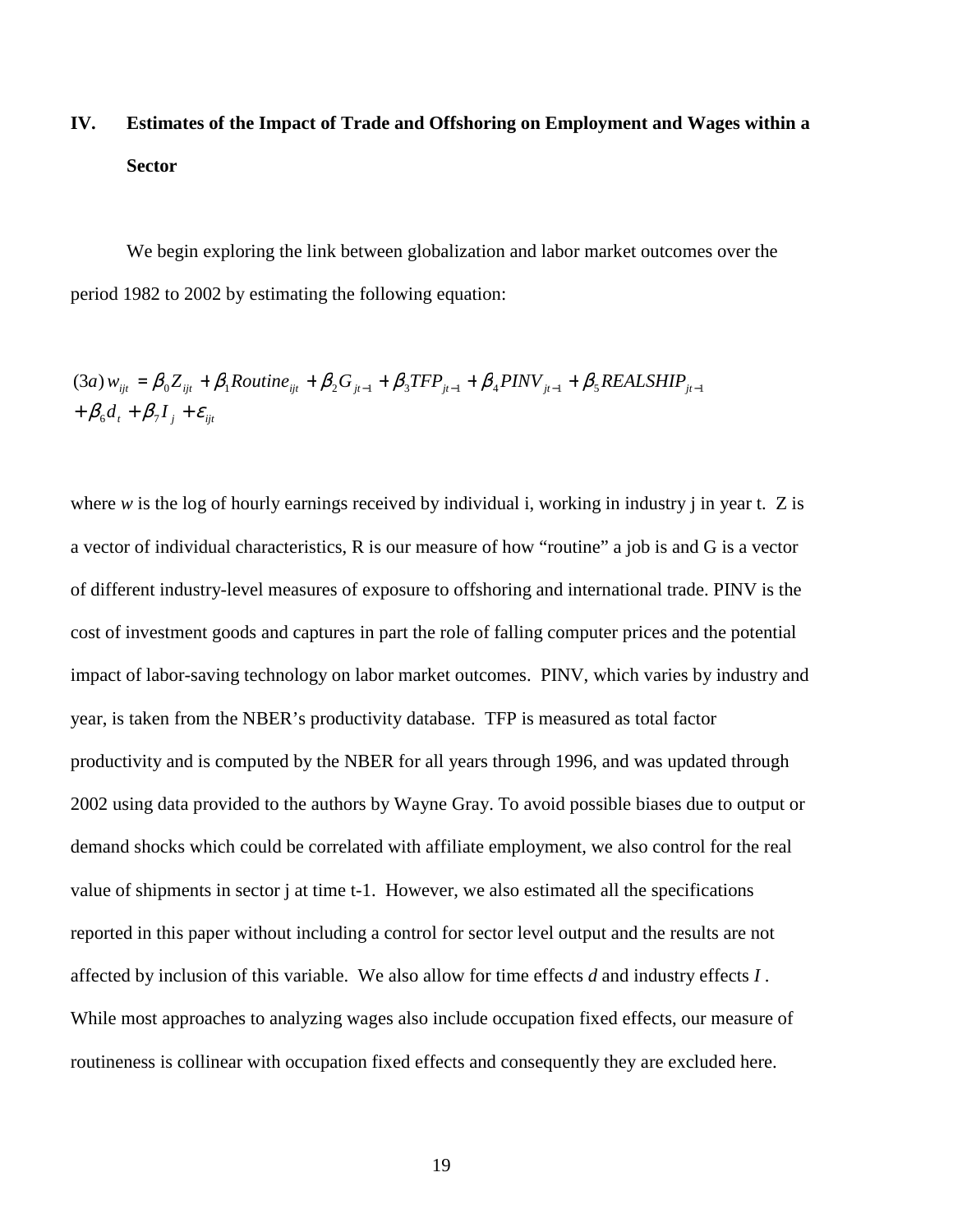We will explore the linkages between employment and industry-level measures of globalization using a comparable equation for employment at the sector level:

 $+\alpha_{6}d_{t} + \alpha_{7}I_{j} + \varepsilon_{ijt}$ (3b)  $L_{ji} = \alpha_0 Z_{ji} + \alpha_1 R$ outine<sub> jt</sub> +  $\alpha_2 G_{ji-1} + \alpha_3 TFP_{ji-1} + \alpha_4 PINV_{ji-1} + \alpha_5 REALSHIP_{ji-1}$ 

Variables included in the Z vector to control for worker characteristics have been aggregated to the jth sector level using 1979 weights. To estimate equations (3a) and (3b), we have merged data on import penetration and export shares from Bernard, Jensen, and Schott (2006), which we recalculated and updated through 2002, with offshoring activity from the Bureau of Economic Analysis (BEA) and the individual level data from the Current Population Surveys (CPS). The CPS data includes information on the individual's industry affiliation, allowing us to merge these data with the BEA offshoring and BLS terms of trade information. We augment equations (3a) and (3b) to include the following information on worker characteristics: years of work experience, age, sex, union affiliation, race, and education level.

To measure *Routine*, we have obtained the data from Autor, Levy and Murnane (2003) which allows us to classify each occupation according to five different measures of routineness. Autor et al (2003) show that over the last 40 years there has been a reduction in the tasks performed within the U.S. that are routine and an increase in the tasks that are non-routine. They argue that this shift could have occurred at every educational level, not just for unskilled workers. Nevertheless, the means presented in presented in Appendix Tables 1 and 2 suggest that more routine tasks are more likely to be performed by workers with lower educational levels. The means for 1982 and 2002 also show that the percentage of employment which can be characterized as routine has fallen over time. We will test for the possibility that the downward pressures on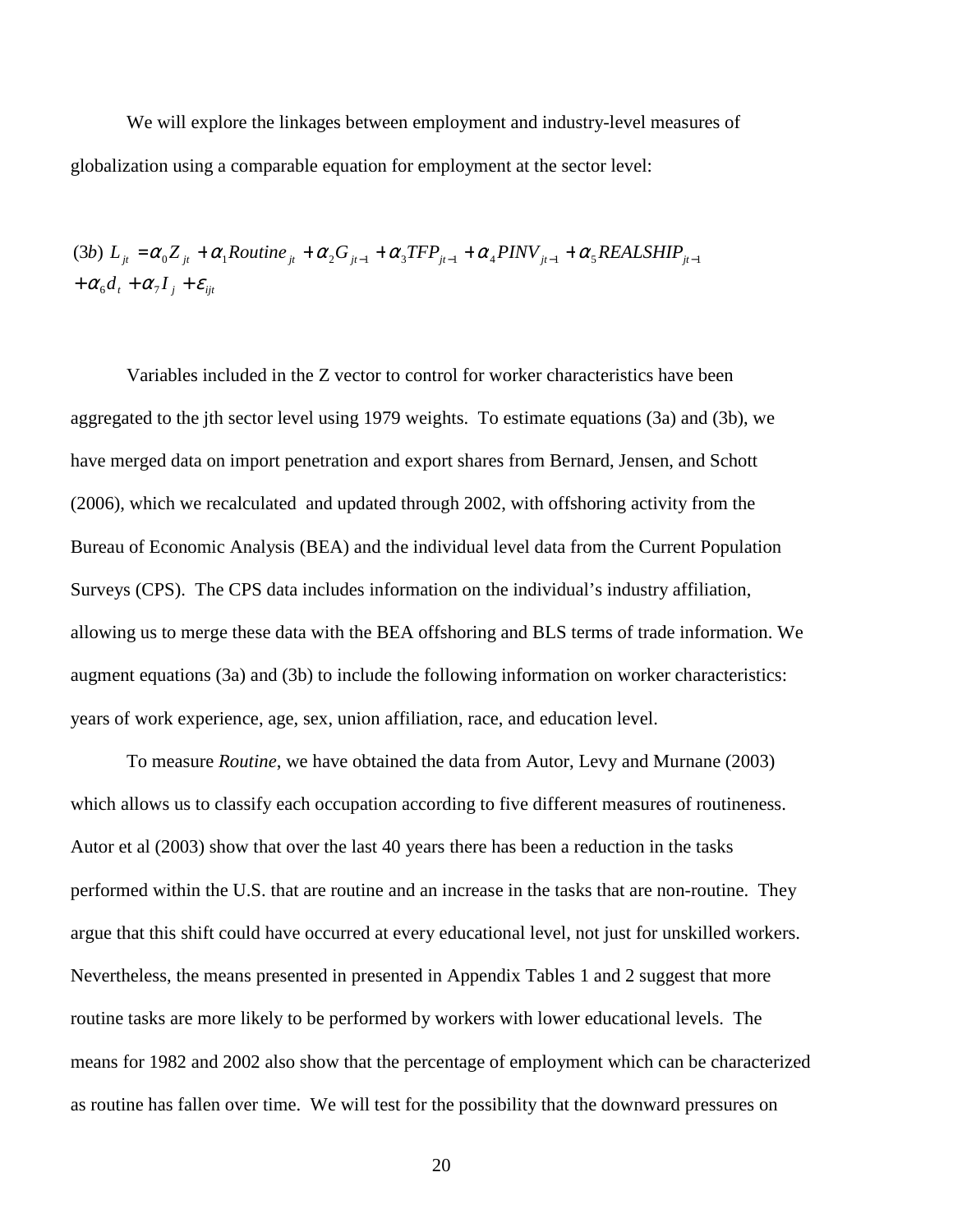employment and wages in manufacturing are more likely for routine tasks in our empirical work by splitting the CPS samples into more or less routine occupations. This sample split allows us to essentially introduce an interaction between *Routine* and the other right-hand side variables in equations (3a) and (3b).

We present our first set of estimates for equation (3b) in Table 1. The dependent variable is the log of total employment in sector j at time t ; all results include CPS-provided weights to correct for possible sampling bias and the standard errors in parentheses reflect correction for arbitrary heteroskedasticity. We also allow for clustering of errors at the industry level. All results include controls for year, industry and education dummies.

Our G vector in equations (3a) and (3b) includes four measures of globalization: offshoring to low income affiliate locations, offshoring to high income affiliate locations, export shares and import penetration. To allow for the possibility that offshoring to low-wage locations might have different effects than offshoring to high wage locations, we include as separate regressors the log of employment in sector j by U.S. based multinationals in low and high wage countries. Our measure of affiliate employment in high and low income affiliate locations is defined as the sum of all manufacturing affiliate employment for sector j in low or high wage locations, lagged one period. Our measure of import penetration is the share of imports in domestic consumption, where domestic consumption is defined as domestic production less exports plus imports. Export shares are defined as the share of exports in domestic production for sector j. Since the classification for export and import shares is at a higher level of disaggregation than the information on offshoring activities provided by the BEA, we aggregated this information using constant period production weights.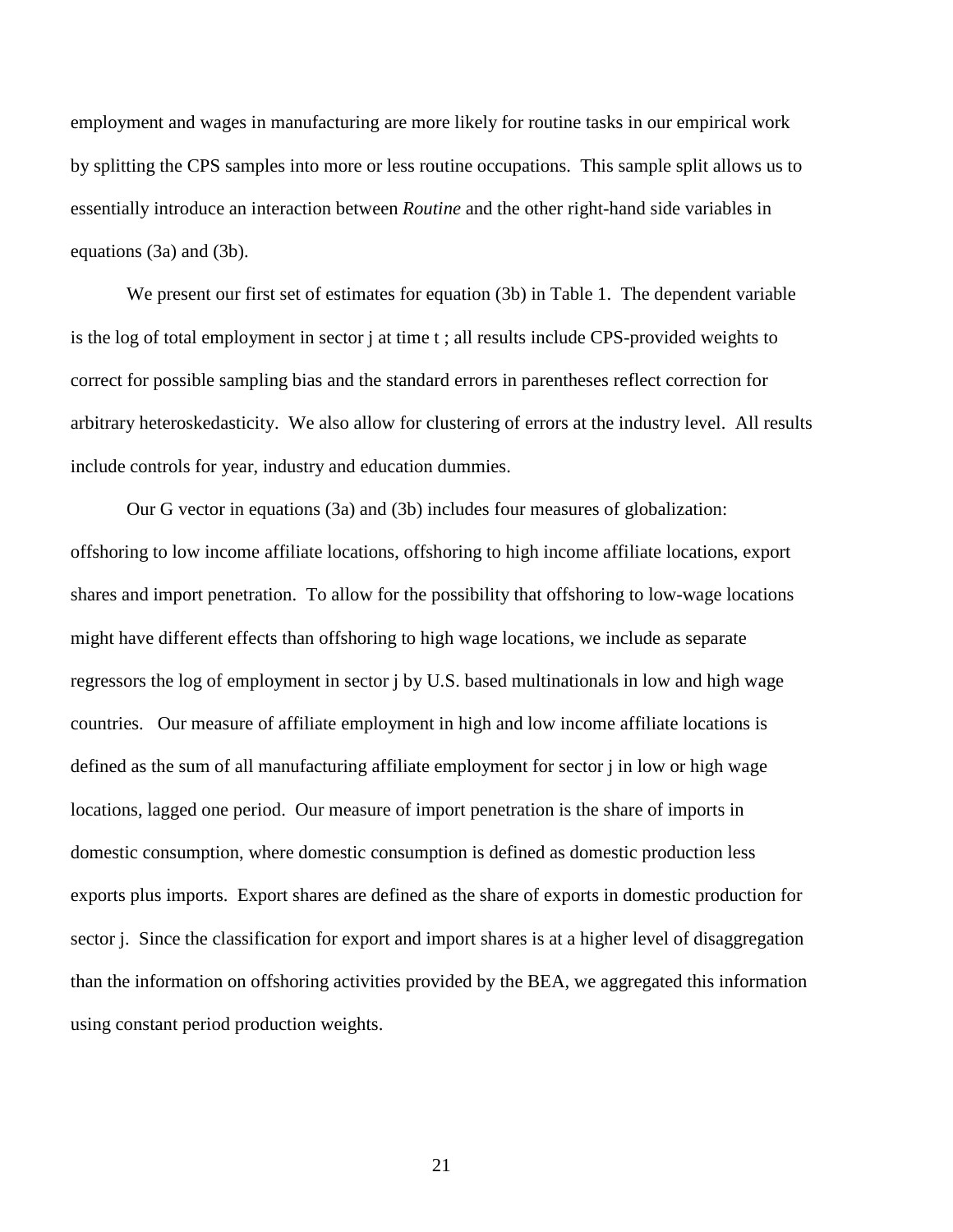In Table 1, we first present all education categories pooled in column 1 and present separate education categories in columns (2) through (6). The education categories include (1) high school drop-out (2) finished high school (3) some college (4) finished college and (5) graduate experience. Pooling all educational categories, the results in column one suggest that the effect of offshoring depends on whether affiliate employment is located in high or low wage countries. A 1 percent increase in employment in low wage countries reduces domestic employment by .02 percent while a 1 percent increase in employment in high wage countries increases domestic employment by .08 percent. Breaking the results down by educational category, we see that the negative effects of offshoring to low wage countries are largest for workers with less than a high school degree. The point estimate, at -0.04, is only statistically significant for this educational level and suggests that a 1 percent increase in affiliate employment in low income locations is associated with a .04 percent reduction in employment of workers with less than a high school education. On the other hand, the positive effects of offshoring to high wage countries are evident across all educational categories. In particular, the point estimates are significant for workers with a high school degree or less and for college-educated workers, suggesting that offshore employment in high income locations is complementary with employment at home across all educational categories.

While the coefficients on offshoring are small and suggest both substitution (in low wage countries) and complementarity (in high wage locations), the coefficients are large and negative for both import penetration and export activity. For the pooled sample, a 1 percentage point increase in import penetration reduces U.S. manufacturing employment by .6 percent. Across all sectors, import penetration doubled on average (see Appendix Table 1) from 8 to 16 percentage points. Over the sample period, the 8 percentage point increase in import penetration alone can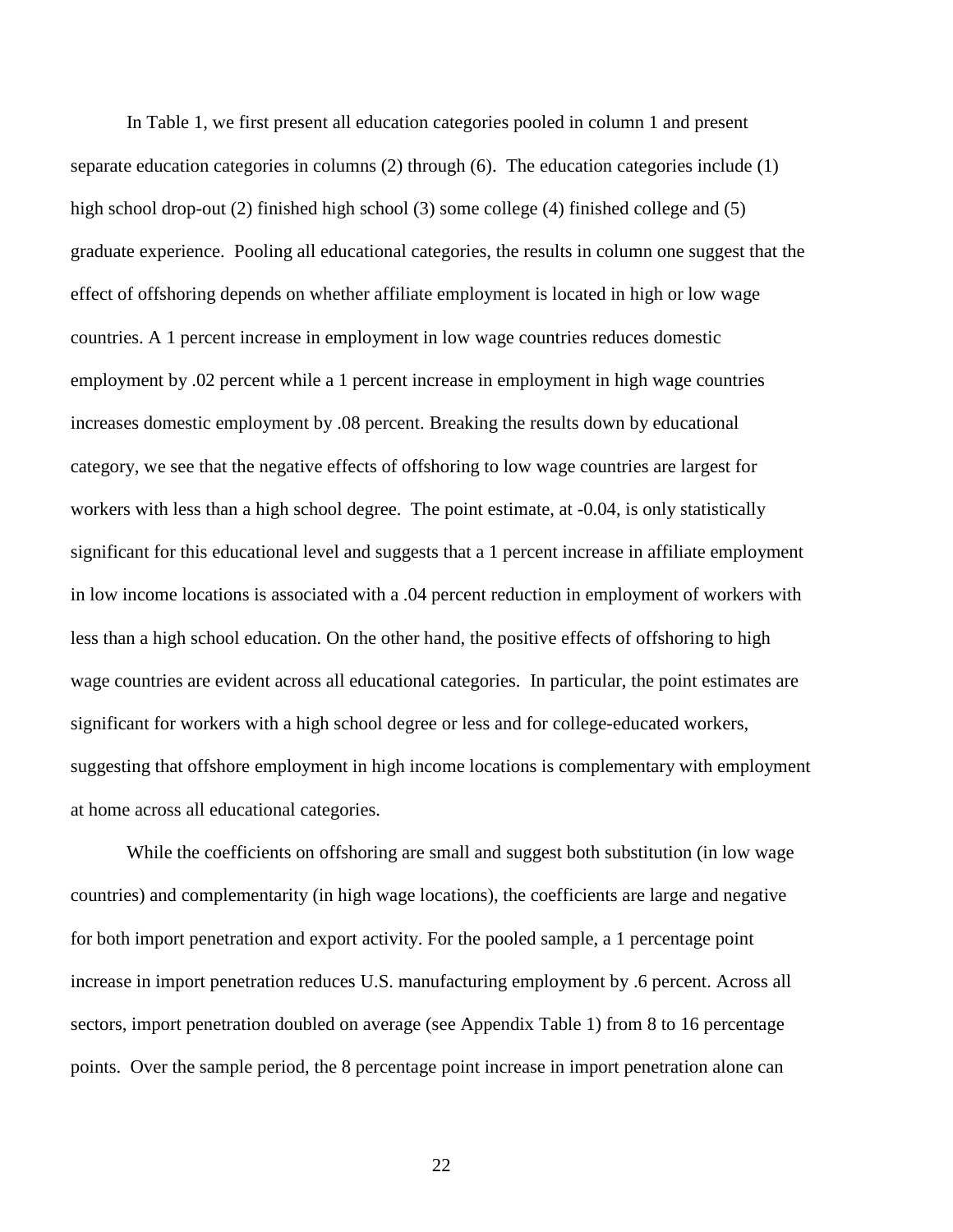explain nearly 5 percent of the reduction in manufacturing employment. In addition, the coefficients are the largest and most negative (and significant) for U.S. workers with a high school education or less. The point estimate for workers with a high school education is -.85, indicating that the average 8 percentage point increase in import penetration was associated with a reduction in employment of high school graduates by nearly 7 percent.

While it is not surprising that import competition is associated with declining employment of workers with less than a college degree, the negative and significant coefficient on sectoral export shares is less intuitive. The negative coefficients may indicate that export growth was labor-saving for workers with less than a college degree. Average export shares increased from 9 to 14 percent of sectoral output (Appendix Table 1) between 1982 and 2002, which would be associated with a significant decline in employment of less educated workers. Likewise, the negative and significant coefficient on total factor productivity suggests that productivity growth has been labor-saving for all educational categories except workers with an advanced degree. For other workers, productivity growth in manufacturing has been achieved in conjunction with falling employment.

In Table 2, we examine whether the routine nature of a particular task affects the results reported in Table 1. We follow Autor et al (2003) in aggregating their five different measures of how routine a task is to create one index. While two indicators indicate the degree of manual routine and cognitive routine tasks, three other categories measure how non-routine a task is. Their measures of non-routine tasks include non-routine manual, non-routine interactive, and nonroutine analytical. For the two measures of routine tasks, the least routine occupations are classified as 1 and the most routine are classified as 10. Following Autor et al (2003), we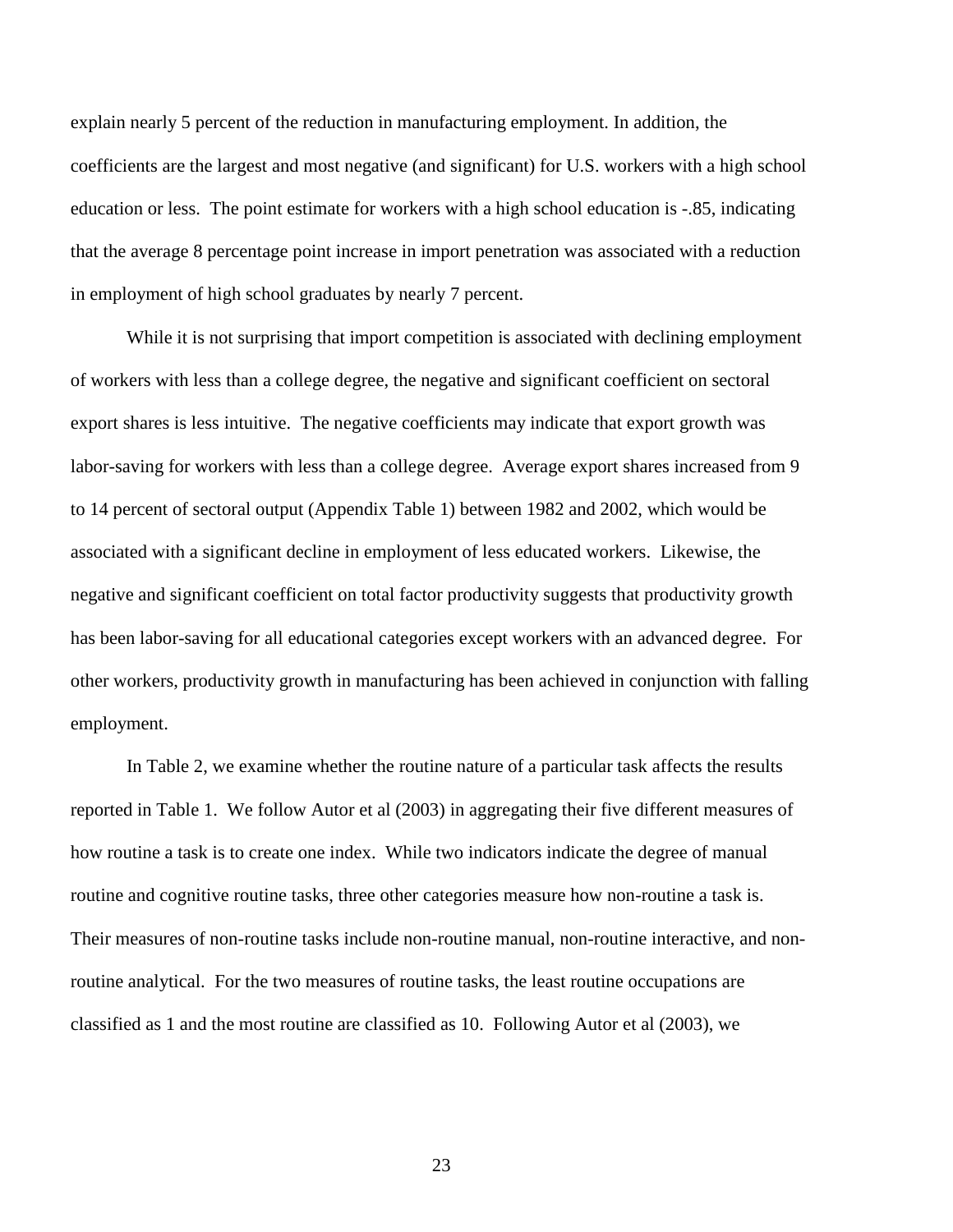aggregate these measures to get one summary measure of routine that varies by worker education level (e), industry (j) and year (t) as:

*Routine* 
$$
e_{ejt}
$$
 = 
$$
\frac{Routine \ Cognitive_{ejt} + Routine \ Manual_{ejt}}{Routine \ Cognitive_{ejt} + Routine \ Manual_{ejt} + DCP_{ejt} + EFH_{ejt} + Math_{ejt}}
$$

The task inputs are described in more detail in the Data Appendix and include routine cognitive and manual, nonroutine analytic, nonroutine interactive, and non-routine manual.

 In Table 2 we report separate estimates for different degrees of routineness. We have divided the sample into three groups based on the *Routine* indicator, to identify whether the coefficients in equation (3b) vary systematically with *Routine*. The results confirm the importance of separating tasks into routine and non-routine. Both the negative effects of offshoring in low income affiliate locations and the positive effects in high income locations are concentrated in occupations which are classified as the most routine (column (3)). As in Table 1, the largest effects are associated with a positive, complementary relationship between employment in high income regions and employment at home: for the most routine tercile, a 1 percentage point increase in employment in high income affiliate is associated with a .12 percentage point increase in aggregate U.S. employment of the most routine workers. The negative effects of offshoring to low income affiliates are also concentrated in the most routine tercile, but the magnitudes are very small: a 10 percentage point increase in employment in low income affiliates is associated with a .2 percent fall in real wages.

 The results in Tables 1 and 2 suggest that there are large shifts in employment resulting from changes in offshoring, the real price of investment, productivity growth, import competition and export activity. The results indicate that productivity growth, export growth, and import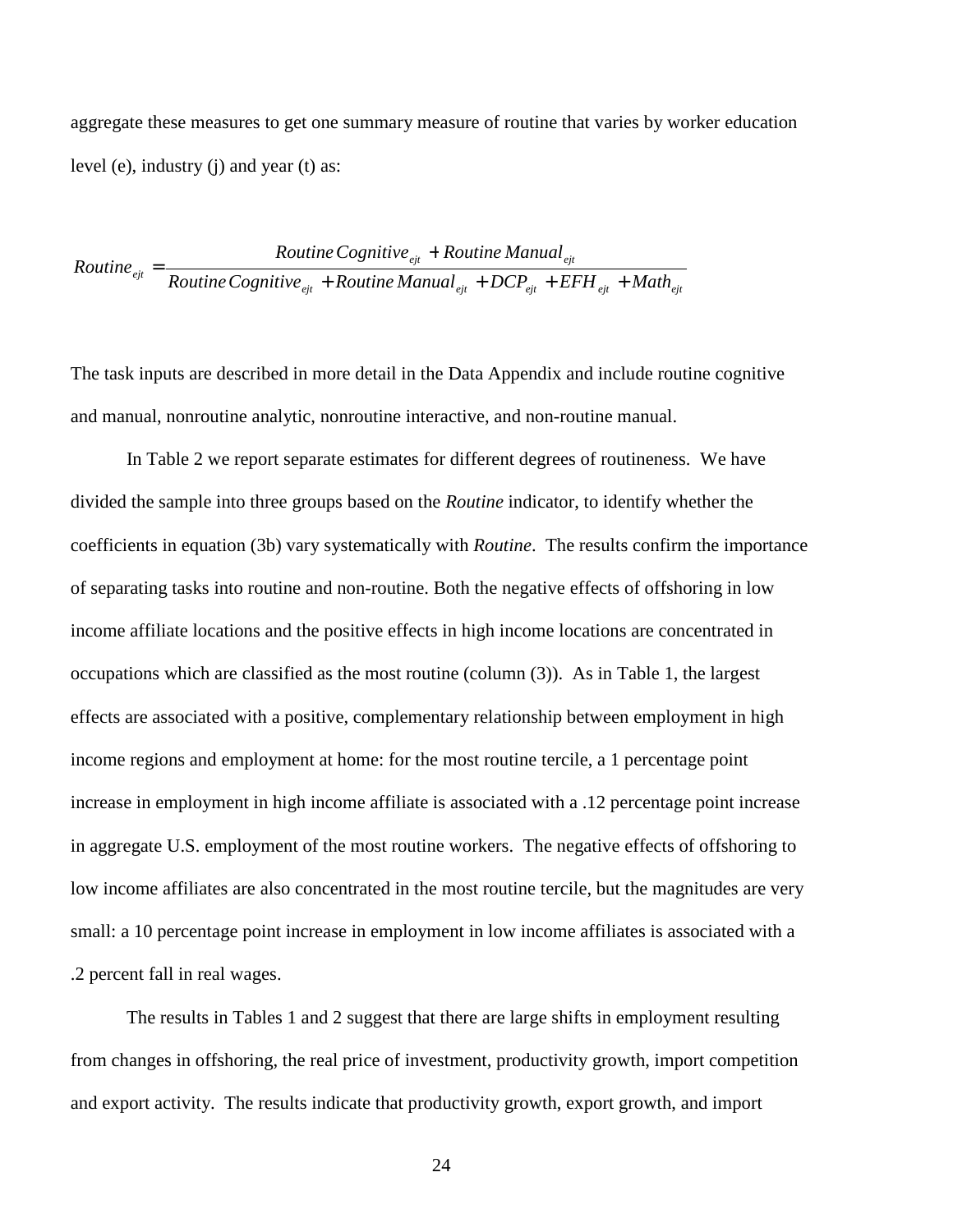competition have all been associated with significant declines in domestic manufacturing employment. The results on offshoring suggest that the effects have been smaller in magnitude and mixed in sign: offshoring to high income countries is associated with employment gains at home, while offshoring to low income countries is associated with small employment losses. These results are important in so far as they suggest a fluid labor market where changes in other factor prices and global competition lead to employment reallocation.

In Table 3, we shift our attention to the linkages between individual level wages and our globalization outcomes. In these regressions, we control for individual characteristics including education, experience, age, sex, race, and union membership. We also include year and industry dummies. The identification strategy here is to use within-sector j shifts in exposure to offshoring, import penetration, and export activity to measure the effects on wages of workers in sector j. This approach will be contrasted with our strategy to measure the economy-wide impact across all workers in a particular occupation in Section V. In Table 3, the outcomes for wages are generally consistent with the results for employment presented in Tables 1 and 2. There is no statistically significant relationship between low income affiliate employment and industry-level wages; indeed, the point estimates are close to zero. However, there is a positive and significant relationship between high income affiliate employment and domestic wages; the point estimate suggests that a 1 percent increase in affiliate employment is associated with a .01 percent increase in wages. The wage effects are greatest for the least educated and most educated workers; for these groups, a 1 percentage point increase in employment is associated with a .03 to .04 percent increase in wages.

Both real investment goods prices and export activity exhibit very different associations across educational categories. The positive association between investment goods prices and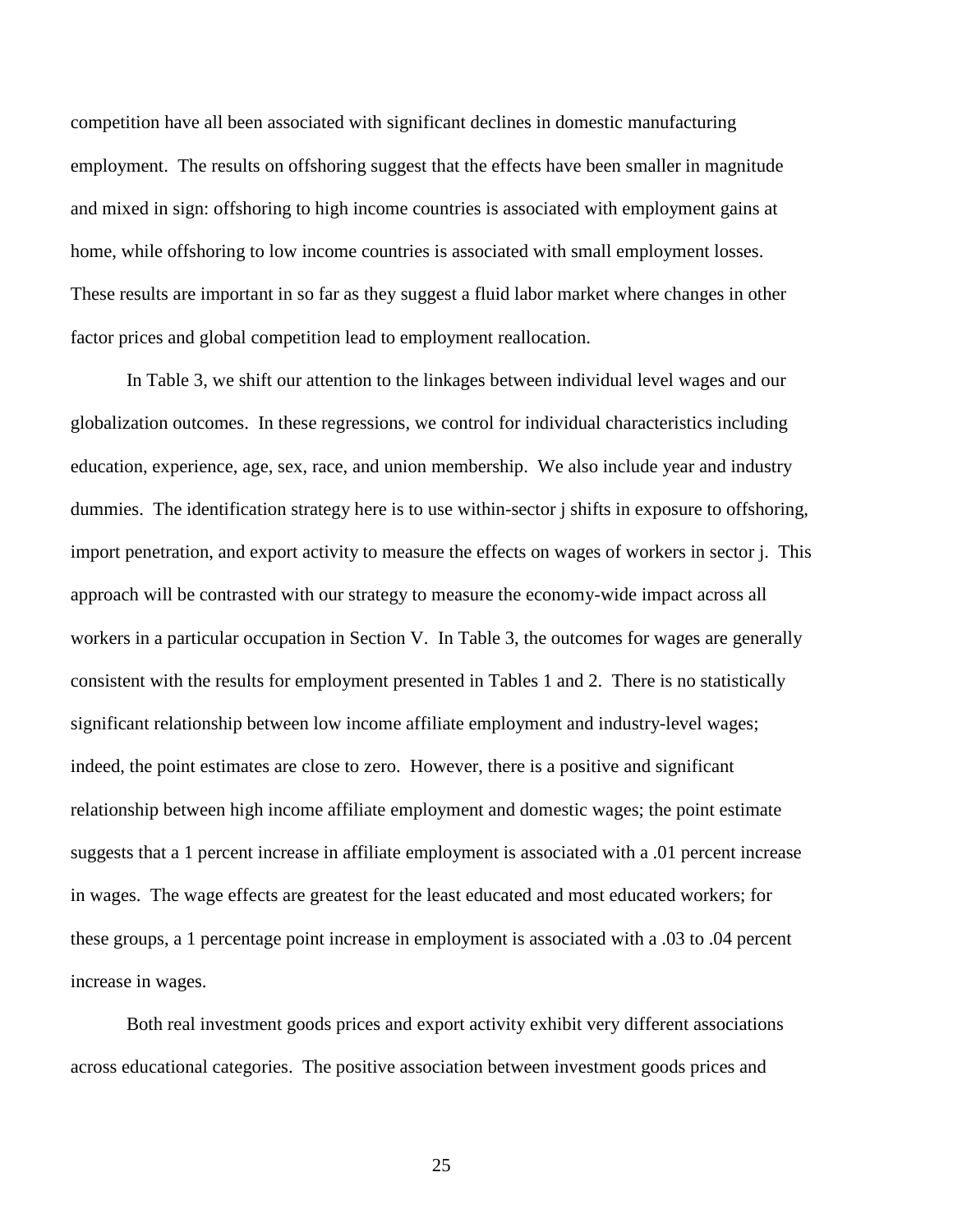wages for the least educated workers is consistent with the notion that investment goods (such as computers) act as substitutes for the least educated workers. For workers with less than a high school degree, the point estimates suggest that a 1% fall in the price of investment goods reduces wages by .07 percent. For the most educated workers, the sign on investment goods prices switches to negative and significant, indicating that investment goods and educated workers are complements and higher investment goods prices are associated with declining wages.

Increasing export shares are associated with lower wages for workers with less than a high school education, while increasing export shares are associated with higher wages for college educated workers. These results show that the doubling of export shares have been associated with a significant increase in wage inequality. In particular, an increase in export shares of 10 percentage points (on average export shares nearly doubled, from 9 to 16 percent) is associated with a decline in real wages of 1.6 percent for workers with less than a high school education and an increase of 1.2 percent for those with a college degree.

 In Table 4, we examine whether the effects of industry-level measures on log wages vary with the routine nature of occupations. The decomposition shows that the wage gains to U.S. workers in sectors with increasing affiliate activity in high income regions are restricted to workers outside of the most routine occupations. Decomposing the wage effects into routine categories also highlights the important role played by the price of investment goods. A lower price of investment goods positively affects wages for workers in the less routine occupations, suggesting that investment goods are complementary to jobs for those kinds of positions. The effects of lagged total factor productivity growth on wages show a similar pattern, with negative and significant effects of productivity growth on wages apparent only in the routine terciles. The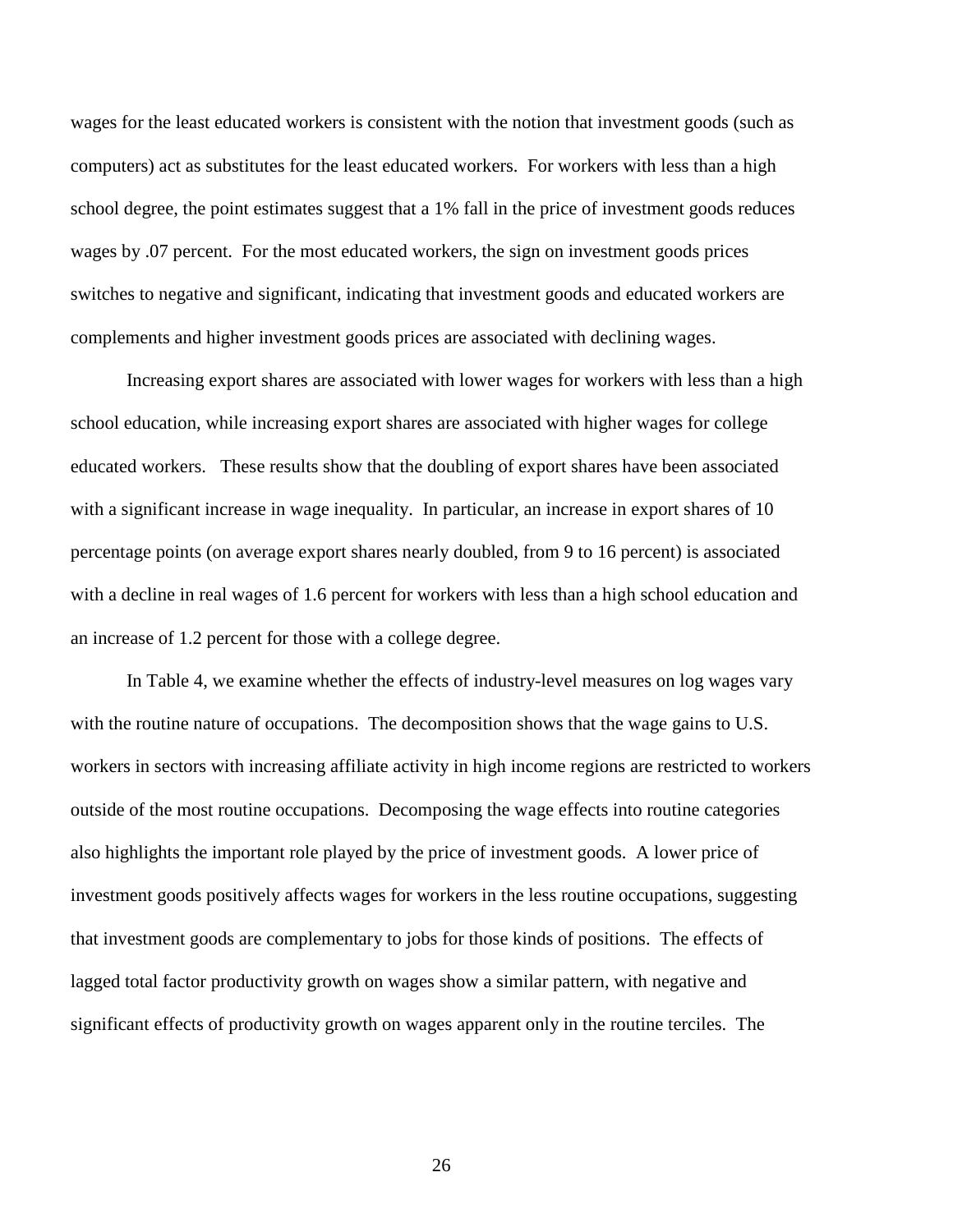effects of increasing routineness have a negative, large and significant impact on wages across all terciles.

So far, our analysis takes into account *within industry* trends in wages and employment. This misses two potentially important effects of offshoring. First, we have not adequately captured the wage losses or gains accruing to individuals who shift from manufacturing to other sectors of the economy. The associated distributional implications are likely to be important given the magnitude of the reallocation and a historically important wage premium paid to manufacturing (relative to service) workers in the United States. In addition to distributional consequences, there may also be efficiency consequences associated with the reallocation of labor from high to lowwages industries – see for example Katz and Summers (1989) and Krueger and Summers (1988). Second, we have not captured the cumulative impact of import competition on workers who are easily able to relocate across sectors but cannot easily shift across occupational categories. We focus on these effects in Section V.

### **V. Estimates of the Impact of Trade and Offshoring on Employment and Wages for the Whole Economy: Occupation-specific Effects**

One puzzle is how we can identify significant reallocations in employment in response to different globalization measures but small wages effects. This is particularly true for offshoring to low income affiliate locations and the effect of import penetration on wages. One explanation consistent with the evidence is that a number of workers are leaving manufacturing, and consequently the potentially negative impact on their wages cannot be captured by the wage regressions in Tables 3 and 4. One way to test for this possibility is to exploit the fact that some workers surveyed by the CPS are surveyed more than once.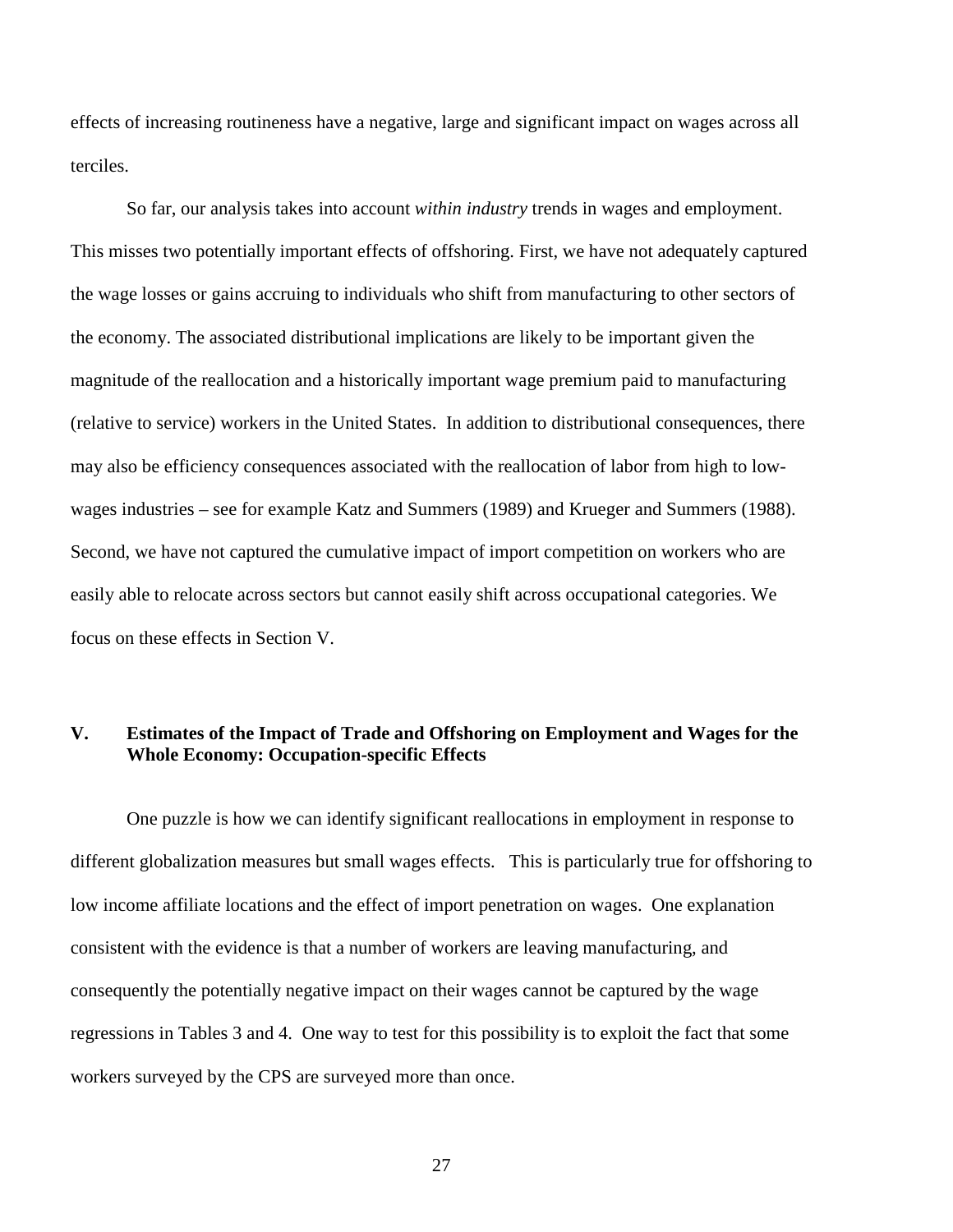To form a sample of these workers, we merged the CPS MORG individual-level data on workers from all industries with BEA offshore employment and trade data, by industry and year. The sample of workers who could be observed in two periods was 259,361 workers that were longitudinally matched by unique identifiers (hhid, hhnum and lineno) and validation criteria (sex, race and age), out of the 4,223,687 original CPS MORG observations. Workers observed from 1994 to 1995 were additionally sorted by state, as well as unique identifiers and validation criteria, as the CPS only assigned unique household identifiers (hhid) within state for part of the period. One extract was created for the 1994 workers, one for the 1995 workers, one for (non-1994) workers in their first period observed, and one for (non-1995) workers in their second period observed. The 1994 and 1995 extracts were then merged on the above criteria, as were the non-1994 and non-1995 extracts. The two merged datasets were appended together and any merges not matching on unique identifiers and sex, race, and age were dropped. This left 271,112 matched CPS workers, 259,361 of which had non-missing wages in both periods observed.

 In Table 5, we measure changes in individual wages for this subsample, which includes observations sampled over two periods. The dependent variable is the log difference in the real hourly wage for each worker who appears in the CPS more than one period. The results in Table 5 make it clear that the biggest wage effects are not felt by workers who remain in manufacturing and experience increasing pressure on wages through greater offshore activities by U.S. multinationals or through greater trade competition. The biggest negative wage effects, in fact, occur when workers leave manufacturing to go to either agriculture or services. In column (1), which aggregates all educational categories, the results suggest that workers who leave manufacturing to go to services experience on average a three percent real wage loss, while workers who leave manufacturing for agriculture experience a six percent real wage loss.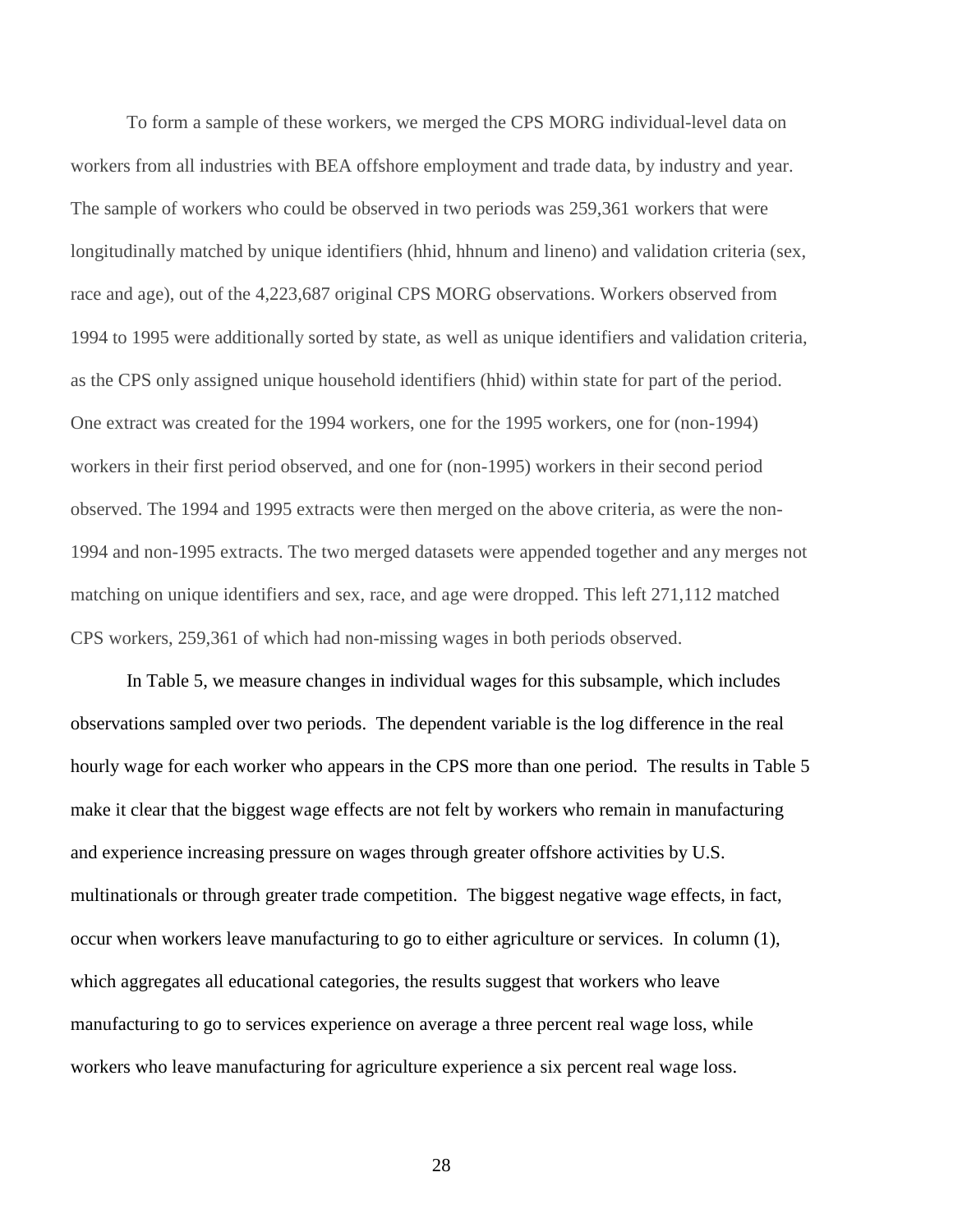If we disaggregate the effects into different levels of educational attainment, we see that the biggest wage declines are experienced by workers with less than a high school degree or those with a college degree. There were no effects on those with an advanced degree, suggesting that this category was able to avoid a decline in real wages when shifting to services. The effects of the other variables are not precisely estimated. It continues to be the case that increasing employment in low income affiliate locations is associated with domestic wage declines, while increasing employment in high income affiliate locations is associated with domestic wage increases. However, the only significant effects are associated with workers who leave manufacturing altogether.

To take into account the relationship between wages and globalization measures at the occupation level, we create a measure of effective exposure of an occupation to offshoring or trade. This variable was created from a merged dataset of BEA offshore employment data, trade data, and CPS MORG individual-level data, by industry and year. We calculate for each occupation its exposure to trade using the distribution of workers employed in this occupation *across* industries in 1979. For each occupation *i* and industry *j*, we have: *i ij*  $\binom{ij}{k}$   $\binom{L}{k}$ *L*  $\alpha_{ij} = \frac{-y}{I}$  where  $L_{ij}$  is the

total number of workers in occupation  $i$  and industry  $j$ , and  $L_i$  is the total number of workers across all industries in occupation *i.* We then calculate occupation-specific import penetration in year *t* for occupation *i* as

$$
\sum_{j=1}^J \alpha_{ij} \cdot \textit{IMP}_{jt}
$$

where  $IMP_{jt}$  is the measure of import penetration for goods in industry *j* in year *t*. Occupationspecific measures of export shares, low and high income offshoring were created the same way.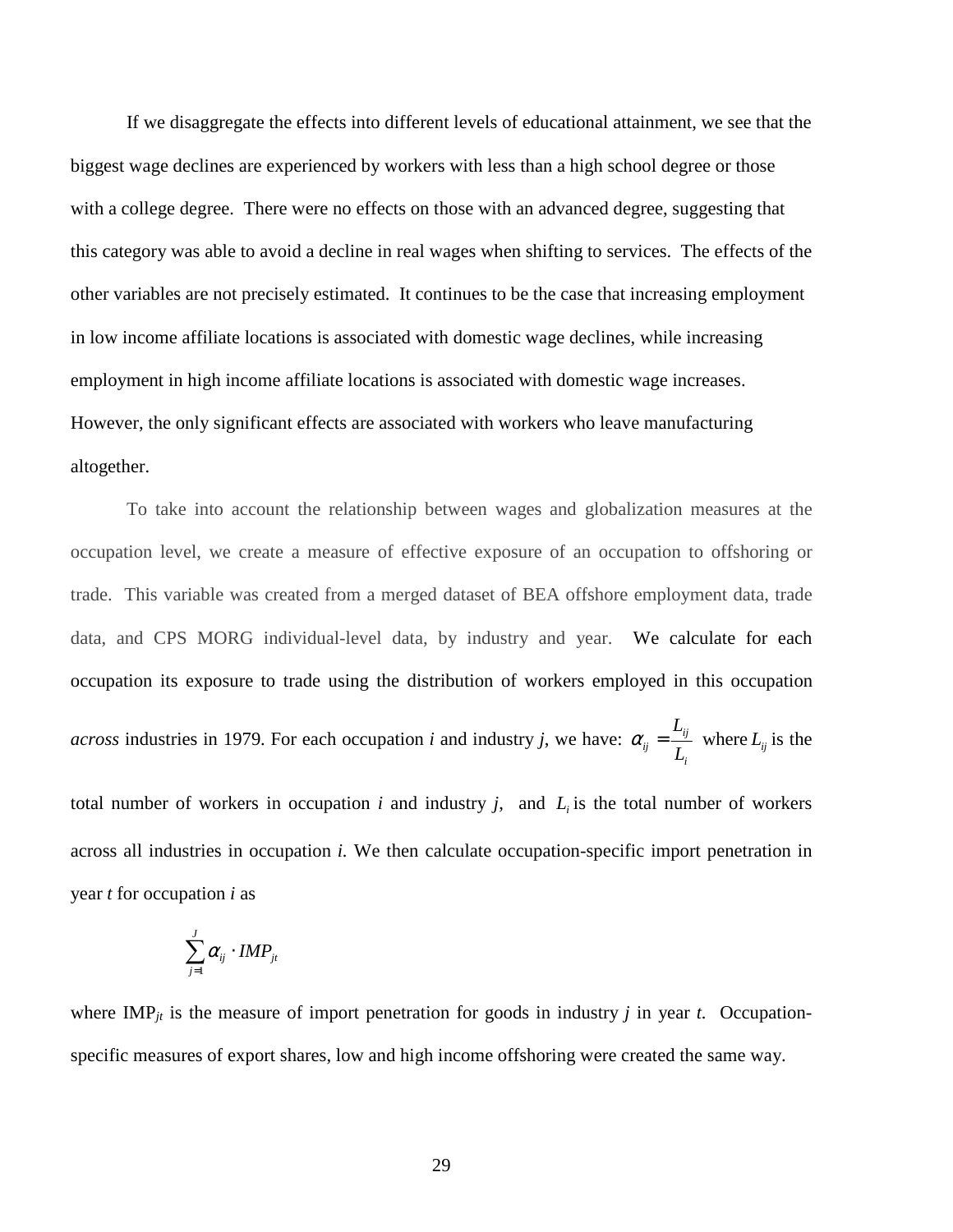In Table 6 we report the coefficients on trade and offshoring measures when we re-estimate the wage regressions reported in Tables 3 and 4 using our occupation-specific measures. We report three different sets of results. The first column includes only industry fixed effects to control for constant differences across industries. The middle column includes two-digit occupation fixed effects, while the last column includes both industry and occupation-specific fixed effects.

 What is most striking about the results in Table 6 is that the effects of both offshoring and trade are larger in sign and generally significant at the five percent level, in contrast to the industry-level results reported in Tables 3 and 4. In the first row, the coefficients on low-income affiliate employment suggest that a 1 percent increase in employment abroad is associated with a .19 percent reduction in wages at home across all occupations. These regressions control for year effects, education, gender, age, race, experience, union membership, and industry affiliation. When we introduce both occupation and industry fixed effects, the coefficient drops to .06, but remains statistically significant.

 For high income affiliate employment, however, the coefficient is positive and significant. In the first column, the coefficient of .16 suggests that a one percent increase in affiliate employment in the previous period is associated with a .16 percent increase in domestic wages. The coefficient drops to .06 when occupation controls are added. The third and fourth rows report the association between last period's occupation-specific import penetration or export share and current period wages. In the first column, the coefficient is significant and positive for export shares and significant and negative for import shares. A coefficient on exports of 2.40 in the first column suggests that an increase in export shares of 10 percentage points would lead to an occupation-specific increase in real wages of 24 percent. An example of an occupation which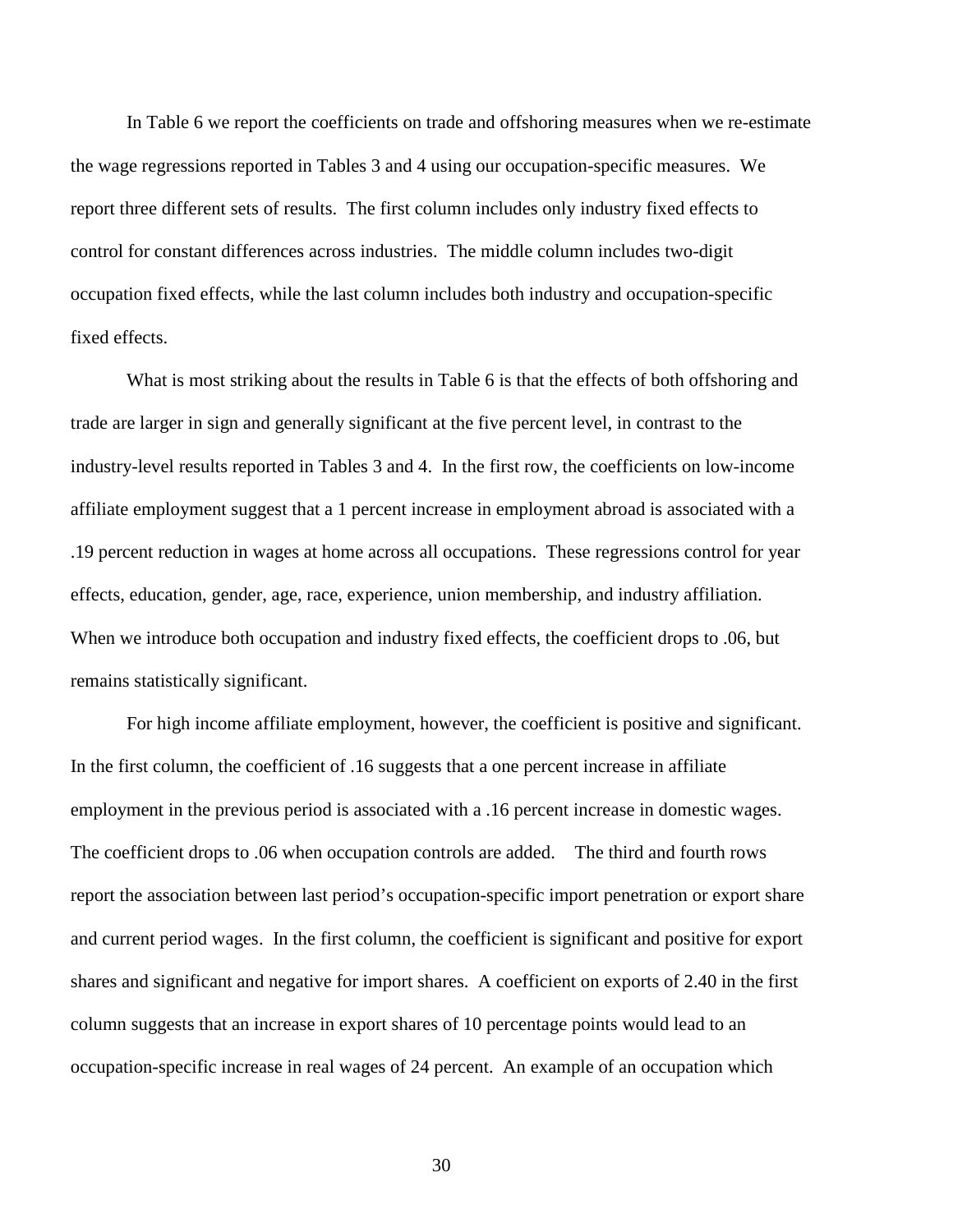experienced a more than 10 percentage point increase in export orientation is electrical and electronic equipment assemblers, whose export share increased from 11.3 percent in 1983 to 24.1 percent in 2002. A coefficient of -1.36 suggests a 13.6 percent reduction in real wages would be associated with a 10 percentage point increase in occupation-specific import penetration. Examples of occupations that had at least a ten percentage point increase in occupation specific import penetration include tool and die makers, numerical control machine operators, textile cutting machine and sewing machine operators, shoe repairers, and shoe machine operators (see Table 8). When we include both industry and occupation fixed effects (see the last two columns of Table 6), the coefficient on import penetration falls to .27 but remains statistically significant for the whole sample.

We find it useful to relate the results in Table 6 to the literature on inter-industry wage differentials. Figure 10 illustrates the decline in inter-occupation wage differentials over the last twenty years. The figure shows a plot of occupation-specific wage differentials (the coefficients on the occupation dummies for the results reported in Table 6) in 1984 and 1985 relative to 2001 and 2002. What Katz and Summers (1989) and Krueger and Summers (1988) documented for inter-industry wage differentials, we also show to be true for *inter-occupation* wage differentials: a remarkable persistence over two decades. However, Figure 10 also shows a significant narrowing of the spread. While the log wage differential extended from -0.8 to 0.4 in the early 1980s, by the early 2000s that spread had been cut in half and most of the point estimates are between –0.2 and 0.2. The results in Table 6 provide suggestive evidence that that trade and offshoring could account for the narrowing of the wage differential documented in Figure 10.

 In Table 7 we separate the coefficient estimates by the broad educational categories used in the previous tables. The coefficient estimates are consistently negative and significant for less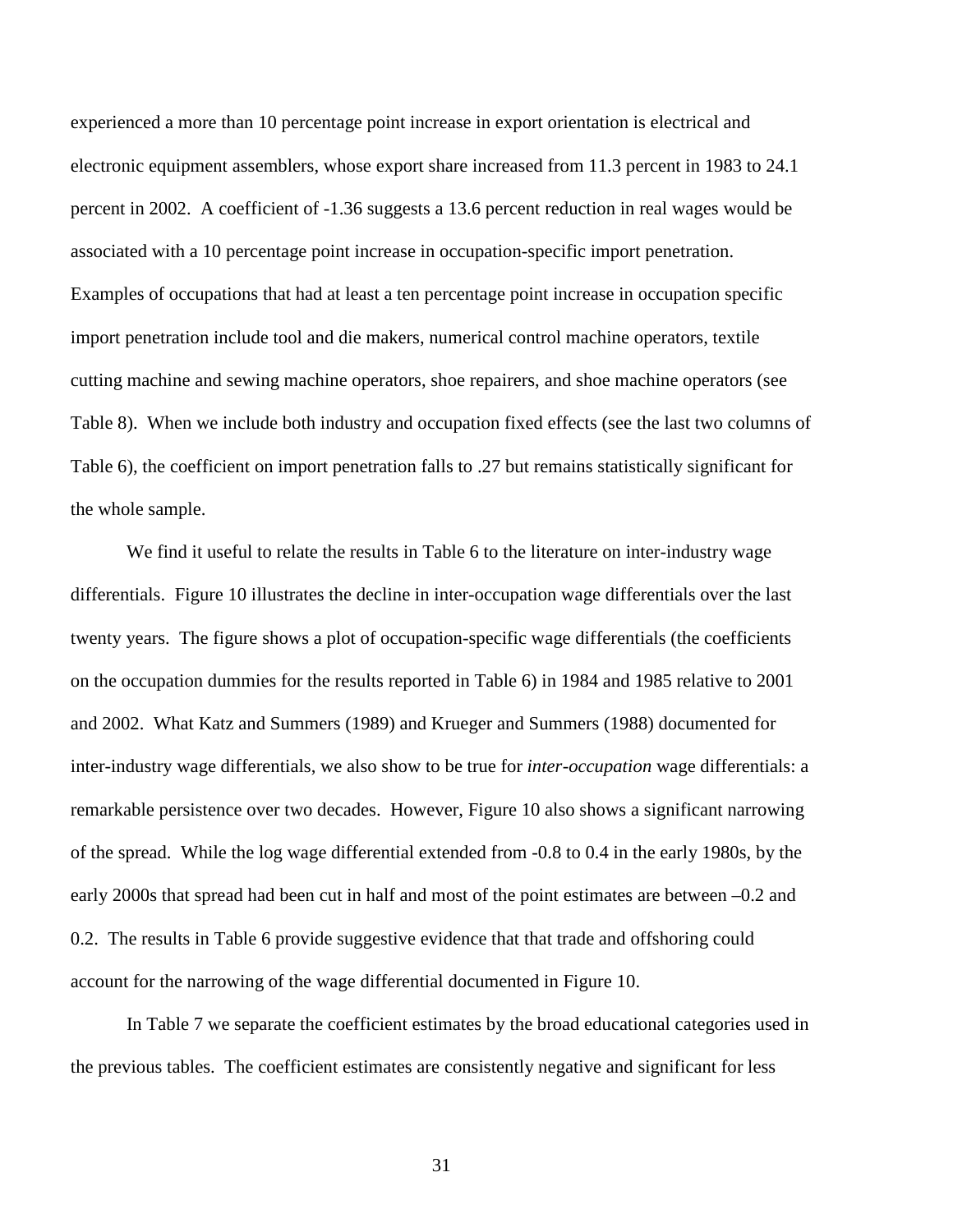educated workers in sectors with affiliate employment in low income countries, but the coefficients are not statistically significant at conventional levels for more educated workers. As in the previous table, there is a positive and significant association between higher affiliate employment in high income affiliate locations and wages at home. This association is significant across all educational categories, but is largest for workers with more education. The negative effects of offshoring in low income locations appear to be minimal for more educated workers, who benefit the most from offshoring to high income affiliate locations.

 As in Table 6, we also find that occupation-specific export shares are positively associated with wages and that occupation-specific import penetration is negatively associated with wages. The negative association with import competition is greatest for employees with some college, but is not generally significantly associated with wage declines for more educated workers. The point estimate of -.31 for workers with some college implies a ten percentage point increase in import penetration would be associated with a 3.1 percent real wage decline.

 It is useful to consider how important these effects are in the context of the overall U.S. economy. Many occupations were not exposed to competition from international trade at all; for individuals in these occupations, the effect of increasing export and import activity is likely to have been very small. We list all the occupations in Appendix Table 4 with zero exposure to trade on either the export or import side at the beginning and end of the sample period. These occupations include teachers, therapists, sales workers, judges, dancers, and many others. However, a number of occupations experienced enormous increases in exposure to international trade during the sample period. These occupations are listed in Table 8. Table 8A shows the occupations with the largest increase in import penetration, while Table 8B shows those occupations where export activity increased the most.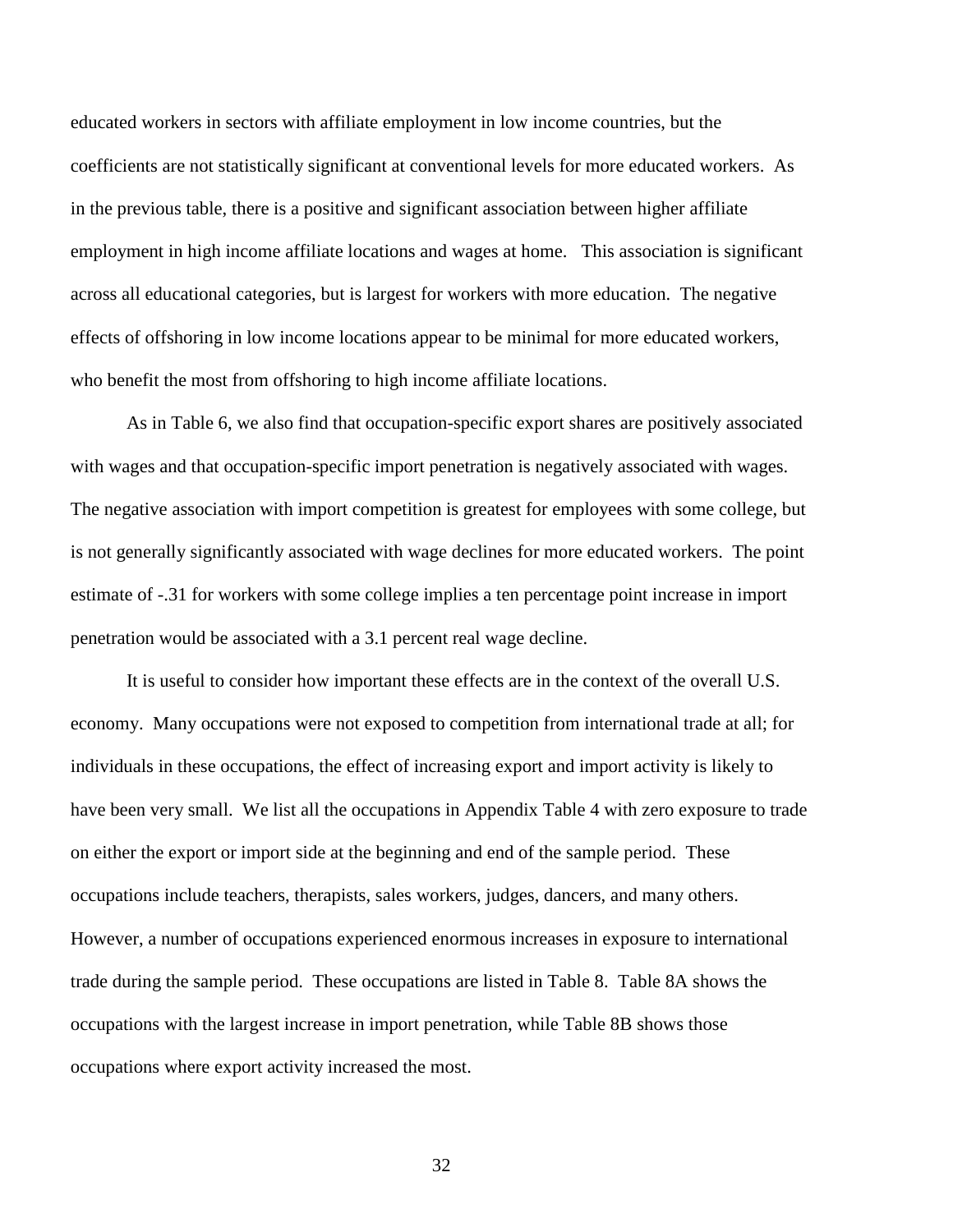In Table 8A, the most affected workers were shoe machine operators, for whom occupation-specific import penetration increased from 37.2 percent in 1983 to 77.4 percent in 2002. For these workers, the coefficient on import penetration in the first column of Table 7, which is -.27, implies that their real wages fell by nearly 11 percent as a result of competition from trade. The contrasting experiences of workers in textiles and apparel related sectors compared to many service sector employees such as teachers helps to explain why some parts of the U.S. economy have been deeply affected by globalization while others have not. On average, occupation-specific import and export shares only increased from an average of 2 to 4 percent during the 1983 through 2002 period, in large part because of the importance of services and the lack of global competition in service occupations (see again Appendix Table 4). Consequently, the average effect of an increase from .02 to .04 for occupation-specific import competition is quite small, equal to .02 x .27, which is a fall in real wages of half a percent. However, what Table 8A makes clear is that some groups of occupations experienced significant wage declines as a consequence of rising (occupation-specific) import competition.

Table 8B shows those occupations where export shares increased the most. While there were some significant increases in export activity across a number of occupations, the magnitudes are considerably smaller than in Table 8A. At the occupation level, these smaller changes mirror what was occurring in the United States at the macro level: large increases in import competition but only modest increases in export shares. Import competition is significantly associated with declining occupation-specific wages, while export activity is associated with increasing wages (but the coefficients are generally insignificant). The fact that occupation-specific imports increased more than exports, coupled with the larger magnitudes and greater statistical significance of the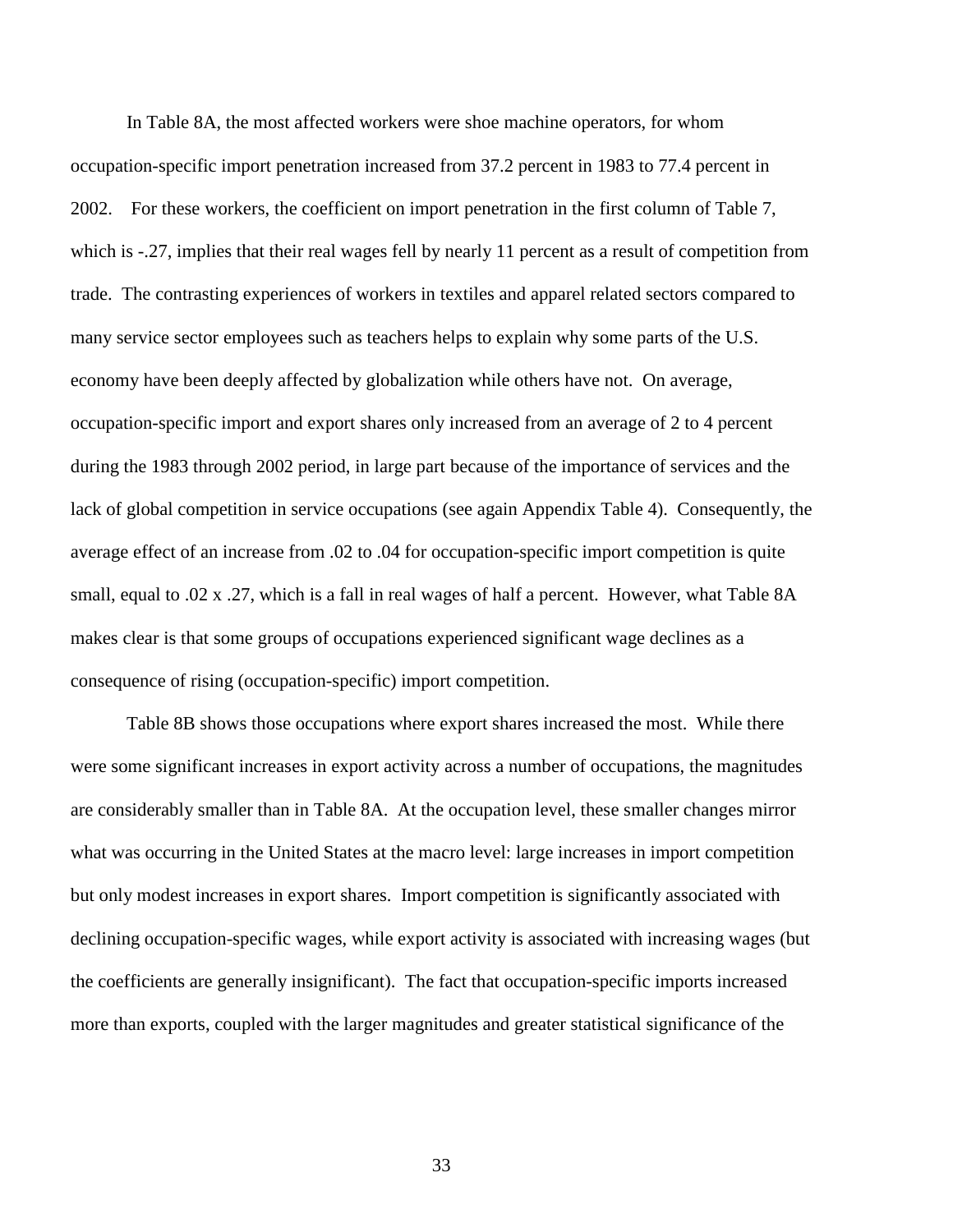coefficients on import competition, suggests that the net effect of increasing export and import activity on domestic wages has been negative.

 Both Krugman (2008) and Feenstra (2009) suggest that the effects of international trade and offshoring activities may have increased in the 1990s relative to earlier decades. The different specifications reported in Table 9 explore whether in fact the effects of international competition on domestic wages were greater in the 1990s relative to the 1980s. The first six rows present different time periods within the 1984 through 2002 period. The lasts four rows explore whether the effects of international competition were different for female workers, unionized workers, and older workers, defined as either those over forty years of age or over fifty years of age.

 The results in Table 9 indicate that the impact of offshoring activity on domestic wages only became significant in the 1990s. The negative association between employment in low income affiliates and domestic wages does not appear until this period, as does the positive association between employment in high income affiliates and domestic wages. If we restrict the sample to 1984 through 1996, the coefficients on offshoring fall to -0.03 (for low income affiliates) and 0.03 (for high income affiliates) and are no longer statistically significant at conventional levels. For the 1997 through 2002 period, the coefficient rises to -.11 for low income low locations and 0.11 for high income locations. These estimates imply that a 10 percent increase in low (high) income affiliate locations was associated with a 1.1 percent decline (increase) in domestic wages.

 In contrast, the point estimates for occupation-specific import penetration are stable over the sample period. The coefficients range from -.25 to -.41 and are generally significant. The point estimates are positive and significant for export share only in the second half of the sample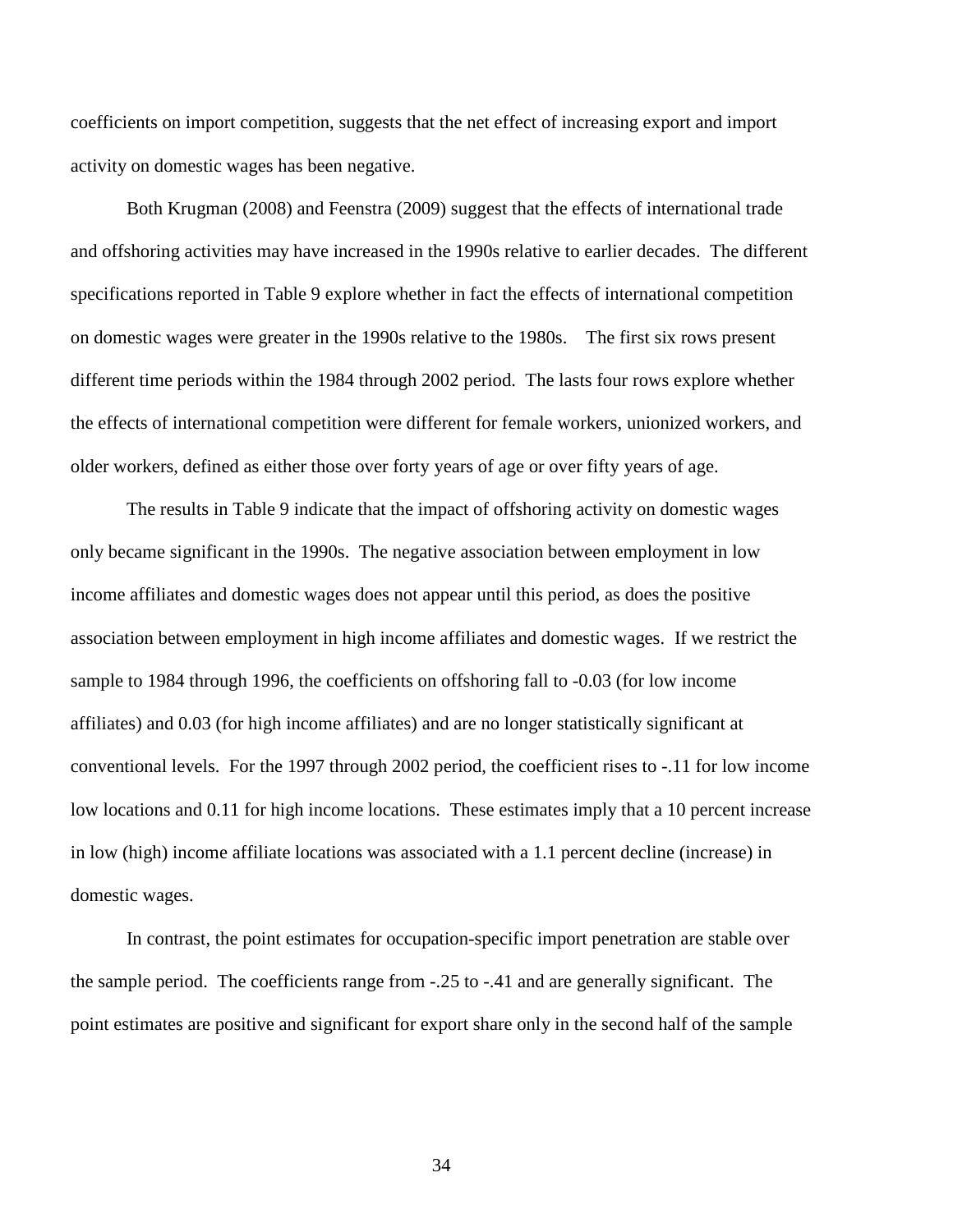period, indicating that wages were not significantly (positively) associated with export activity until the 1990s.

 We then turn to an analysis of different demographic groups. Anecdotes in the popular press and elsewhere suggest that women, union workers, and older workers may have been disproportionately affected by international competition. If we restrict the sample to either women or union workers, there is no evidence that their wages were more negatively affected than the rest of the sample. In fact, the wages of unionized workers and women appear to have been relatively unaffected by either export activity or import competition. However, the wages of older workers do appear to have been disproportionately affected by offshoring activities, as the point estimates are larger for these groups of workers.

### **VI. Conclusion**

This paper merges data for 1982 through 2002 on wage earners throughout the U.S. economy with data on import competition, export activity, and offshoring employment of U.S. multinational firms. We explore the implications of increasing globalization for U.S. employment and wages, controlling for both industry-level and individual-level determinants of labor market outcomes such as education, experience, age, productivity, and investment prices. We also identify the routineness of different occupations, and explore whether the degree of routineness of an occupation affects the relationship between labor market outcomes and measures of globalization.

We show that the impact of offshoring on labor market outcomes depends on the location of offshore activity. Expansion in offshore employment in low income locations is associated with employment declines and wage reductions. However, offshore activity in high income locations is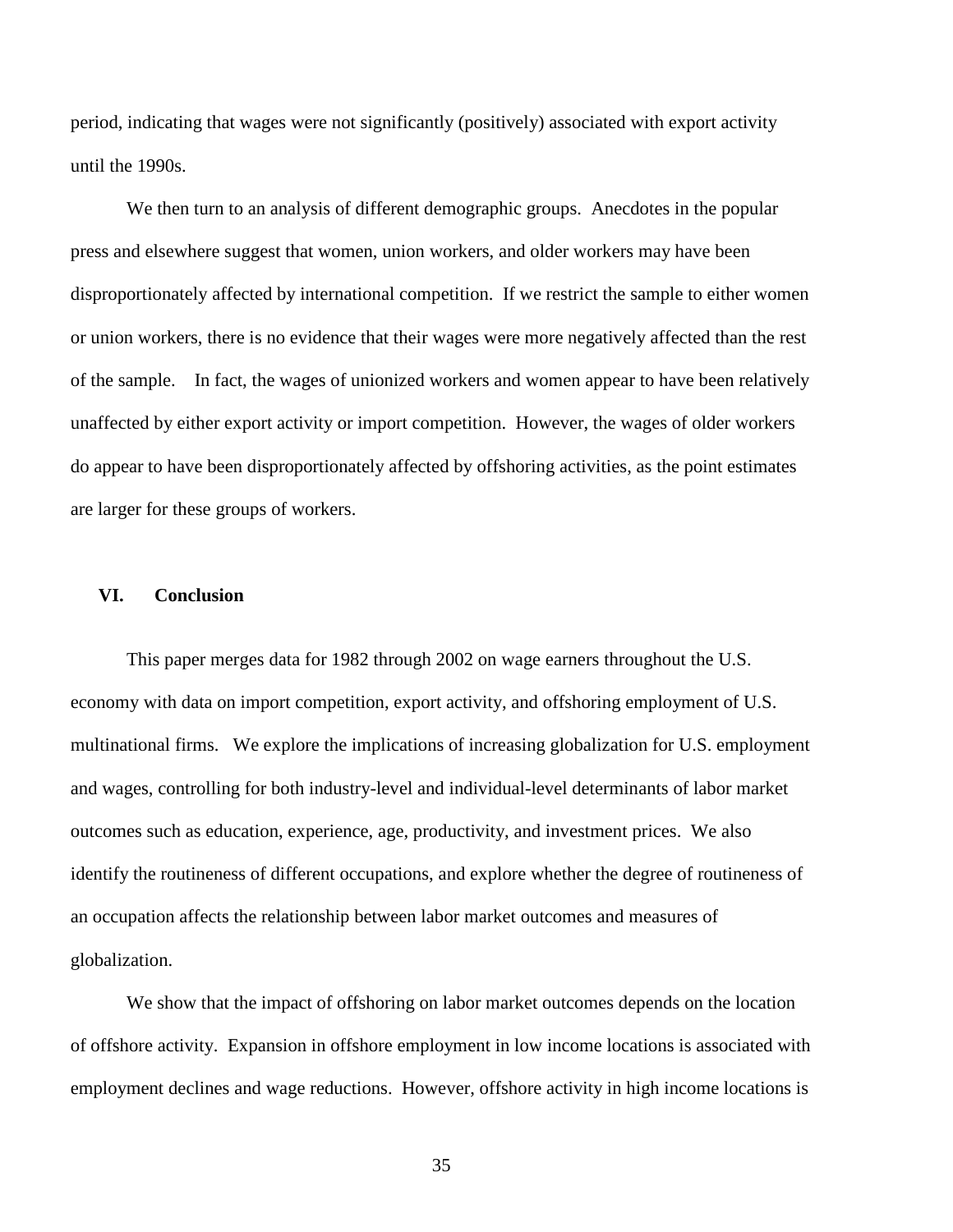positively correlated with U.S. wages and employment. These associations are significantly stronger in the 1990s relative to the previous decade. We also find significant effects of import competition on employment reallocation. These results indicate that much of the negative effects of globalization operate through downward pressure on wages of workers who leave manufacturing to take jobs in agriculture or services

One important innovation of the paper is to move beyond an analysis of wages and trade within the manufacturing sector to analyze the impact of trade and offshoring on occupations throughout the U.S. economy. To do this, we introduce an occupation-specific measure of import penetration, export shares, and offshoring activity. When we redefine the analysis at the level of the occupation, we find large and significant effects of import competition and offshoring activities on U.S. wages. Thus, while there is significant movement into and out of different sectors of the U.S. economy, mobility across occupations is much more limited. Another advantage of expanding the analysis to the level of the occupation is that we are able to explore the importance of "routineness" for wage determination, and to broaden the analysis of how trade affects domestic labor markets beyond manufacturing to the rest of the labor force.

 We find it useful to relate the contribution of our research to two sets of widely influential studies: first, the articles by Katz and Summers (1989) and Krueger and Summers (1988) on interindustry wage differentials; and second, the new theoretical framework on offshoring and wages developed by Grossman and Rossi-Hansberg (forthcoming). Katz and Summers (1989) and Krueger, and Summers (1988) presented evidence showing remarkable stability in inter-industry wage differentials both over time and across countries. Katz and Summers (1989) hypothesized that these observed inter-industry wage differentials could reflect different exposure to international trade. In this paper, we extend the concept of inter-industry wage differentials to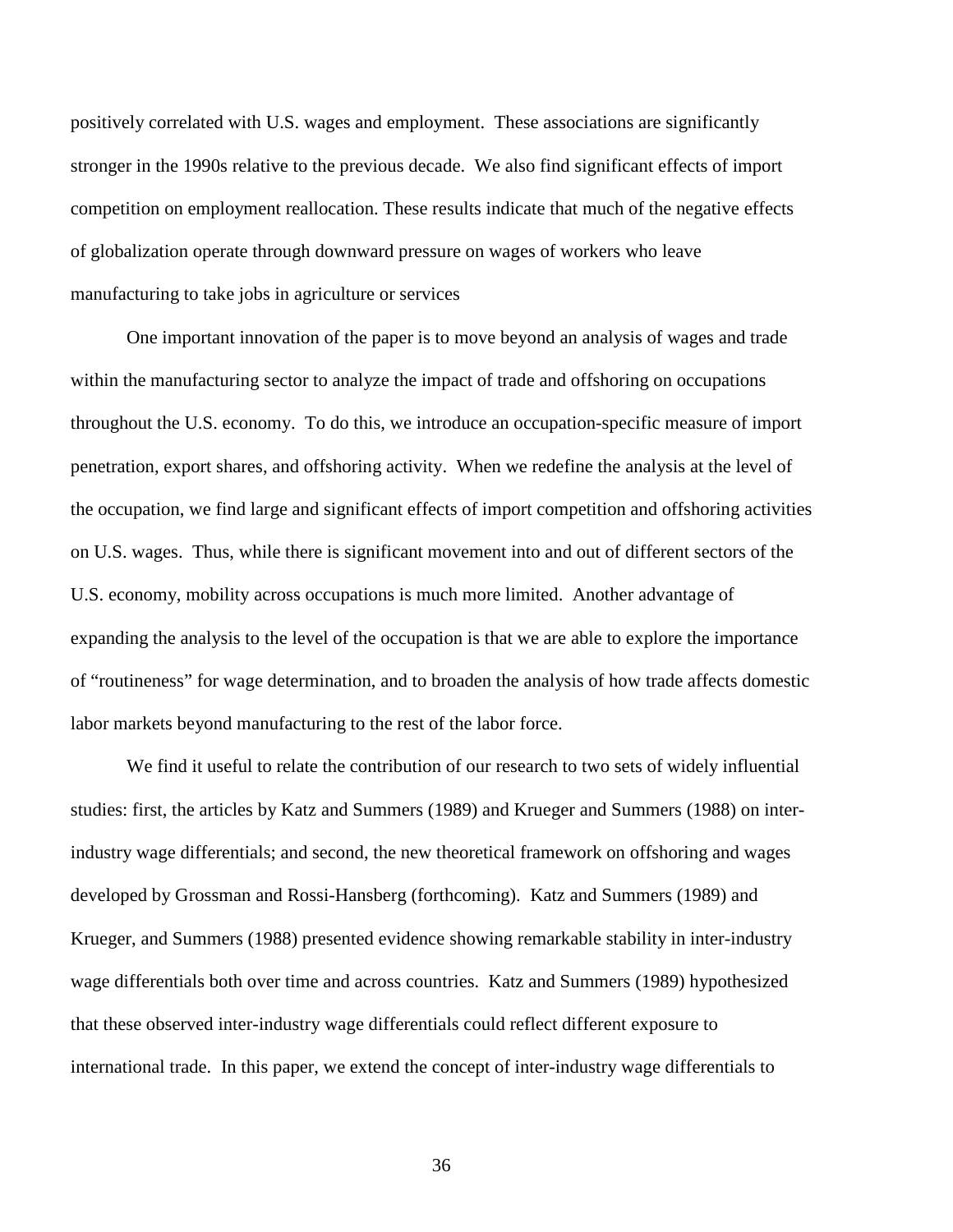describe inter-occupation wage differentials. We then demonstrate that occupation-specific wages have been significantly affected by both offshoring and international trade. In particular, a one percentage point increase in import penetration is associated with a .25 percentage point fall in occupation-specific wages.

 This research also provides empirical support for Grossman and Rossi-Hansberg (forthcoming), who show that an increasing share of offshore employment as a percentage of domestic employment has an ambiguous impact (in theory) on domestic wages. We document that offshoring to high wage locations is positively associated with US wages, while offshoring to lowwage countries is not. Grossman and Rossi-Hansberg account for this possibility, by showing that the net impact of offshoring on domestic wages of routine workers is ambiguous and depends on the relative strength of shifts in terms of trade, the contribution of technology to reducing labor costs, and labor supply effects. In the case of offshoring to low income locations, our results suggest that the factors responsible for putting downward pressure on domestic wages appear to dominate, particularly during the 1990s.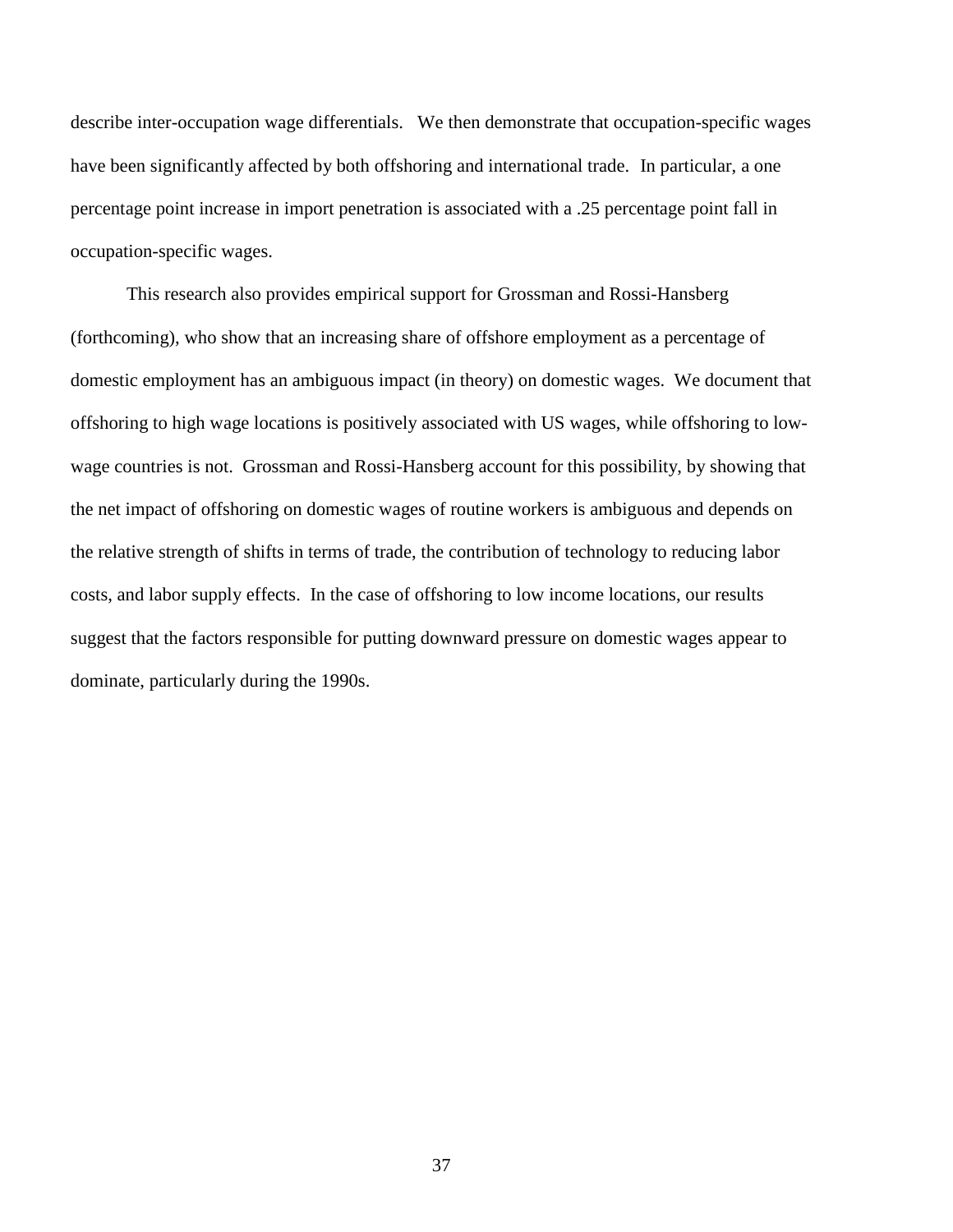### **References**

Autor, David H., Lawrence F. Katz and Melissa S. Kearney, "Trends in U.S. Wage Inequality: Revising the Revisionists", Review of Economics and Statistics 90 (May 2008), 300-23.

Autor, David H., Lawrence F. Katz and Alan B. Krueger, "Computing Inequality: Have Computers Changed the Labor Market?", Quarterly Journal of Economics 113 (November 1998), 1169-1213.

Autor, David, Richard Murnane and Frank Levy, "The Skill Content of Recent Technological Change: An Empirical Exploration", Quarterly Journal of Economics, 118(4), November 2003, 1279-1334.

# Bernard, Andrew, J. Bradford Jensen and Peter Schott, "Survival of the Best Fit: Exposure to Lowwage Countries and the (uneven) growth of U.S. Manufacturing", Journal of International Economics 68 (2006):219-237.

DiNardo, John, Nicole M. Fortin and Thomas Lemieux, "Labor Market Institutions and the Distribution of Wages, 1973-1992: A Semiparametric Approach", Econometrica, Vol. 64, No. 5 (September 1996), pp. 1001-1044.

Feenstra, Robert C., Editor, The Impact of International Trade on Wages. NBER and University of Chicago Press, 2000.

Feenstra, Robert C. and Gordon H. Hanson, "The Impact of Outsourcing and High-Technology Capital on Wages: Estimates for the U.S., 1972-1990", Quarterly Journal of Economics, August 1999, 114(3), 907-940.

Feenstra, Robert C. and Gordon H. Hanson, "Global Production and Inequality: A Survey of Trade and Wages," in E. Kwan Choi and James Harrigan, eds., Handbook of International Trade, Blackwell, 2003, pp. 146-185.

Feenstra, Robert C. and Gordon H. Hanson, "Global Production Sharing and Rising Inequality: A Survey of Trade and Wages", in Kwan Choi and James Harrigan (editors), Handbook of International Trade, Basil Blackwell, 2001.

Gaston, Noel and D. Trefler, "Protection, Trade and Wages: Evidence from U.S. Manufacturing", Industrial and Labour Relations Review 47 (July 1994): 574-593.

Grossman, Gene M. and Esteban Rossi-Hansberg, "Trading Tasks: A Simple Theory of Offshoring,",American Economic Review, 98:5, 1978-1997, December 2008.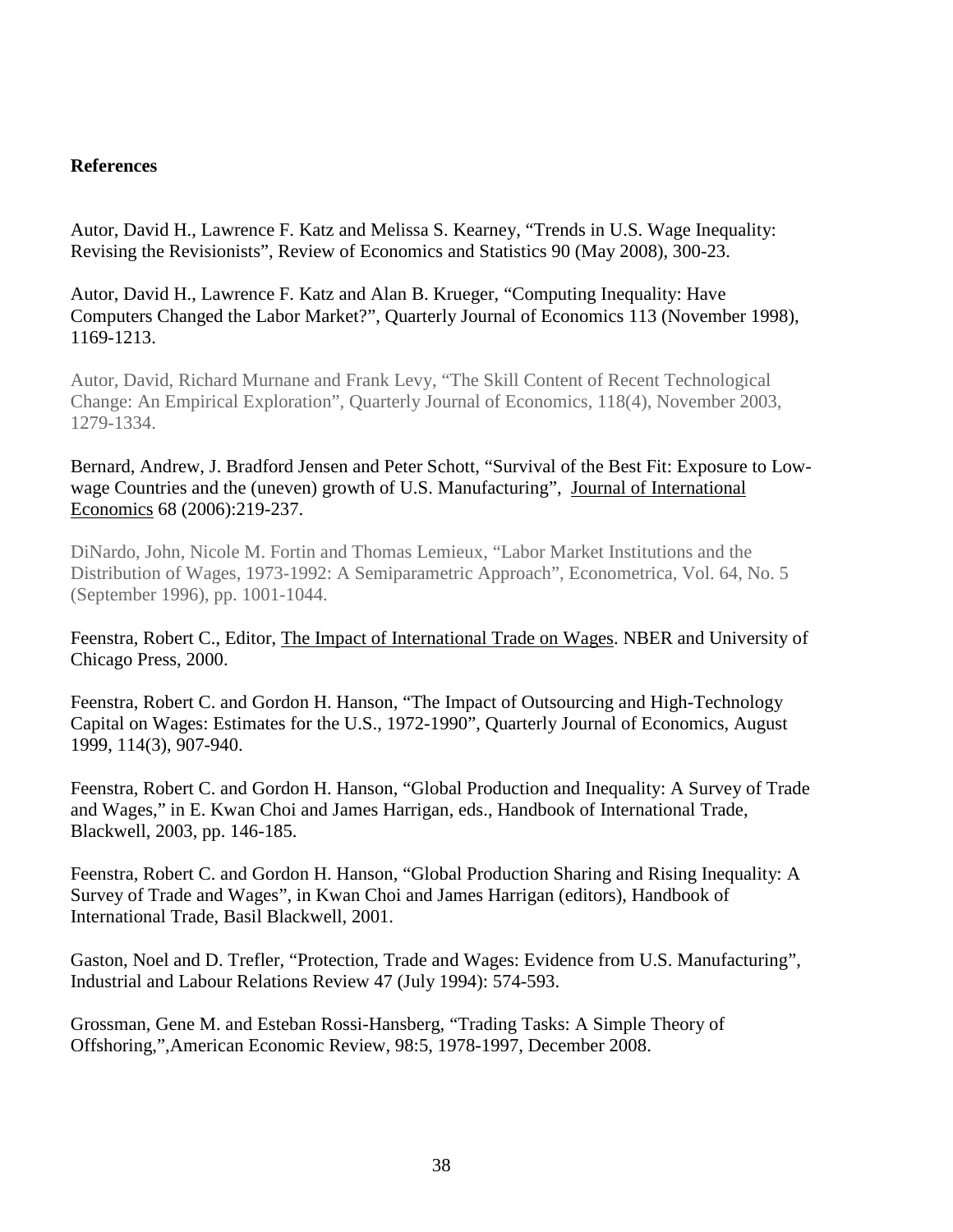Grossman, Gene M. and Esteban Rossi-Hansberg, "The Rise of Offshoring: It's Not Wine for Cloth Anymore" August 2006.

Harrigan, James, "International Trade and American Wages in General Equilibrium, 1967-1995", in Robert Feenstra (editor), The Impact of International Trade on Wages, NBER, University of Chicago Press, 2000.

Harrison, Ann and Margaret McMillan,"Offshoring Jobs? Multinationals and U.S. Manufacturing Employment," Revised July 2009.

Katz, Lawrence, and Lawrence Summers, "Industry Rents: Evidence and Implications", Brookings Papers on Economic Activity, Microeconomics, Vol. 1989 (1989), 209-290.

Krueger, Alan B. and Lawrence H. Summers, "Efficiency Wages and the Inter-Industry Wage Structure", Econometrica 56 (March 1988), 259-93.

Krugman, Paul, "Trade and Wages, Reconsidered", February 2008

Lawrence, Robert, "Blue-collar blues: Is trade to blame for rising U.S. income inequality?", Institute for International Economics.

Leamer, Ed and Christopher Thornberg, "Effort and Wages: A New Look at the Inter-Industry Wage Differentials", in Robert Feenstra (editor), The Impact of International Trade on Wages, NBER, University of Chicago Press, 2000.

Lovely, M. and D. Richardson, "Trade Flows and Wage Premiums: Does Who or What Matter", in The Impact of International Trade on Wages, Rob Feenstra (editor), University of Chicago Press, 2000.

Mankiw, Gregory, and Phillip Swagel, "The Politics and Economics of Offshore Outsourcing", NBER Working Paper 12398, July 2006.

Nickell, S. and R. Layard, "Labor market institutions and economic performance", in Handbook of Labor Economics, Volume 3C, Ashenfelter, O. and D. Card (editors), North-Holland.

Slaughter, Matthew, "Globalization and Employment by US Multinationals: A Framework and Facts", mimeo, Council of Economic Advisors, March 2003.

Trefler, D. "International Factor Price Differences: Leontief was Right", Journal of Political Economy 101, December 1993: 961-987.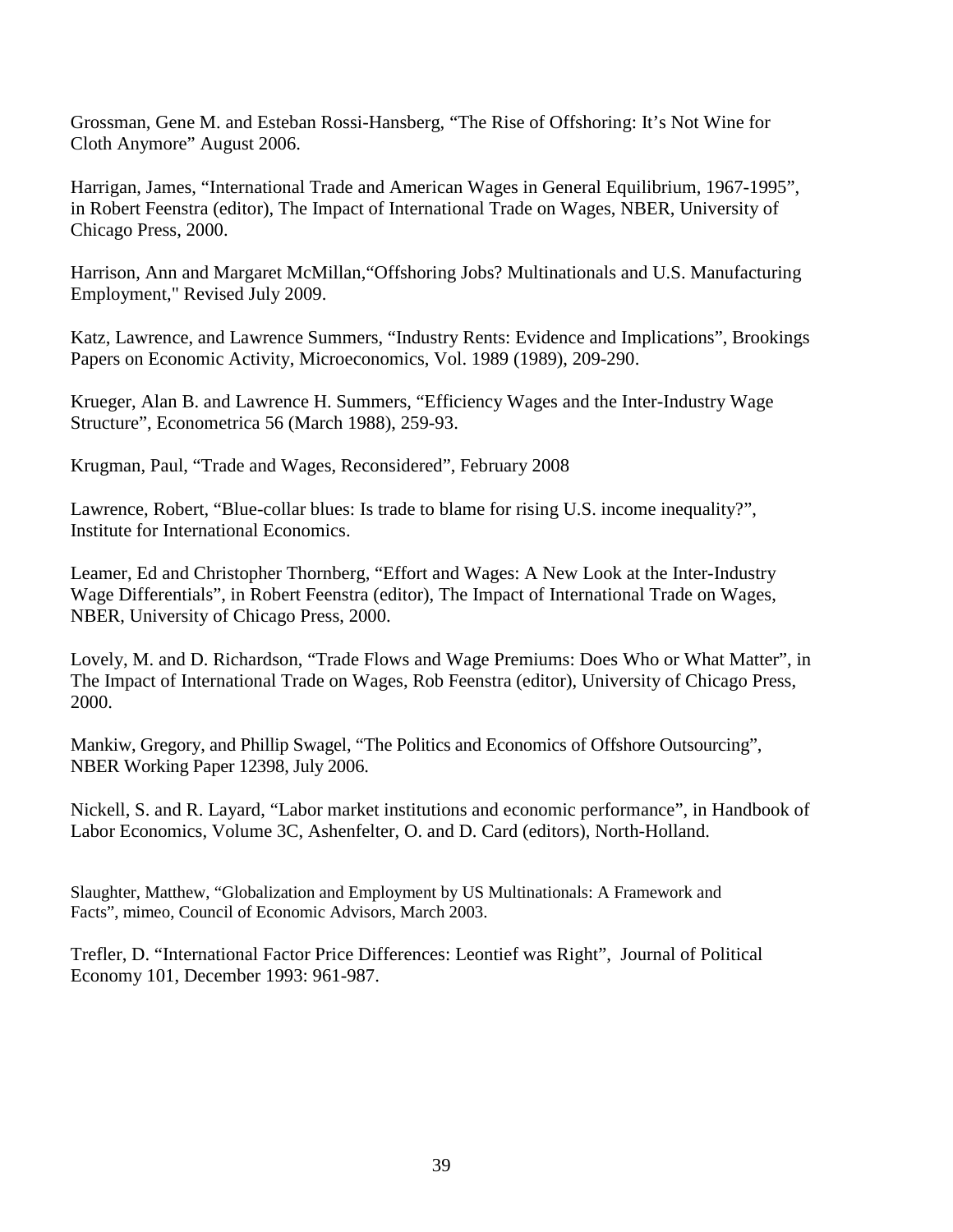# Data Appendix:

# A. Current Population Survey

We use the CPS Merged Outgoing Rotation Groups for years 1979 to 2002. Note that our analysis relies on the MORG copy prepared by the Center for Policy and Economic Research (CEPR). The CEPR MORG files are created from the National Bureau of Economic Research version of these data, and we rely on the processing performed by CEPR to produce consistent variables for wages, education, and other demographic characteristics of the MORG sample. Our sample includes wage/salary workers ages 16 to 64 in current employment. Earnings weights, equal to the product of CPS sampling weights and hours worked in the prior week, are used in all calculations. Hourly wages are the logarithm of reported hourly earnings for those paid by the hour and the logarithm of usual weekly earnings divided by usual weekly hours. Overtime, tips, and commissions are included in wages, and top-coded wages are imputed by assuming a log-normal distribution for weekly earnings as described by Schmitt (2003). The calculated nominal hourly wage is converted to a real wage using the Consumer Price Index for 2006, and then trimmed to values between \$1 and \$100 per hour.

Source: Schmitt, John. 2003. "Creating a consistent hourly wage series from the Current Population Survey's Outgoing Rotation Group, 1979-2002". Available for download at http://www.ceprdata.org/cps/cps\_documentation.php.

# B. Bureau of Economic Analysis

Our data on offshoring is based on the most comprehensive available data and is based on firmlevel surveys on U.S. direct investment abroad, collected each year by the Bureau of Economic Analysis (BEA) of the U.S. Department of Commerce. The BEA collects confidential data on the activities of US-based multinationals, defined as the combination of a single U.S. entity that has made the direct investment, called the parent, and at least one foreign business enterprise, called the foreign affiliate. We use the data collected on majority-owned, non-bank foreign affiliates and non-bank U.S. parents for the years from 1982 to 2002. The foreign affiliate survey forms that U.S. multinationals are required to complete on an annual basis include detailed information on the number of employees hired abroad. In previous work we have cross-checked these data with national survey data from other countries and found the employment numbers to be remarkably similar. Using these data, we construct a panel of number of employees hired abroad by country by year.

# C. Trade Data

Our data on import penetration were made available at the 4-digit ISIC level by Bernard, Jensen, and Schott (2006). We also include a measure of import penetration from low-wage countries, also computed by these authors.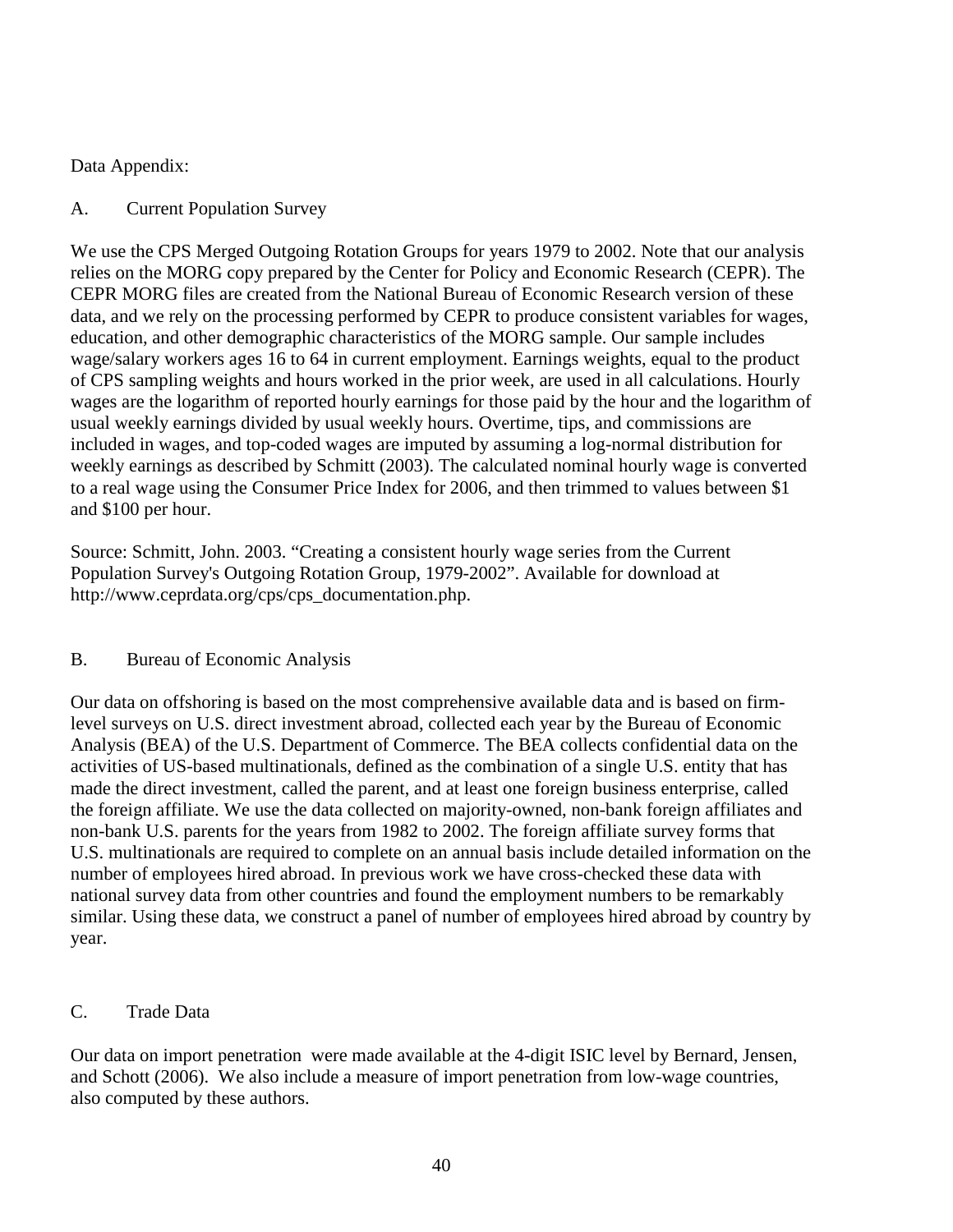# D. Data on Occupational Characteristics (David Autor)

Definitions of the Nature of Tasks, taken from Autor, Murnane and Levy (2003)

| <b>Task Name</b>                                                                            | <b>Task Description</b>                            |  |  |  |  |  |
|---------------------------------------------------------------------------------------------|----------------------------------------------------|--|--|--|--|--|
|                                                                                             |                                                    |  |  |  |  |  |
|                                                                                             |                                                    |  |  |  |  |  |
| DCP: Direction, Control, and Planning of                                                    | Measures nonroutine cognitive tasks, intended to   |  |  |  |  |  |
| <b>Activities</b>                                                                           | capture interactive, communication, and            |  |  |  |  |  |
|                                                                                             | managerial skills. This variable captures the      |  |  |  |  |  |
|                                                                                             | extent to which the occupation involves            |  |  |  |  |  |
|                                                                                             | direction, control, and planning of activities. It |  |  |  |  |  |
|                                                                                             | takes on high values for occupations requiring     |  |  |  |  |  |
|                                                                                             | interpersonal and managerial tasks.                |  |  |  |  |  |
| <b>GED-MATH</b>                                                                             | Measures quantitative or analytical reasoning      |  |  |  |  |  |
|                                                                                             | skills.                                            |  |  |  |  |  |
| STS: Set limits, Tolerances or Standards                                                    | Measures routine cognitive tasks. Measures         |  |  |  |  |  |
|                                                                                             | adaptability to work requiring the setting of      |  |  |  |  |  |
|                                                                                             | limits, tolerances or standards.                   |  |  |  |  |  |
| FINGDEX: Finger Dexterity                                                                   | Measures routine manual activity. FINGDEX is       |  |  |  |  |  |
|                                                                                             | an abbreviation for finger dexterity.              |  |  |  |  |  |
| <b>EYEHAND</b>                                                                              | Measures non-routine manual task requirements.     |  |  |  |  |  |
|                                                                                             | EYEHAND is an abbreviation for eye, hand,          |  |  |  |  |  |
|                                                                                             | foot coordination.                                 |  |  |  |  |  |
| Notes: Our measure of routineness is defined as the sum of the cognitive and manual routine |                                                    |  |  |  |  |  |
| measures divided by all the measures.                                                       |                                                    |  |  |  |  |  |
| Routine = $(sts + fingdex)/(sts + fingdex + math + dcp + eyehand)$                          |                                                    |  |  |  |  |  |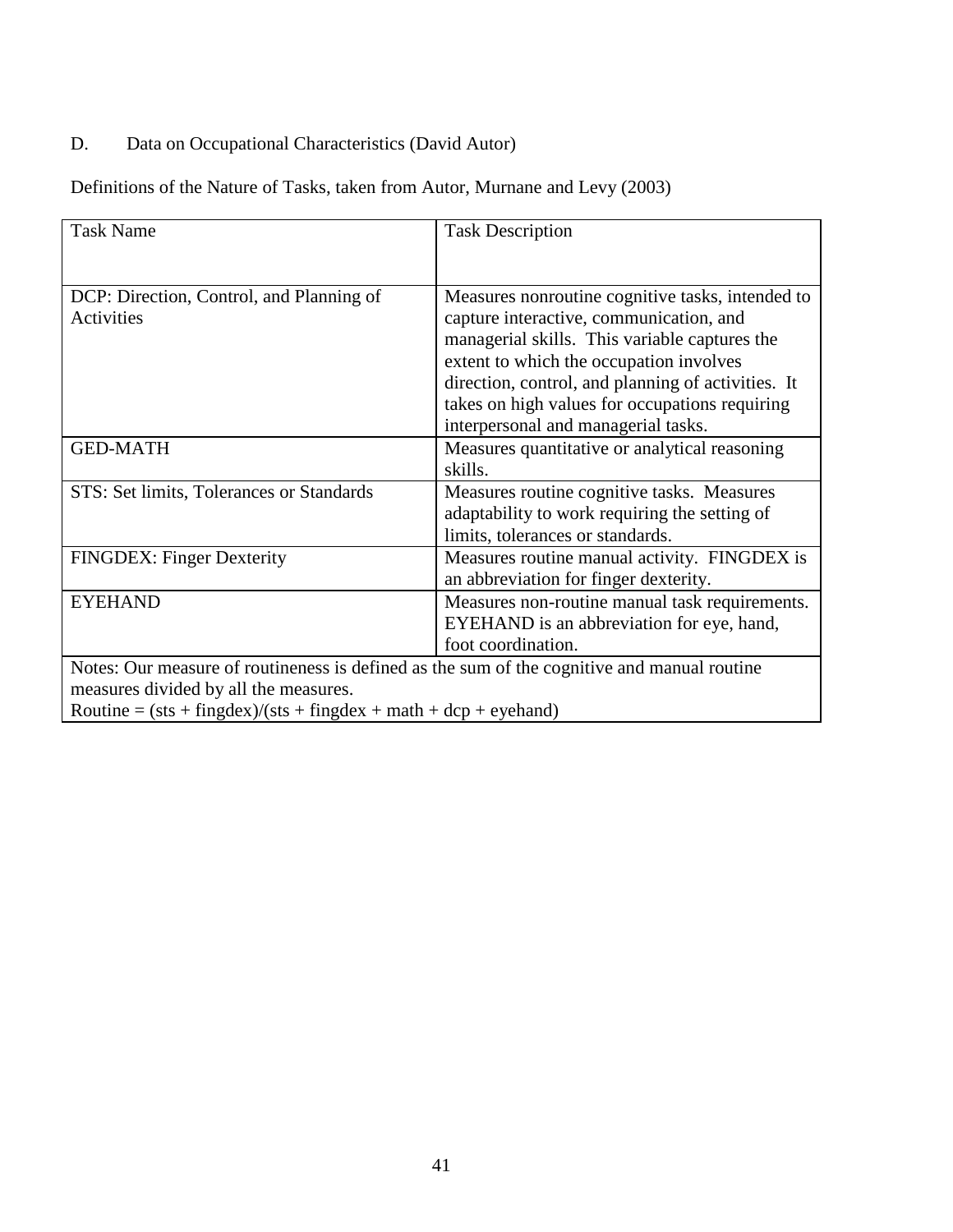# **Table 1: OLS Estimates of Employment Determinants Overall and by Education Level, 1983-2002**

Dependent Variable: Log U.S. Manufacturing Sector Employment

|                                        | All       | Less than             | <b>High School</b> | Some      | College   | Advanced |
|----------------------------------------|-----------|-----------------------|--------------------|-----------|-----------|----------|
| Variable                               |           | Education High School | Degree             | College   | Degree    | Degree   |
|                                        |           |                       |                    |           |           |          |
| Lagged log of low income affiliate     | $-0.02**$ | $-0.04**$             | $-0.02$            | 0.001     | $-0.01$   | $-0.03$  |
| employment, including China            | (0.01)    | (0.02)                | (0.01)             | (0.01)    | (0.02)    | (0.02)   |
| Lagged log of high income affiliate    | $0.08**$  | $0.14***$             | $0.06*$            | 0.04      | $0.09**$  | 0.02     |
| employment                             | (0.03)    | (0.05)                | (0.03)             | (0.05)    | (0.04)    | (0.06)   |
| Lagged log of price of investment      | $-0.07$   | $-0.21$               | 0.18               | 0.08      | $-0.27$   | $-0.22$  |
| using 1979 weights                     | (0.17)    | (0.24)                | (0.24)             | (0.2)     | (0.19)    | (0.19)   |
| Lagged total factor productivity level | $-0.16**$ | $-0.10$               | $-0.13$            | $-0.19**$ | $-0.24**$ | $-0.17*$ |
| using 1979 weights                     | (0.07)    | (0.12)                | (0.08)             | (0.08)    | (0.1)     | (0.09)   |
| Lagged export share using 1979         | $-0.28$   | 0.21                  | $-0.85*$           | $-0.56*$  | 0.06      | 0.28     |
| weights                                | (0.27)    | (0.51)                | (0.49)             | (0.32)    | (0.53)    | (0.57)   |
| Lagged import penetration using 1979   | $-0.60*$  | $-0.77$               | $-0.83*$           | $-0.34$   | $-0.50$   | $-0.59$  |
| weights                                | (0.32)    | (0.7)                 | (0.42)             | (0.34)    | (0.52)    | (0.68)   |
| Lagged log of real price of shipments  | $0.15**$  | 0.14                  | 0.10               | $0.13*$   | $0.19**$  | $0.16**$ |
| using 1979 weights                     | (0.06)    | (0.11)                | (0.08)             | (0.07)    | (0.08)    | (0.07)   |
| Number of observations                 | 6,427     | 1,305                 | 1,309              | 1,306     | 1,298     | 1,209    |
| R-squared                              | 0.86      | 0.93                  | 0.97               | 0.96      | 0.95      | 0.89     |

*Source* : Affiliate (or offshore) employment data is taken from the Bureau of Economic Analysis annual survey of US firms with multinational affiliates.

*Note* : Robust standard errors reported in parentheses below coefficient estimates. All employment specifications include industry, year, and education fixed effects. Low-income affiliate employment is defined according to the World Bank income categories.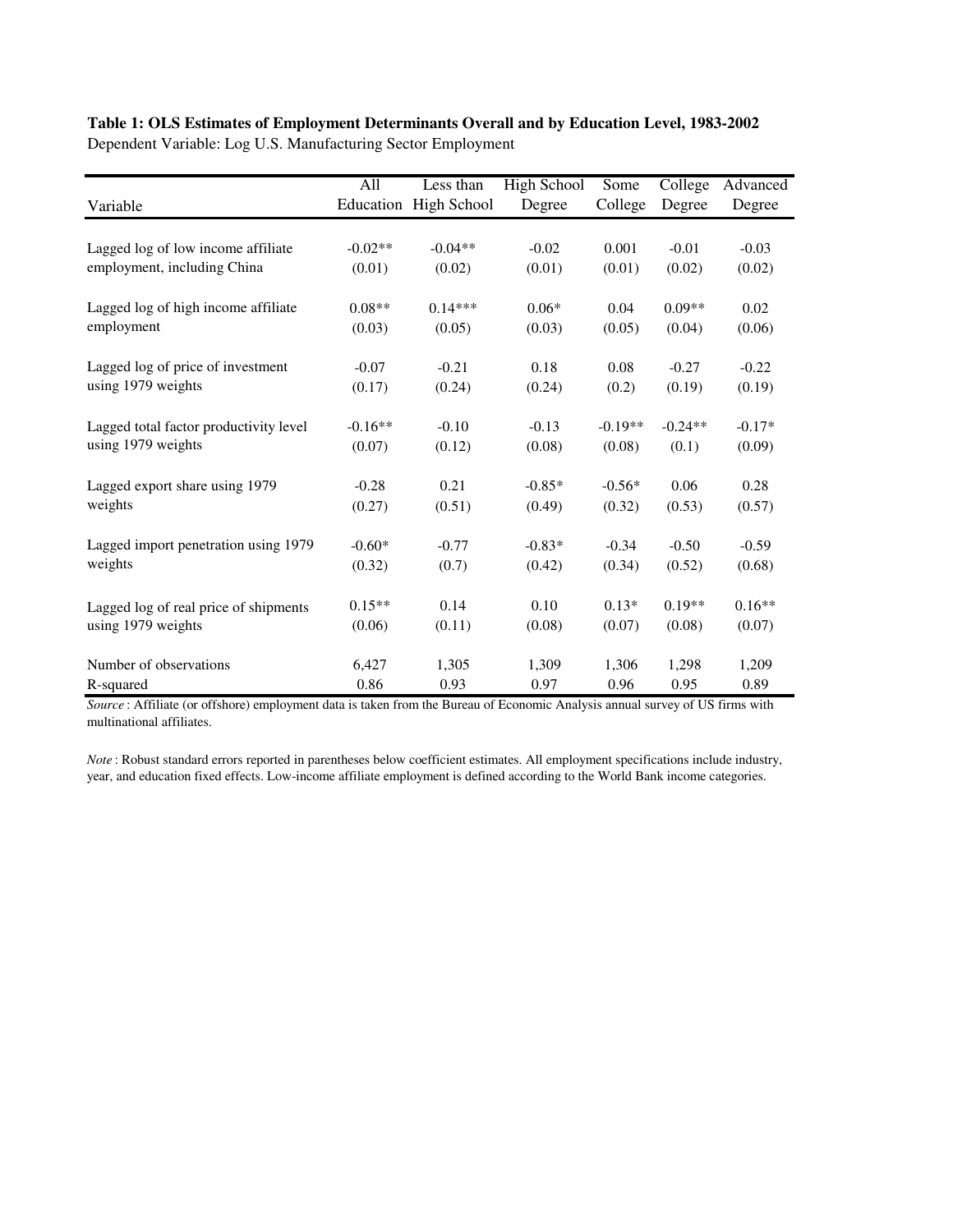# **Table 2: OLS Estimates of Employment Determinants Overall, Within Tertiles of Routine Tasks Performed Each Year, 1983-2002**

|                                              | <b>Routine Tertile</b> |         |            |  |  |  |
|----------------------------------------------|------------------------|---------|------------|--|--|--|
| Variable                                     | Least                  | Middle  | Most       |  |  |  |
| Lagged log of low income affiliate           | $-0.02$                | $-0.01$ | $-0.02*$   |  |  |  |
| employment, including China                  | (0.02)                 | (0.02)  | (0.01)     |  |  |  |
| Lagged log of high income affiliate          | 0.06                   | 0.08    | $0.12***$  |  |  |  |
| employment                                   | (0.04)                 | (0.05)  | (0.04)     |  |  |  |
| Lagged log of price of investment using      | $-0.25$                | 0.17    | 0.08       |  |  |  |
| 1979 weights                                 | (0.16)                 | (0.21)  | (0.23)     |  |  |  |
| Lagged total factor productivity level using | $-0.23***$             | $-0.13$ | $-0.15$    |  |  |  |
| 1979 weights                                 | (0.08)                 | (0.08)  | (0.12)     |  |  |  |
| Lagged export share using 1979 weights       | $-0.15$                | $-0.37$ | $-0.23$    |  |  |  |
|                                              | (0.42)                 | (0.26)  | (0.47)     |  |  |  |
| Lagged import penetration using 1979         | $-0.29$                | $-0.06$ | $-0.62$    |  |  |  |
| weights                                      | (0.46)                 | (0.38)  | (0.54)     |  |  |  |
| Lagged log of real price of shipments        | $0.18**$               | 0.09    | $0.18*$    |  |  |  |
| using 1979 weights                           | (0.07)                 | (0.08)  | (0.1)      |  |  |  |
| Routine                                      | $2.43***$              | $-0.18$ | $-1.45***$ |  |  |  |
|                                              | (0.31)                 | (0.66)  | (0.53)     |  |  |  |
| Number of observations                       | 2,162                  | 2,127   | 2,138      |  |  |  |
| R-squared                                    | 0.92                   | 0.92    | 0.92       |  |  |  |

Dependent Variable: Log U.S. Manufacturing Sector Employment

*Source* : Affiliate (or offshore) employment data is taken from the Bureau of Economic Analysis annual survey of US firms with multinational affiliates.

*Note:* Robust standard errors reported in parentheses below coefficient estimates. All employment specifications include industry, year and education fixed effects. Low-income affiliate employment is defined according to the World Bank income categories.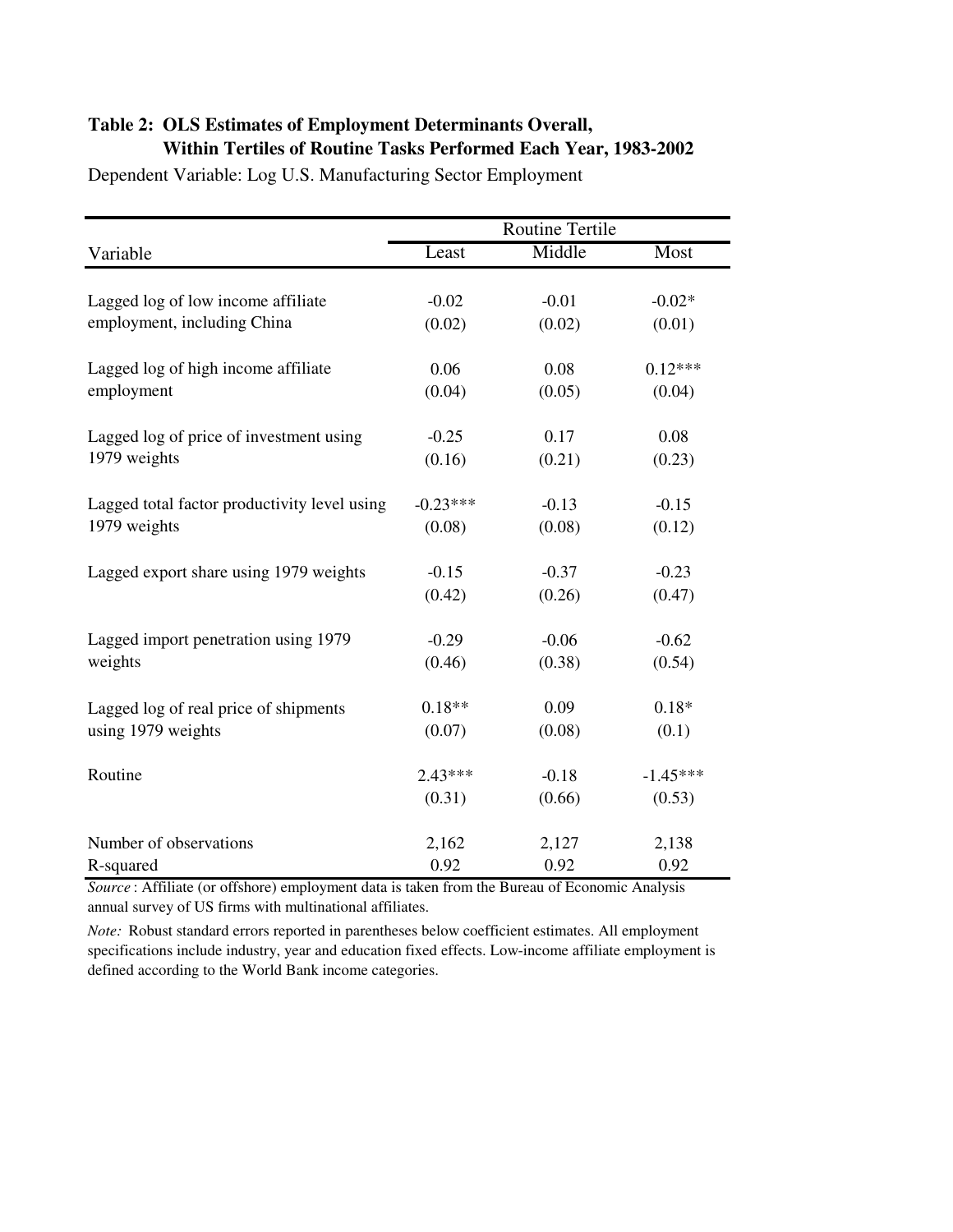### **Table 3: OLS Estimates of Wage Determinants Overall and by Education Level, 1983-2002**

Dependent Variable: Log Wage

|                                             | All       | Less than             | <b>High School</b> | Some       | College  | Advanced   |
|---------------------------------------------|-----------|-----------------------|--------------------|------------|----------|------------|
| Variable                                    |           | Education High School | Degree             | College    | Degree   | Degree     |
|                                             |           |                       |                    |            |          |            |
| Lagged log of low income affiliate          | 0.001     | $-0.002$              | 0.003              | 0.004      | 0.0004   | $-0.01$    |
| employment, including China                 | (0.002)   | (0.004)               | (0.003)            | (0.004)    | (0.005)  | (0.007)    |
| Lagged log of high income affiliate         | $0.01**$  | $0.04***$             | $0.01**$           | 0.002      | 0.01     | $0.03**$   |
| employment                                  | (0.01)    | (0.01)                | (0.01)             | (0.01)     | (0.01)   | (0.02)     |
| Lagged log of price of investment using     | $-0.05**$ | $0.07***$             | 0.00               | $-0.06**$  | $-0.05*$ | $-0.12***$ |
| 1979 weights                                | (0.02)    | (0.02)                | (0.02)             | (0.02)     | (0.03)   | (0.04)     |
| Lagged total factor productivity level      | $-0.02$   | 0.02                  | $-0.02*$           | $-0.03***$ | $-0.003$ | $-0.002$   |
| using 1979 weights                          | (0.01)    | (0.02)                | (0.01)             | (0.01)     | (0.01)   | (0.01)     |
| Lagged export share using 1979 weights      | 0.05      | $-0.16*$              | $-0.01$            | 0.12       | $0.12**$ | $-0.04$    |
|                                             | (0.06)    | (0.09)                | (0.08)             | (0.08)     | (0.05)   | (0.12)     |
| Lagged import penetration using 1979        | 0.07      | $0.23**$              | 0.10               | $-0.11$    | $-0.02$  | $-0.06$    |
| weights                                     | (0.08)    | (0.09)                | (0.08)             | (0.11)     | (0.09)   | (0.17)     |
| Lagged log of real price of shipments using | 0.01      | $-0.01$               | 0.004              | $0.02**$   | $-0.001$ | 0.02       |
| 1979 weights                                | (0.01)    | (0.01)                | (0.01)             | (0.01)     | (0.01)   | (0.01)     |
| Number of observations                      | 586,712   | 99,160                | 251,280            | 131,796    | 78,920   | 25,556     |
| R-squared                                   | 0.45      | 0.35                  | 0.31               | 0.27       | 0.20     | 0.15       |

*Source* : Wage data taken from Current Population Surveys Merged Outgoing Rotation Groups for the years 1982-2002. Affiliate (or offshore) employment data is taken from the Bureau of Economic Analysis annual survey of US firms with multinational affiliates.

*Note:* Robust standard errors reported in parentheses below coefficient estimates. Wage specifications include controls for a worker's age, sex, race, experience, whether in a union, and industry, year and education fixed effects. Low-income affiliate employment is defined according to the World Bank income categories.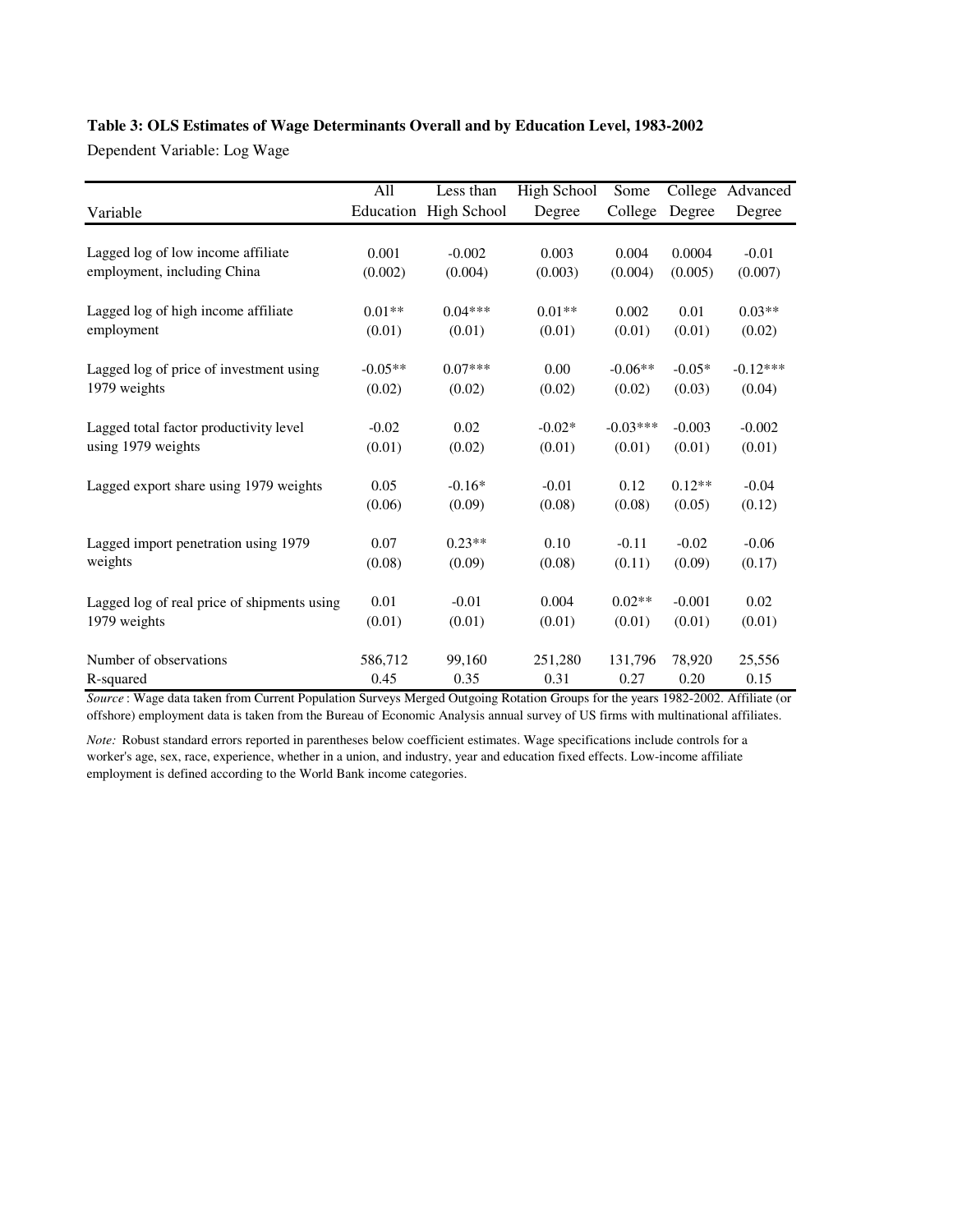# **Table 4: OLS Estimates of Wage Determinants Overall, Within Tertiles of Routine Tasks Performed Each Year, 1983-2002**

Dependent Variable: Log Wage

|                                              | <b>Routine Tertile</b> |            |            |
|----------------------------------------------|------------------------|------------|------------|
| Variable                                     | Least                  | Middle     | Most       |
|                                              |                        |            |            |
| Lagged log of low income affiliate           | 0.001                  | 0.002      | 0.001      |
| employment, including China                  | (0.003)                | (0.002)    | (0.003)    |
| Lagged log of high income affiliate          | $0.02**$               | $0.02***$  | 0.01       |
| employment                                   | (0.01)                 | (0.01)     | (0.01)     |
| Lagged log of price of investment using      | $-0.06***$             | $-0.07***$ | 0.004      |
| 1979 weights                                 | (0.02)                 | (0.02)     | (0.03)     |
| Lagged total factor productivity level using | $-0.008$               | $-0.03***$ | $-0.01$    |
| 1979 weights                                 |                        |            |            |
|                                              | (0.01)                 | (0.01)     | (0.01)     |
| Lagged export share using 1979 weights       | 0.04                   | 0.02       | 0.0001     |
|                                              | (0.06)                 | (0.07)     | (0.08)     |
| Lagged import penetration using 1979         | $-0.05$                | $0.15*$    | 0.09       |
| weights                                      | (0.08)                 | (0.08)     | (0.09)     |
| Lagged log of real price of shipments using  | 0.009                  | $0.02***$  | 0.009      |
| 1979 weights                                 | (0.01)                 | (0.01)     | (0.01)     |
|                                              |                        |            |            |
| Routine                                      | $-0.48***$             | $-0.38***$ | $-0.48***$ |
|                                              | (0.03)                 | (0.05)     | (0.14)     |
| Number of observations                       | 191,997                | 197,630    | 196,565    |
| R-squared                                    | 0.38                   | 0.35       | 0.39       |

Source: Wage data taken from Current Population Surveys Merged Outgoing Rotation Groups for the years 1982-2002. Affiliate (or offshore) employment data is taken from the Bureau of Economic Analysis annual survey of US firms with multinational affiliates.

*Note:* Robust standard errors reported in parentheses below coefficient estimates. Wage specifications include controls for a worker's age, sex, race, experience, whether in a union, and industry, year and education fixed effects. Low-income affiliate employment is defined according to the World Bank income categories.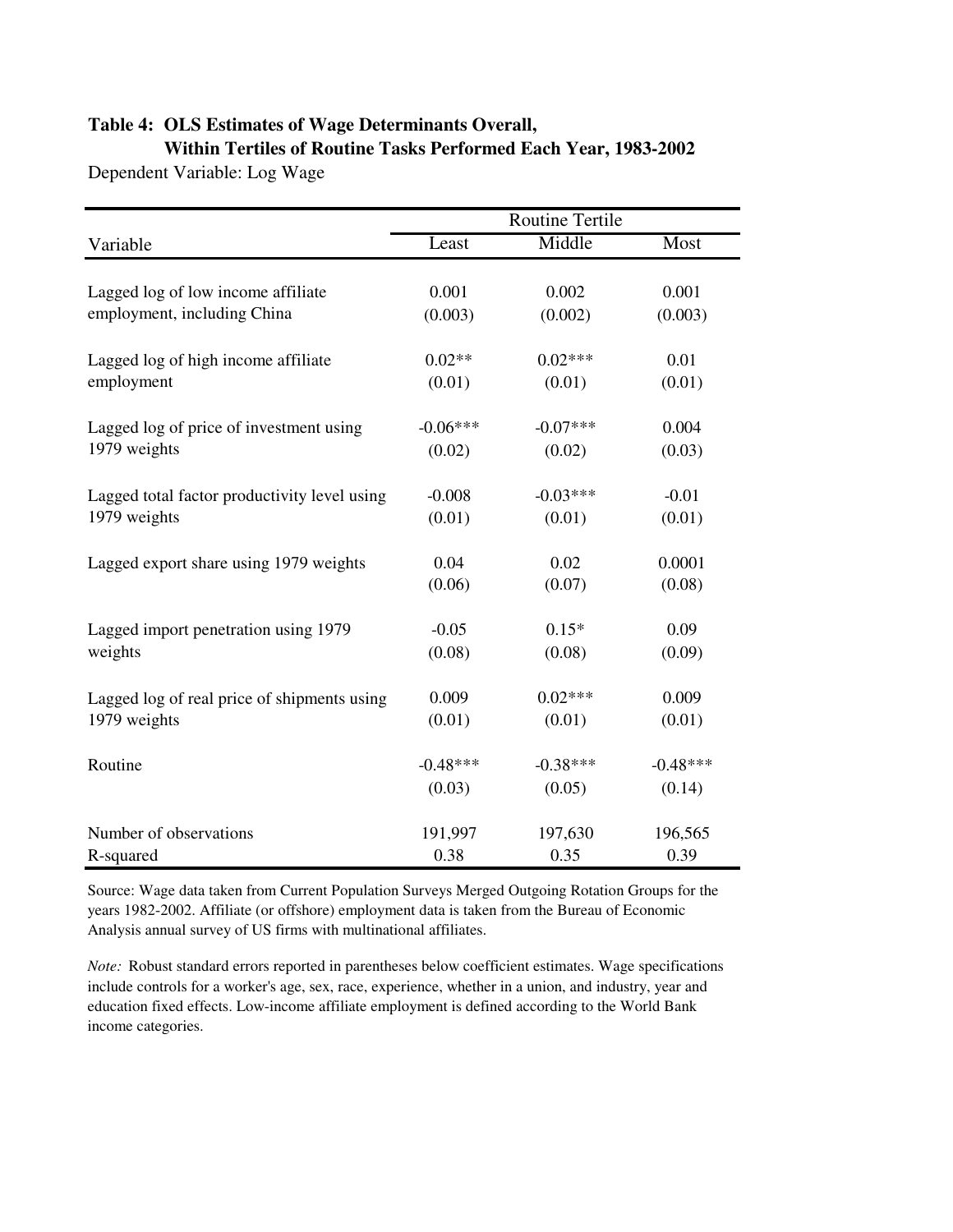### **Table 5: OLS Estimates of Wage Growth For Workers Observed Two Periods, 1983-2002**

Dependent Variable: Log Difference in Real Hourly Wage

|                                                  | All        | Less than High | High School | Some       | College    | Advanced |
|--------------------------------------------------|------------|----------------|-------------|------------|------------|----------|
| Variable                                         | Education  | School         | Degree      | College    | Degree     | Degree   |
| Left manufacturing, entered services             | $-0.03***$ | $-0.03***$     | $-0.02***$  | $-0.04***$ | $-0.05***$ | 0.02     |
|                                                  | (0.01)     | (0.01)         | (0.01)      | (0.01)     | (0.02)     | (0.04)   |
| Left manufacturing, entered agriculture          | $-0.06**$  | $-0.09**$      | $-0.05$     | 0.02       | $-0.26**$  | $-0.31$  |
|                                                  | (0.03)     | (0.04)         | (0.05)      | (0.07)     | (0.13)     | (0.35)   |
| Log difference in low income affiliate           | $-0.002$   | $-0.008$       | $-0.01$     | 0.01       | 0.03       | $-0.02$  |
| employment                                       | (0.01)     | (0.01)         | (0.01)      | (0.01)     | (0.02)     | (0.04)   |
| Log difference in high income affiliate          | 0.02       | $0.06*$        | 0.02        | 0.004      | $-0.03$    | 0.01     |
| employment                                       | (0.02)     | (0.03)         | (0.02)      | (0.03)     | (0.06)     | (0.12)   |
| Log difference in price of investment            | $-0.06$    | 0.10           | $-0.11*$    | $-0.02$    | $-0.03$    | $-0.25$  |
|                                                  | (0.04)     | (0.12)         | (0.06)      | (0.09)     | (0.12)     | (0.23)   |
| Difference in total factor productivity          | 0.02       | $-0.02$        | 0.001       | 0.002      | 0.02       | $0.22*$  |
|                                                  | (0.03)     | (0.09)         | (0.04)      | (0.05)     | (0.07)     | (0.13)   |
| Difference in export share                       | 0.09       | 0.26           | 0.11        | 0.04       | $-0.17$    | $0.97*$  |
|                                                  | (0.08)     | (0.27)         | (0.11)      | (0.15)     | (0.26)     | (0.56)   |
| Difference in import penetration                 | $-0.21$    | $-0.32$        | $-0.23$     | $-0.06$    | 0.09       | $-2.15*$ |
|                                                  | (0.15)     | (0.3)          | (0.21)      | (0.33)     | (0.52)     | (1.27)   |
| Lagged log of real price of shipments using 1979 | $-0.003$   | $-0.01$        | $-0.002$    | $-0.008$   | 0.009      | $-0.01$  |
| weights                                          | (0.005)    | (0.013)        | (0.007)     | (0.009)    | (0.01)     | (0.03)   |
| Number of observations                           | 37,450     | 7,032          | 16,946      | 8,038      | 4,202      | 1,219    |
| R-squared                                        | 0.01       | 0.03           | 0.01        | 0.02       | 0.03       | 0.06     |

*Source* : Wage data taken from Current Population Surveys Merged Outgoing Rotation Groups for the years 1982-2002. Affiliate (or offshore) employment data is taken from the Bureau of Economic Analysis annual survey of US firms with multinational affiliates.

*Note* : Robust standard errors reported in parentheses below coefficient estimates. This specification includes controls for a worker's gender, age, education, experience, whether in a union, and industry and year fixed effects. Low-income affiliate employment is defined according to the World Bank income categories.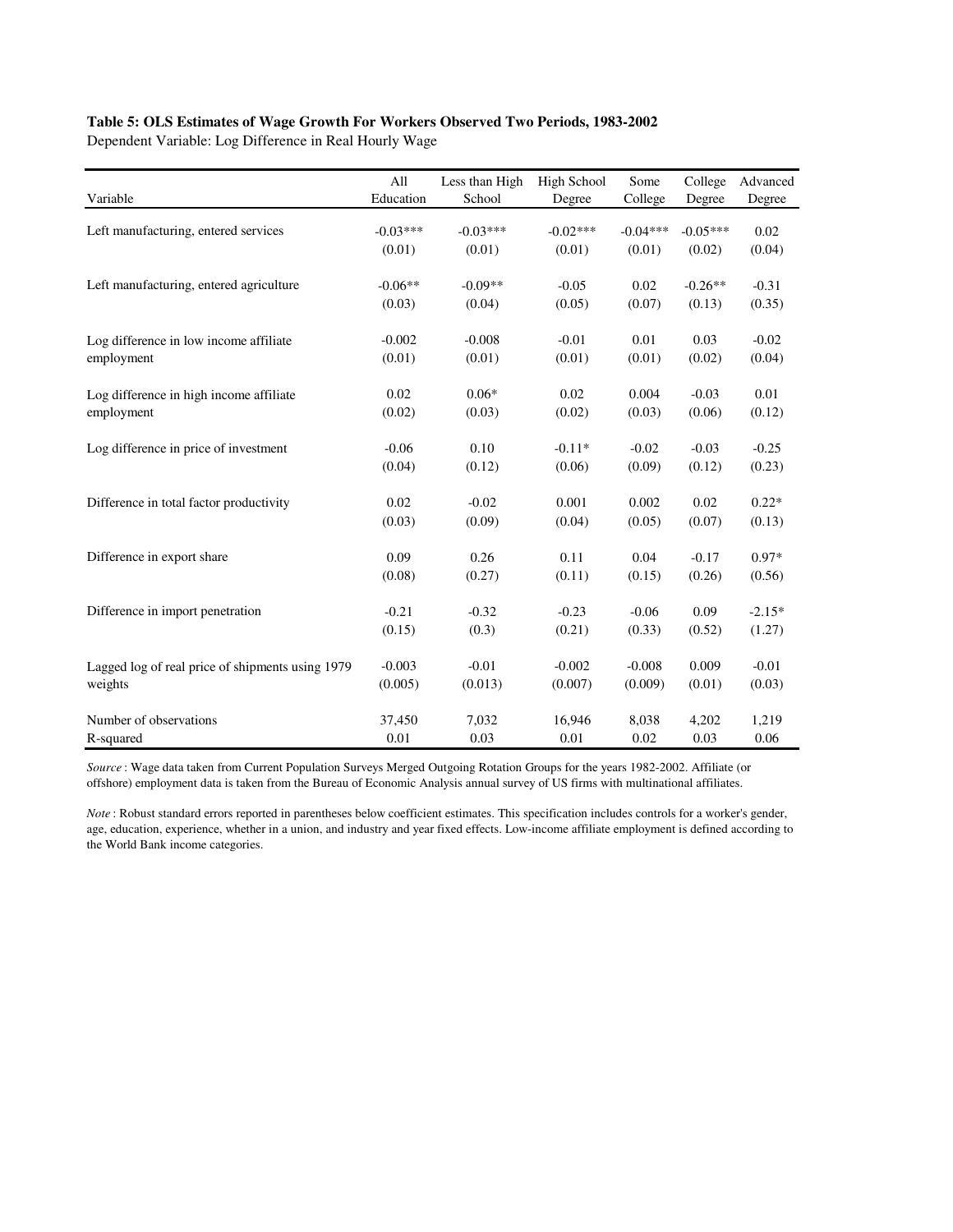# **Table 6: OLS Estimates of Wage Determinants Overall,**

**By Occupational Exposure to Trade and Offshoring, 1984-2002**

Dependent Variable: Log Wage

| Variable                                      | Industry<br><b>Fixed Effects</b> | Two-Digit<br>Occupation<br><b>Fixed Effects</b> | Industry and<br>Two-Digit<br>Occupation<br><b>Fixed Effects</b> |
|-----------------------------------------------|----------------------------------|-------------------------------------------------|-----------------------------------------------------------------|
| Lagged occupation-specific log of low income  | $-0.19***$                       | $-0.06*$                                        | $-0.06***$                                                      |
| affiliate employment                          | (0.04)                           | (0.03)                                          | (0.02)                                                          |
| Lagged occupation-specific log of high income | $0.16***$                        | $0.06**$                                        | $0.06***$                                                       |
| affiliate employment                          | (0.04)                           | (0.03)                                          | (0.02)                                                          |
| Lagged occupation-specific export share       | $2.40***$                        | $0.63*$                                         | 0.14                                                            |
|                                               | (0.39)                           | (0.33)                                          | (0.16)                                                          |
| Lagged occupation-specific import penetration | $-1.36***$                       | $-0.40*$                                        | $-0.27***$                                                      |
|                                               | (0.19)                           | (0.23)                                          | (0.09)                                                          |
| Number of observations                        | 3,079,998                        | 2,505,731                                       | 2,505,724                                                       |
| R-squared                                     | 0.43                             | 0.45                                            | 0.48                                                            |

*Source:* Wage data taken from Current Population Surveys Merged Outgoing Groups for the years 1982-2002. Affiliate (or offshore) employment data is taken from the Bureau of Economic Analysis annual survey of US

*Note* : Robust standard errors are reported in parentheses below coefficient estimates and are clustered at the industry level where industry fixed effects are used and at the two-digit occupation level where occupation fixed effects are used. Robust standard errors are clustered at the industry level in regressions with both two-digit occupation and industry fixed effects. Wage specifications include controls for a worker's gender, age, race,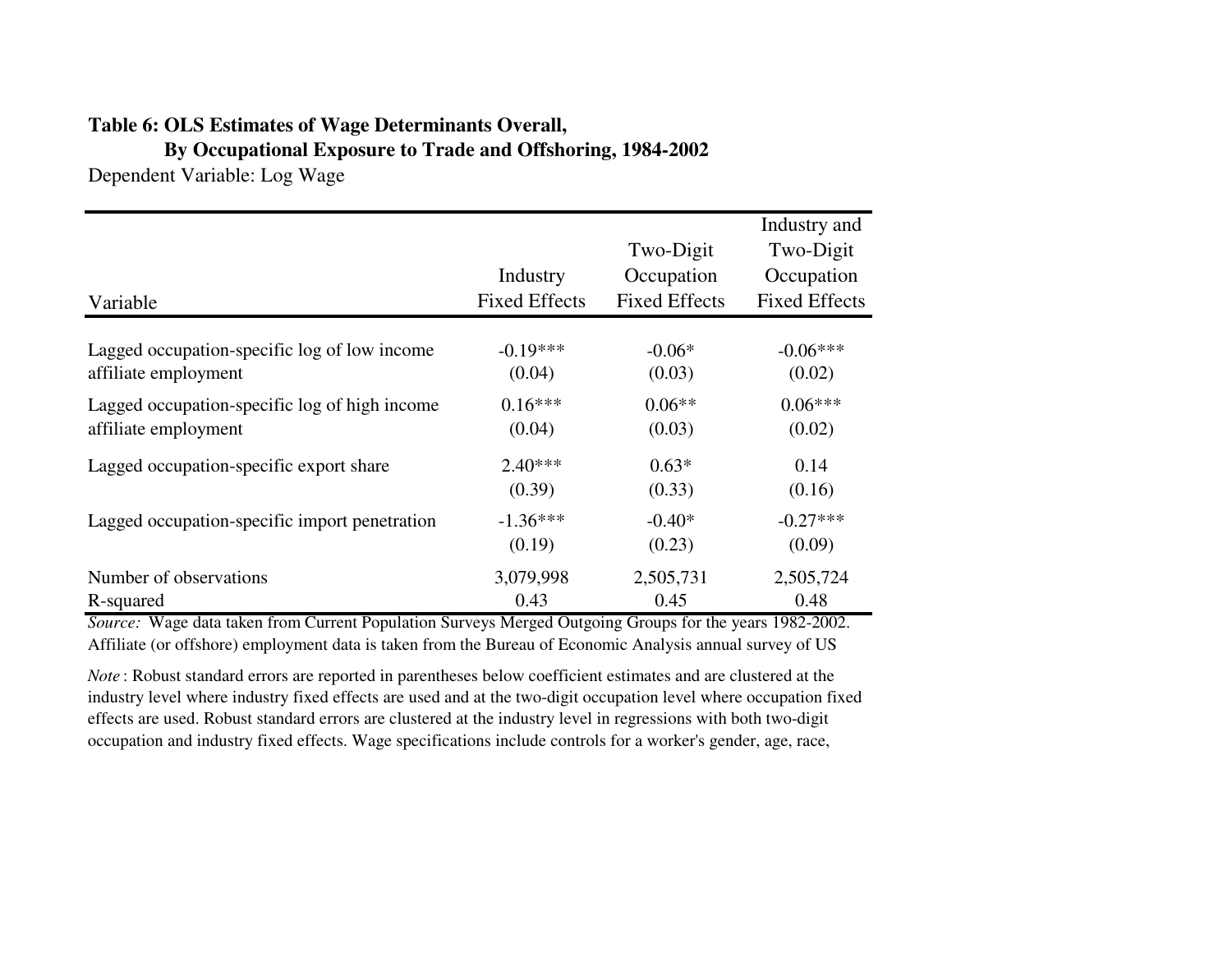# **Table 7: OLS Estimates of Wage Determinants Overall, By Occupational Exposure to Trade and Offshoring, 1984-2002**Dependent Variable: Log Wage

|                                                         |            | Industry and Two-Digit Occupation Fixed Effects |             |           |          |           |
|---------------------------------------------------------|------------|-------------------------------------------------|-------------|-----------|----------|-----------|
|                                                         | All        | Less than                                       | High School | Some      | College  | Advanced  |
| Variable                                                | Education  | High School                                     | Degree      | College   | Degree   | Degree    |
|                                                         |            |                                                 |             |           |          |           |
| Lagged occupation-specific log of low income affiliate  | $-0.06***$ | $-0.05***$                                      | $-0.04**$   | $-0.04**$ | $-0.05*$ | $-0.06*$  |
| employment                                              | (0.02)     | (0.02)                                          | (0.02)      | (0.02)    | (0.02)   | (0.03)    |
| Lagged occupation-specific log of high income affiliate | $0.06***$  | $0.04**$                                        | $0.03**$    | $0.05**$  | $0.05**$ | $0.06***$ |
| employment                                              | (0.02)     | (0.02)                                          | (0.02)      | (0.02)    | (0.02)   | (0.02)    |
| Lagged occupation-specific export share                 | 0.14       | $-0.40*$                                        | 0.10        | 0.24      | 0.17     | $0.48*$   |
|                                                         | (0.16)     | (0.23)                                          | (0.19)      | (0.18)    | (0.18)   | (0.28)    |
| Lagged occupation-specific import penetration           | $-0.27***$ | 0.13                                            | $-0.18*$    | $-0.31**$ | $-0.32$  | $-1.02$   |
|                                                         | (0.09)     | (0.08)                                          | (0.11)      | (0.16)    | (0.33)   | (0.79)    |
| Number of observations                                  | 2,505,724  | 316,480                                         | 885,497     | 685,042   | 413,145  | 205,560   |
| R-squared                                               | 0.48       | 0.42                                            | 0.39        | 0.40      | 0.32     | 0.25      |

*Source:* Wage data taken from Current Population Surveys Merged Outgoing Groups for the years 1982-2002. Affiliate (or offshore) employment data is taken from the Bureau of Economic Analysis annual survey of US firms with multinational affiliates.

*Note* : Robust standard errors are clustered at the industry level and reported in parentheses below coefficient estimates. Wage specifications include controls for a worker's gender, age, race, experience, whether in a union, and year, industry and education fixed effects. Low-income affiliate employment is defined according to the World Bank income categories.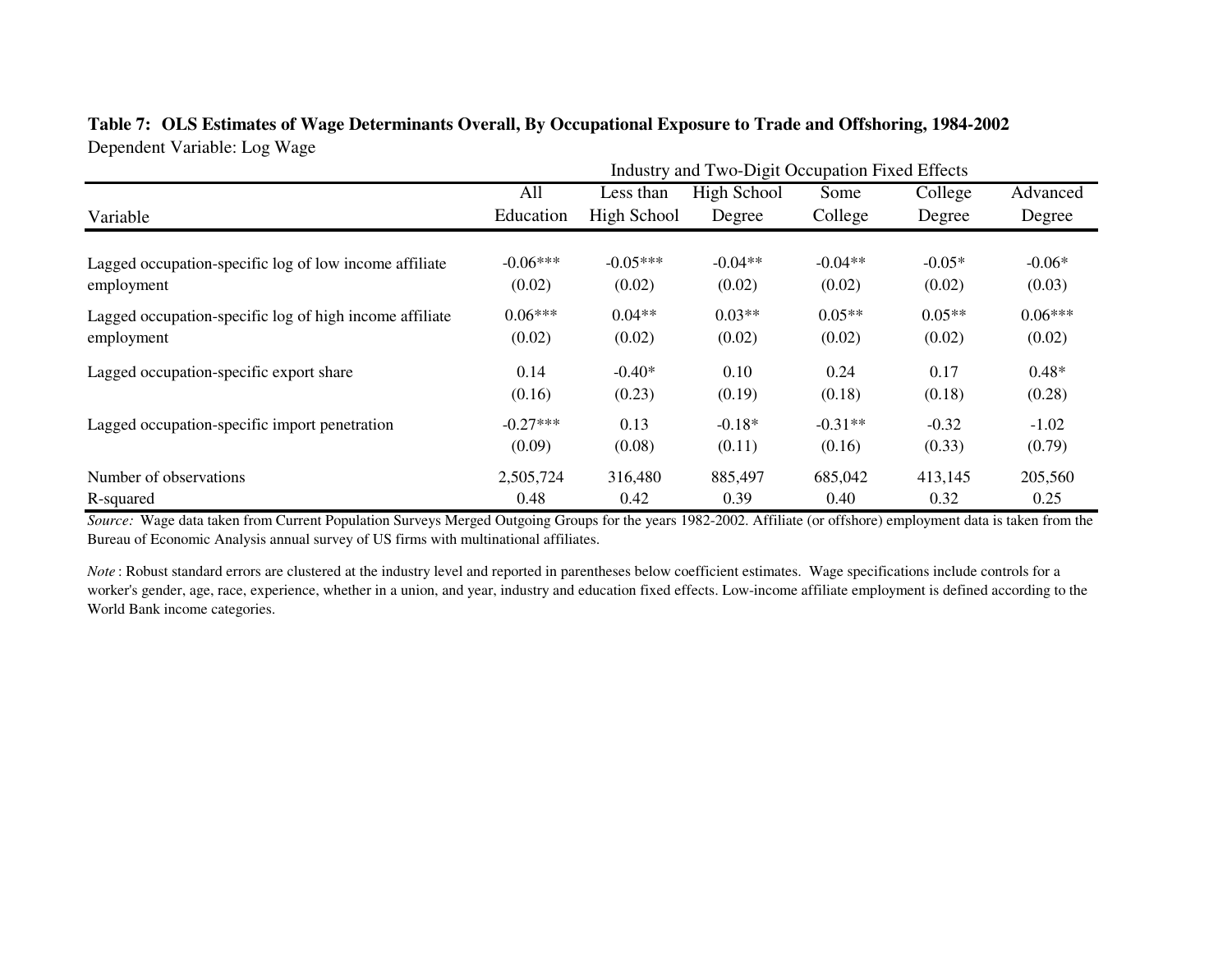# **Table 8A: Import Penetration in 1983 and 2002, for 40 Occupations with Highest Import Penetration in 2002**

| miport i thtu auon<br>Occupation                                         | 1983  | 2002  |
|--------------------------------------------------------------------------|-------|-------|
|                                                                          |       |       |
| Industrial engineers                                                     | 0.070 | 0.157 |
| Washing, cleaning, and pickling machine operators                        | 0.064 | 0.159 |
| Adjusters and calibrators                                                | 0.080 | 0.159 |
| Agricultural engineers                                                   | 0.093 | 0.160 |
| Punching and stamping press machine operators                            | 0.097 | 0.162 |
| Shaping and joining machine operators                                    | 0.095 | 0.164 |
| Wood lathe, routing, and planing machine operators                       | 0.086 | 0.167 |
| Grinding, abrading, buffing, and polishing machine operators             | 0.090 | 0.168 |
| Production samplers and weighers                                         | 0.067 | 0.172 |
| Miscellaneous metal, plastic, stone, and glass working machine operators | 0.095 | 0.172 |
| Precision grinders, filers, and tool sharpeners                          | 0.097 | 0.172 |
| Production inspectors, checkers, and examiners                           | 0.081 | 0.177 |
| Cabinet makers and bench carpenters                                      | 0.076 | 0.177 |
| Patternmakers and model makers, wood                                     | 0.095 | 0.177 |
| Miscellaneous woodworking machine operators                              | 0.083 | 0.177 |
| Folding machine operators                                                | 0.063 | 0.179 |
| Lathe and turning machine operators                                      | 0.097 | 0.181 |
| Metal plating machine operators                                          | 0.080 | 0.183 |
| Cementing and gluing machine operators                                   | 0.084 | 0.184 |
| Milling and planing machine operators                                    | 0.091 | 0.184 |
| Mechanical engineering technicians                                       | 0.087 | 0.184 |
| Drilling and boring machine operators                                    | 0.095 | 0.187 |
| Hand molding, casting, and forming occupations                           | 0.103 | 0.188 |
| Tool and die makers                                                      | 0.097 | 0.189 |
| Patternmakers, lay-out workers, and cutters                              | 0.092 | 0.190 |
| Miscellaneous textile machine operators                                  | 0.071 | 0.192 |
| Miscellaneous precision woodworkers                                      | 0.061 | 0.195 |
| Lathe and turning machine set-up operators                               | 0.109 | 0.197 |
| Precision assemblers, metal                                              | 0.084 | 0.201 |
| Assemblers                                                               | 0.100 | 0.203 |
| Tool and die maker apprentices                                           | 0.104 | 0.204 |
| Knitting, looping, taping, and weaving machine operators                 | 0.046 | 0.205 |
| Production testers                                                       | 0.072 | 0.206 |
| Numerical control machine operators                                      | 0.103 | 0.207 |
| Solderers and brazers                                                    | 0.094 | 0.218 |
| Electrical and electronic equipment assemblers                           | 0.090 | 0.219 |
| Textile cutting machine operators                                        | 0.085 | 0.226 |
| Textile sewing machine operators                                         | 0.136 | 0.304 |
| Shoe repairers                                                           | 0.182 | 0.379 |
| Shoe machine operators                                                   | 0.372 | 0.774 |

# **Import Penetration**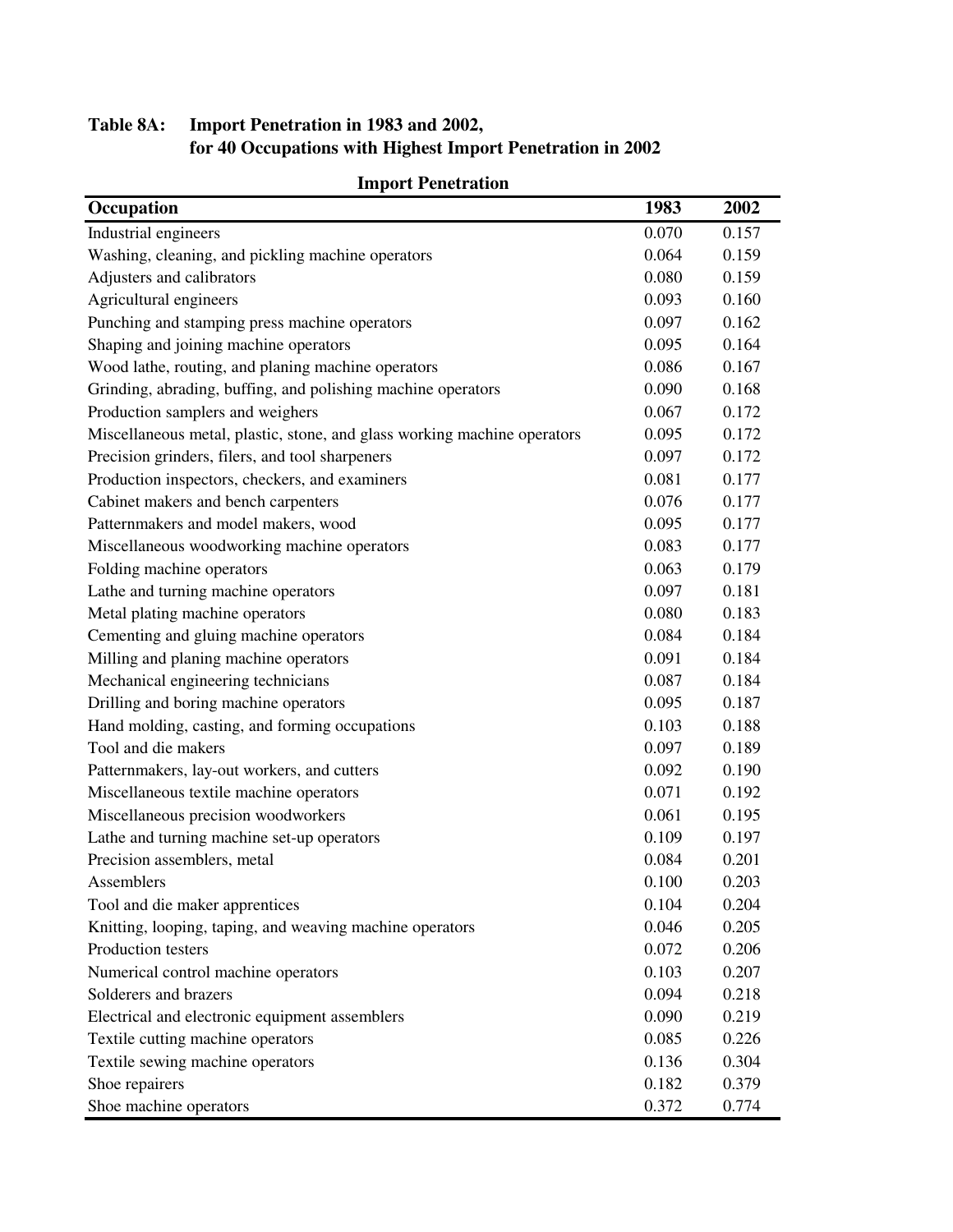# **Table 8B: Export Share in 1983 and 2002, for 40 Most Export-Intensive Occupations in 2002**

| Occupation                                                       | 1983  | 2002  |
|------------------------------------------------------------------|-------|-------|
| Data processing equipment repairers                              | 0.072 | 0.137 |
| <b>Technical writers</b>                                         | 0.080 | 0.139 |
| Textile cutting machine operators                                | 0.029 | 0.141 |
| Punching and stamping press machine operators                    | 0.081 | 0.141 |
| Hand molding, casting, and forming occupations                   | 0.065 | 0.147 |
| <b>Mechanical Engineers</b>                                      | 0.090 | 0.147 |
| Miscellaneous metal and plastic processing machine operators     | 0.104 | 0.149 |
| Production inspectors, checkers, and examiners                   | 0.074 | 0.150 |
| <b>Agricultural Engineers</b>                                    | 0.116 | 0.151 |
| Grinding, abrading, buffing, and polishing machine operators     | 0.085 | 0.154 |
| Molding and casting machine operators                            | 0.073 | 0.154 |
| Miscellaneous precision metal workers                            | 0.129 | 0.157 |
| Machinists                                                       | 0.100 | 0.164 |
| <b>Industrial Engineers</b>                                      | 0.096 | 0.166 |
| Adjusters and calibrators                                        | 0.081 | 0.166 |
| Aircraft mechanics, except engine                                | 0.137 | 0.166 |
| Precision grinders, filers, and tool sharpeners                  | 0.102 | 0.168 |
| Misc. metal, plastic, stone, and glass working machine operators | 0.087 | 0.170 |
| Assemblers                                                       | 0.091 | 0.171 |
| Miscellaneous textile machine operators                          | 0.033 | 0.171 |
| Winding and twisting machine operators                           | 0.037 | 0.174 |
| Metal plating machine operators                                  | 0.084 | 0.176 |
| Patternmakers and model makers, metal                            | 0.107 | 0.177 |
| Lathe and turning machine set-up operators                       | 0.089 | 0.178 |
| Drilling and boring machine operators                            | 0.112 | 0.184 |
| Tool programmers, numerical control                              | 0.116 | 0.185 |
| Lathe and turning machine operators                              | 0.112 | 0.188 |
| Miscellaneous precision workers                                  | 0.118 | 0.191 |
| Tool and die makers                                              | 0.097 | 0.191 |
| Mechanical engineering technicians                               | 0.126 | 0.193 |
| Production testers                                               | 0.108 | 0.200 |
| Aerospace Engineers                                              | 0.180 | 0.219 |
| Milling and planing machine operators                            | 0.132 | 0.219 |
| Precision assemblers, metal                                      | 0.152 | 0.223 |
| Knitting, looping, taping, and weaving machine operators         | 0.027 | 0.224 |
| Solderers and brazers                                            | 0.105 | 0.225 |
| Numerical control machine operators                              | 0.116 | 0.230 |
| Tool and die maker apprentices                                   | 0.113 | 0.232 |
| Electrical and electronic equipment assemblers                   | 0.113 | 0.241 |
| Shoe machine operators                                           | 0.023 | 0.261 |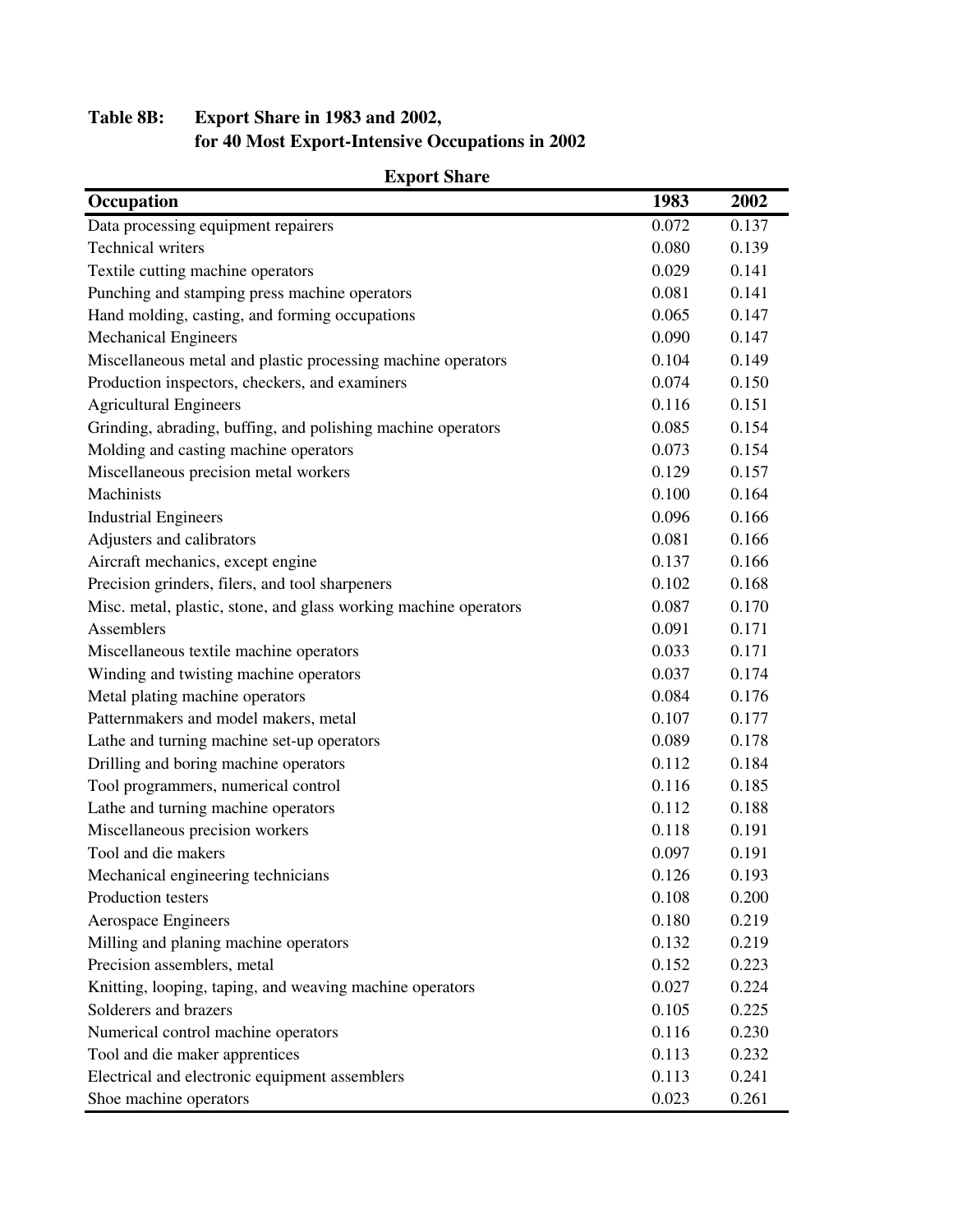#### **Table 9: OLS Estimates of Wage Determinants Overall,**

#### **By Occupational Exposure of a Group to Trade and Offshoring**

Dependent Variable: Log Wage

|               | Industry and Two-Digit Occupation Fixed Effects                                   |                                                                                    |                                                   |                                                         |                                                                                       |                           |           |
|---------------|-----------------------------------------------------------------------------------|------------------------------------------------------------------------------------|---------------------------------------------------|---------------------------------------------------------|---------------------------------------------------------------------------------------|---------------------------|-----------|
| Specification | Lagged<br>occupation-<br>specific log of<br>low income<br>affiliate<br>employment | Lagged<br>occupation-<br>specific log of<br>high income<br>affiliate<br>employment | Lagged<br>occupation-<br>specific<br>export share | Lagged<br>occupation-<br>specific import<br>penetration | Lagged<br>occupation-<br>specific share of<br>imports from<br>low income<br>countries | Number of<br>observations | R-squared |
| 1984-1991     | $-0.009$<br>(0.02)                                                                | 0.01<br>(0.02)                                                                     | 0.17<br>(0.22)                                    | $-0.33***$<br>(0.1)                                     |                                                                                       | 1,136,786                 | 0.50      |
| 1992-2002     | $-0.07***$<br>(0.02)                                                              | $0.06***$<br>(0.02)                                                                | $0.42**$<br>(0.16)                                | $-0.25**$<br>(0.11)                                     |                                                                                       | 1,368,938                 | 0.47      |
| 1984-1991     | $-0.01$<br>(0.02)                                                                 | 0.01<br>(0.02)                                                                     | 0.19<br>(0.21)                                    | $-0.41$<br>(0.25)                                       | 0.12<br>(0.28)                                                                        | 1,136,786                 | 0.50      |
| 1992-2002     | $-0.07***$<br>(0.02)                                                              | $0.07***$<br>(0.02)                                                                | $0.47***$<br>(0.17)                               | $-0.35$<br>(0.24)                                       | 0.09<br>(0.19)                                                                        | 1,368,938                 | 0.47      |
| 1984-1996     | $-0.03*$<br>(0.02)                                                                | $0.03**$<br>(0.02)                                                                 | 0.09<br>(0.18)                                    | $-0.28***$<br>(0.09)                                    |                                                                                       | 1,781,273                 | 0.49      |
| 1997-2002     | $-0.11***$<br>(0.03)                                                              | $0.11***$<br>(0.03)                                                                | $0.45**$<br>(0.19)                                | $-0.31**$<br>(0.12)                                     |                                                                                       | 724,451                   | 0.46      |
| Female        | $-0.05***$<br>(0.02)                                                              | $0.06***$<br>(0.02)                                                                | $-0.11$<br>(0.19)                                 | $-0.11$<br>(0.12)                                       |                                                                                       | 1,266,338                 | 0.48      |
| Union         | $-0.04*$<br>(0.02)                                                                | 0.03<br>(0.02)                                                                     | $-0.04$<br>(0.16)                                 | $-0.06$<br>(0.14)                                       |                                                                                       | 477,292                   | 0.34      |
| Over 40       | $-0.08***$<br>(0.02)                                                              | $0.08***$<br>(0.02)                                                                | $-0.01$<br>(0.14)                                 | $-0.15**$<br>(0.08)                                     |                                                                                       | 1,034,555                 | 0.45      |
| Over 50       | $-0.09***$<br>(0.02)                                                              | $0.09***$<br>(0.02)                                                                | $-0.068$<br>(0.13)                                | $-0.18**$<br>(0.09)                                     |                                                                                       | 451,364                   | 0.46      |

*Source* : Wage data taken from Current Population Surveys Merged Outgoing Rotation Groups for the years 1982-2002. Affiliate (or offshore) employment data is taken from the Bureau of Economic Analysis annual survey of US firms with multinational affiliates.

*Note:* Robust standard errors are clustered at the industry level and reported in parentheses below coefficient estimates. Wage specifications include controls for a worker's gender, age, race, experience, whether in a union, and year, industry and education fixed effects. Low-income affiliate employment is defined according to the World Bank income categories.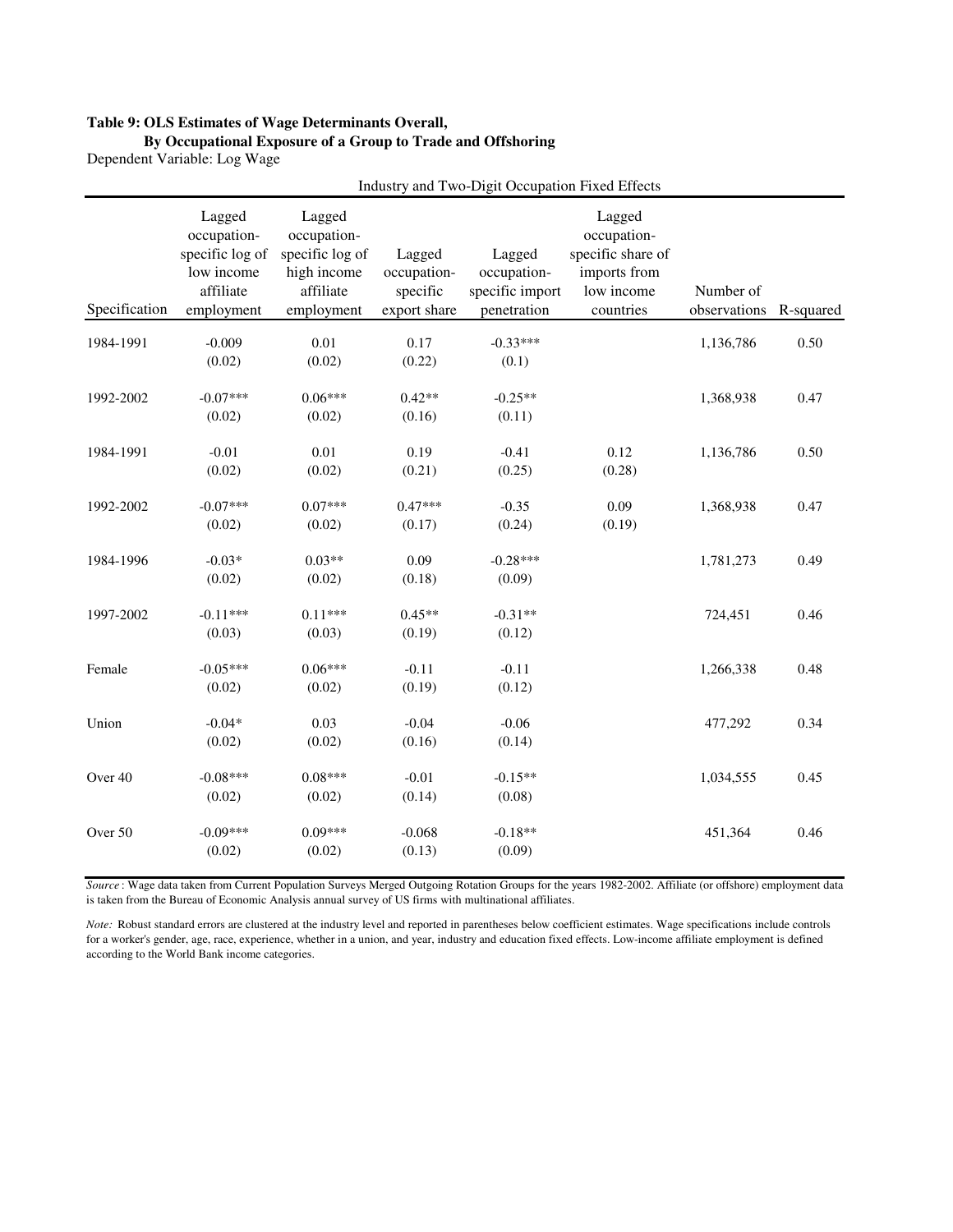|                                                               | 1982          |                | 2002          |            |  |
|---------------------------------------------------------------|---------------|----------------|---------------|------------|--|
|                                                               | Manufacturing | All            | Manufacturing | All        |  |
|                                                               | Only          | Industries     | Only          | Industries |  |
| <b>Log Wage</b>                                               | 2.69          | 2.55           | 2.85          | 2.74       |  |
| <b>Demographics</b>                                           |               |                |               |            |  |
| Age                                                           | 38.10         | 36.18          | 41.17         | 39.21      |  |
| Female                                                        | 0.33          | 0.46           | 0.31          | 0.49       |  |
| <b>Union</b> (1983)                                           | 0.30          | 0.23           | 0.15          | 0.15       |  |
| Experience                                                    | 19.81         | 17.39          | 22.12         | 19.77      |  |
| Nonwhite                                                      | 0.17          | 0.16           | 0.23          | 0.23       |  |
| Education                                                     | 2.25          | 2.52           | 2.65          | 2.87       |  |
| <b>Routineness of Task</b>                                    |               |                |               |            |  |
| Routine Cognitive and Manual Tasks /All Tasks<br><b>Tasks</b> | 0.62          | 0.53           | 0.58          | 0.49       |  |
| Finger Dexterity (Routine)                                    | 4.12          | 3.87           | 3.95          | 3.71       |  |
| Sets limits, Tolerances, Standards (Routine)                  | 5.76          | 4.00           | 5.32          | 3.66       |  |
| Math reasoning skills                                         | 3.36          | 3.60           | 3.64          | 3.89       |  |
| Direction, Control, Planning Activities                       | 2.04          | 2.35           | 2.58          | 3.01       |  |
| Eye, Hand, Foot Coordination                                  | 1.03          | 1.09           | 0.98          | 1.05       |  |
| <b>Trade</b>                                                  |               |                |               |            |  |
| <b>Import Penetration</b>                                     | 0.08          | $\overline{a}$ | 0.16          | $-$        |  |
| <b>Export Share</b>                                           | 0.09          | $-$            | 0.14          | $-$        |  |
| Log of Price of Investment                                    | 4.54          | $\overline{a}$ | 4.63          | $-$        |  |
| <b>Total Factor Productivity</b>                              | 0.94          | $\sim$         | 1.07          | $-$        |  |
| Log of Real Price of Shipments                                | 8.95          | $-$            | 9.37          | $-$        |  |
| <b>Offshoring</b>                                             |               |                |               |            |  |
| Log of Low Income Affiliate Employment                        | 9.68          | $-$            | 10.30         |            |  |
| Log of High Income Affiliate Employment                       | 10.84         |                | 11.08         |            |  |
| Occupation-Specific Measures (1983 and 2002)                  |               |                |               |            |  |
| <b>Import Penetration</b>                                     | 0.05          | 0.02           | 0.09          | 0.03       |  |
| <b>Export Share</b>                                           | 0.04          | 0.02           | 0.08          | 0.03       |  |
| Log of Low Income Affiliate Employment                        | 3.57          | 1.31           | 3.86          | 1.20       |  |
| Log of High Income Affiliate Employment                       | 4.00          | 1.46           | 4.06          | 1.26       |  |
| Share of Imports from Low Income Countries                    | 0.02          | 0.01           | 0.08          | 0.02       |  |

### **Appendix Table 1: Average Values, By Manufacturing and All Industries. 1982 and 2002.**

*Source* : Wage data taken from Current Population Surveys Merged Outgoing Rotation Groups for the years 1982-2002. Affiliate (or offshore) employment data is taken from the Bureau of Economic Analysis annual survey of US firms with multinational affiliates.

*Note* : No data available on unions in 1982. Low-income affiliate employment is defined according to the World Bank income categories. The routineness of a task is defined for each occupation following Autor et al. (2001). The classification of an industry as vertically or horizontally integrated is described in the appendix. Calculation of routine and total factor productivity are also defined in detail in the technical appendix.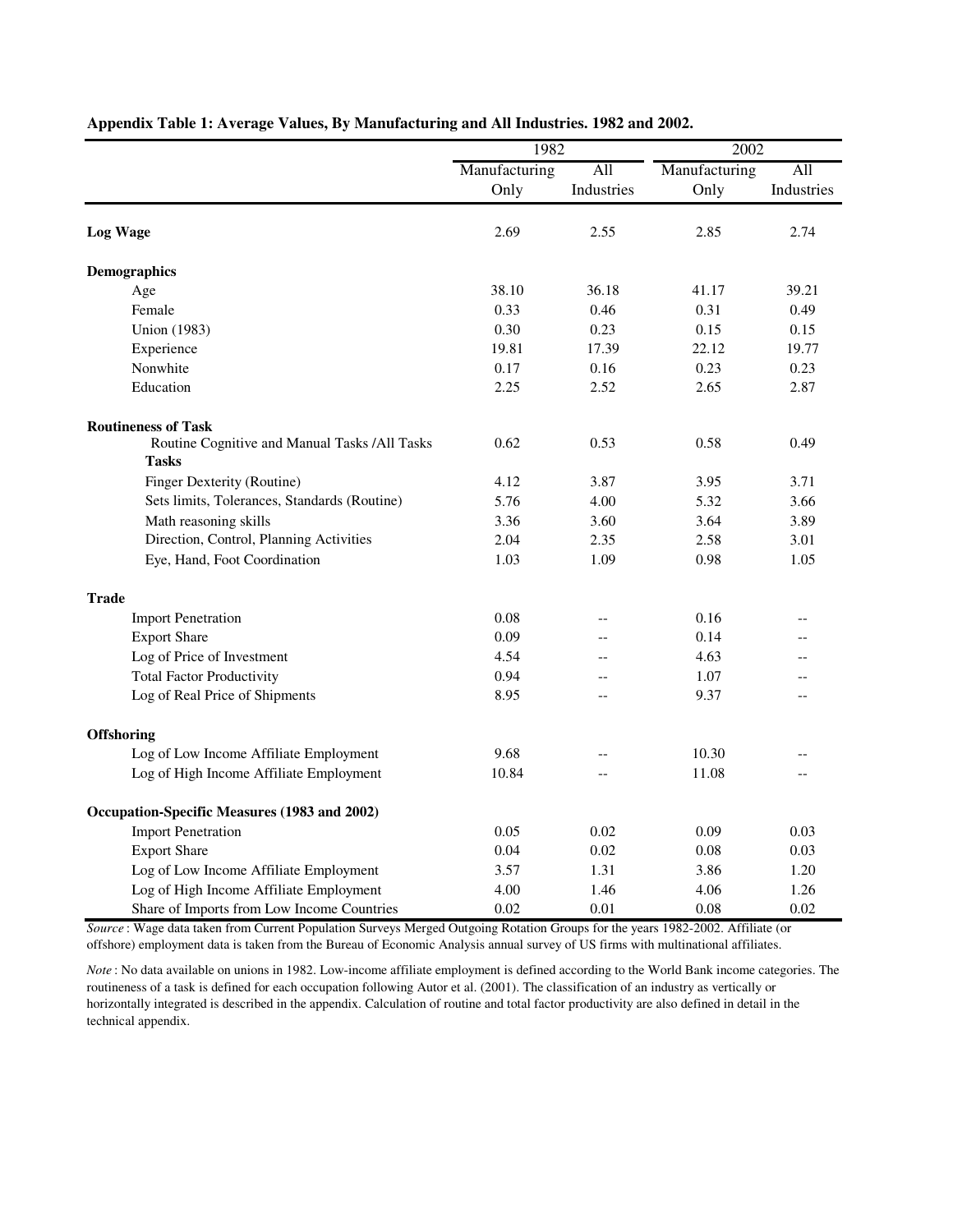|                                                   |        |       | 1982  |       |          |                             |       |                  | 2002  |          |
|---------------------------------------------------|--------|-------|-------|-------|----------|-----------------------------|-------|------------------|-------|----------|
| Panel A. Employment-weighted means.               | # Obs  | Mean  | Min   | Max   | St. dev. | #Obs                        | Mean  | Min              | Max   | St. dev. |
| Log wage                                          |        |       |       |       |          |                             |       |                  |       |          |
| Full sample                                       | 36,729 | 2.71  | 0.48  | 5.02  | 0.48     | 23,362                      | 2.87  | 0.44             | 4.83  | 0.53     |
| Less than high school                             | 8,966  | 2.48  | 0.53  | 4.22  | 0.42     | 2,675                       | 2.41  | 0.49             | 4.40  | 0.37     |
| High school degree                                | 15,919 | 2.65  | 0.48  | 4.84  | 0.42     | 9,448                       | 2.73  | 0.51             | 4.63  | 0.43     |
| Some college                                      | 6,739  | 2.81  | 0.66  | 5.02  | 0.44     | 6,041                       | 2.90  | 0.44             | 4.63  | 0.45     |
| College degree                                    | 3,918  | 3.11  | 0.48  | 4.26  | 0.47     | 3,947                       | 3.26  | 0.49             | 4.83  | 0.50     |
| Advanced degree                                   | 1,112  | 3.33  | 0.66  | 4.57  | 0.48     | 1,251                       | 3.47  | 1.58             | 4.63  | 0.50     |
| Routine                                           |        |       |       |       |          |                             |       |                  |       |          |
| Full sample                                       | 34,788 | 0.62  | 0.14  | 0.96  | 0.22     | 23,799                      | 0.57  | 0.15             | 0.95  | 0.23     |
| Less than high school                             | 8,245  | 0.71  | 0.15  | 0.96  | 0.18     | 2,695                       | 0.72  | 0.16             | 0.95  | 0.16     |
| High school degree                                | 14,963 | 0.66  | 0.14  | 0.96  | 0.19     | 9,564                       | 0.65  | 0.15             | 0.95  | 0.20     |
| Some college                                      | 6,511  | 0.58  | 0.15  | 0.96  | 0.22     | 6,179                       | 0.57  | 0.16             | 0.90  | 0.22     |
| College degree                                    | 3,886  | 0.42  | 0.15  | 0.93  | 0.19     | 4,068                       | 0.39  | 0.16             | 0.93  | 0.19     |
| Advanced degree                                   | 1,108  | 0.38  | 0.15  | 0.93  | 0.17     | 1,293                       | 0.35  | 0.16             | 0.93  | 0.15     |
|                                                   |        |       |       |       |          | <b>All Education Groups</b> |       |                  |       |          |
|                                                   |        |       | 1982  |       |          |                             |       |                  | 2002  |          |
| Panel B.                                          | # Obs  | Mean  | Min   | Max   | St. dev. | # Obs                       | Mean  | Min              | Max   | St. dev. |
| Log of low income affiliate employment            | 36,763 | 9.71  | 6.40  | 11.93 | 1.47     | 23,581                      | 10.34 | 6.58             | 12.80 | 1.49     |
| Log of high income affiliate employment           | 36,763 | 10.88 | 7.09  | 12.99 | 1.05     | 23,581                      | 11.12 | 7.73             | 13.10 | 0.95     |
| Import penetration at 1979 weights                | 36,690 | 0.08  | 0.003 | 0.45  | 0.06     | 19,907                      | 0.18  | $\boldsymbol{0}$ | 0.83  | 0.11     |
| Export share at 1979 weights                      | 36,690 | 0.09  | 0.001 | 0.32  | 0.07     | 23,788                      | 0.16  | $\boldsymbol{0}$ | 0.58  | 0.12     |
| Log of price of investment at 1979 weights        | 36,690 | 4.54  | 4.45  | 4.81  | 0.07     | 22,971                      | 4.65  | 3.96             | 4.86  | 0.23     |
| Total factor productivity at 1979 weights         | 36,690 | 0.94  | 0.56  | 1.34  | 0.09     | 23,788                      | 1.08  | $\boldsymbol{0}$ | 5.31  | 0.79     |
| Log of real price of shipments at 1979<br>weights | 36,690 | 9.09  | 6.31  | 10.92 | 0.90     | 22,428                      | 9.61  | 5.70             | 13.04 | 1.48     |

### **Appendix Table 2: Summary Statistics, 1982 and 2002.**

*Source* : Wage data taken from Current Population Surveys Merged Outgoing Rotation Groups for the years 1982-2002. Affiliate (or offshore) employment data is taken from the Bureau of Economic Analysis annual survey of US firms with multinational affiliates.

*Note* : There are 36,763 workers with non-missing observations in 1982 and 23,799 in 2002. Low-income affiliate employment is defined according to the World Bank income categories. The routineness of a task is defined for each occupation following Autor et al. (2001). The classification of an industry as vertically or horizontally integrated is described in the appendix. Calculation of routine and total factor productivity are also defined in detail in the technical appendix.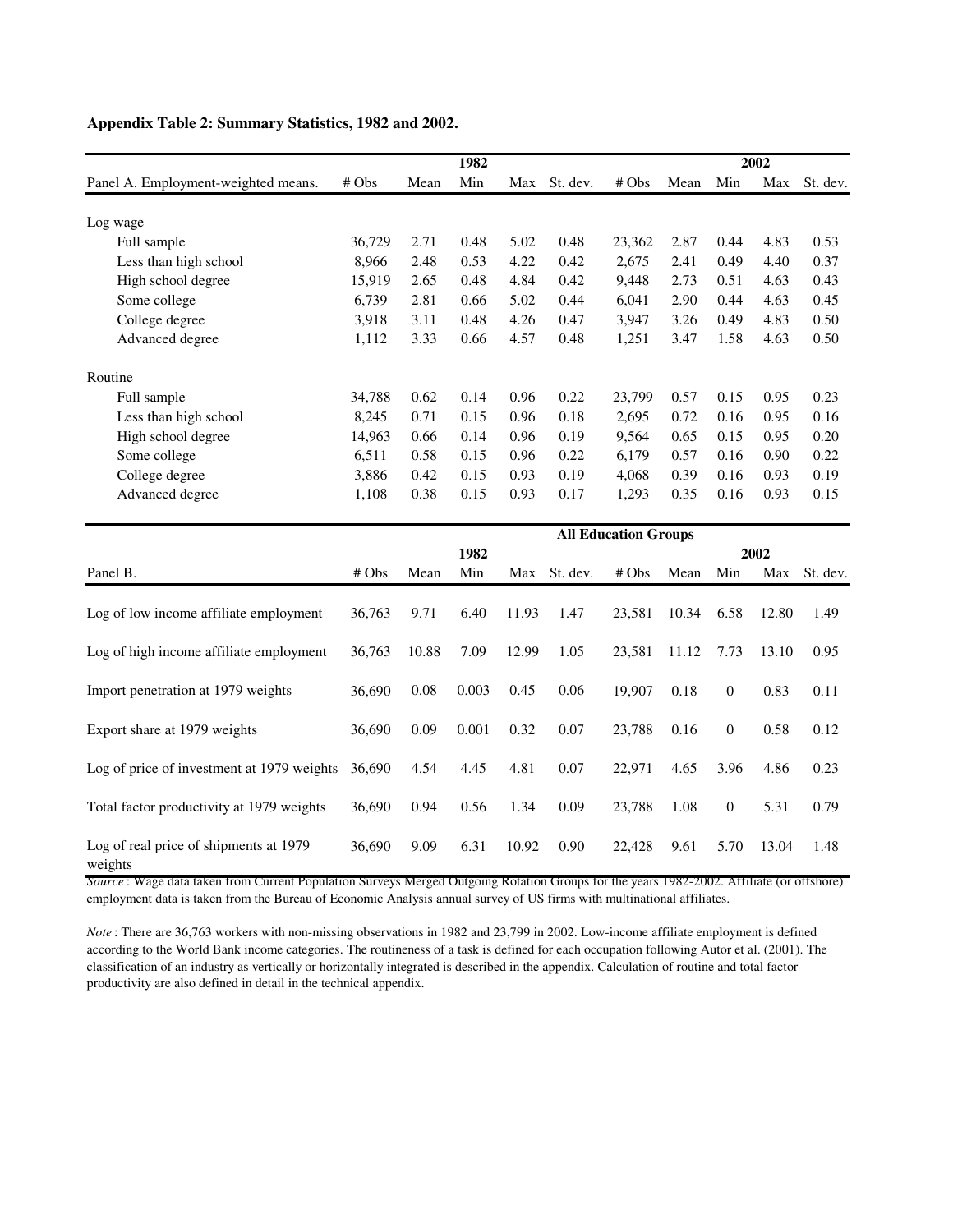### **Appendix Table 3: OLS Estimates of Wage Growth For Workers Observed Two Periods Who Stayed in Manufacturing, 1983-2002**

Dependent Variable: Log Difference in Real Hourly Wage

|                                         | All       | Less than   | High School | Some      | College | Advanced |
|-----------------------------------------|-----------|-------------|-------------|-----------|---------|----------|
| Variable                                | Education | High School | Degree      | College   | Degree  | Degree   |
|                                         |           |             |             |           |         |          |
| Log difference in low income affiliate  | $-0.002$  | $-0.001$    | $-0.007$    | 0.005     | 0.02    | $-0.03$  |
| employment                              | (0.01)    | (0.01)      | (0.01)      | (0.01)    | (0.02)  | (0.05)   |
| Log difference in high income           | 0.02      | 0.04        | 0.02        | $-0.01$   | 0.05    | $-0.04$  |
| affiliate employment                    | (0.02)    | (0.03)      | (0.02)      | (0.04)    | (0.07)  | (0.14)   |
| Log difference in price of investment   | $-0.07$   | 0.19        | $-0.14**$   | 0.01      | $-0.01$ | $-0.18$  |
|                                         |           |             |             |           |         |          |
|                                         | (0.04)    | (0.13)      | (0.06)      | (0.1)     | (0.13)  | (0.25)   |
| Difference in total factor productivity | $-0.01$   | $-0.13$     | 0.003       | $-0.04$   | $-0.04$ | 0.22     |
|                                         | (0.03)    | (0.09)      | (0.05)      | (0.06)    | (0.08)  | (0.15)   |
| Difference in export share              | 0.03      | 0.38        | 0.04        | $-0.08$   | $-0.01$ | 0.06     |
|                                         | (0.08)    | (0.28)      | (0.11)      | (0.15)    | (0.28)  | (0.65)   |
|                                         |           |             |             |           |         |          |
| Difference in import penetration        | $-0.06$   | $-0.31$     | $-0.14$     | $-0.10$   | $1.11*$ | $-2.62*$ |
|                                         | (0.15)    | (0.31)      | (0.21)      | (0.33)    | (0.58)  | (1.39)   |
| Lagged log of real price of shipments   | $-0.01$   | $-0.01$     | $-0.005$    | $-0.02**$ | 0.01    | $-0.03$  |
| using 1979 weights                      | (0.005)   | (0.01)      | (0.01)      | (0.01)    | (0.01)  | (0.03)   |
|                                         |           |             |             |           |         |          |
| Number of observations                  | 31261     | 5959        | 14455       | 6485      | 3357    | 995      |
| R-squared                               | 0.01      | 0.03        | 0.01        | 0.02      | 0.03    | 0.09     |

*Source* : Wage data taken from Current Population Surveys Merged Outgoing Rotation Groups for the years 1982-2002. Affiliate (or offshore) employment data is taken from the Bureau of Economic Analysis annual survey of US firms with multinational affiliates.

*Note* : Robust standard errors reported in parentheses below coefficient estimates. This specification includes controls for a worker's gender, age, education, experience, whether in a union, and industry and year fixed effects. Low-income affiliate employment is defined according to the World Bank income categories. Calculation of total factor productivity is defined in detail in the technical appendix.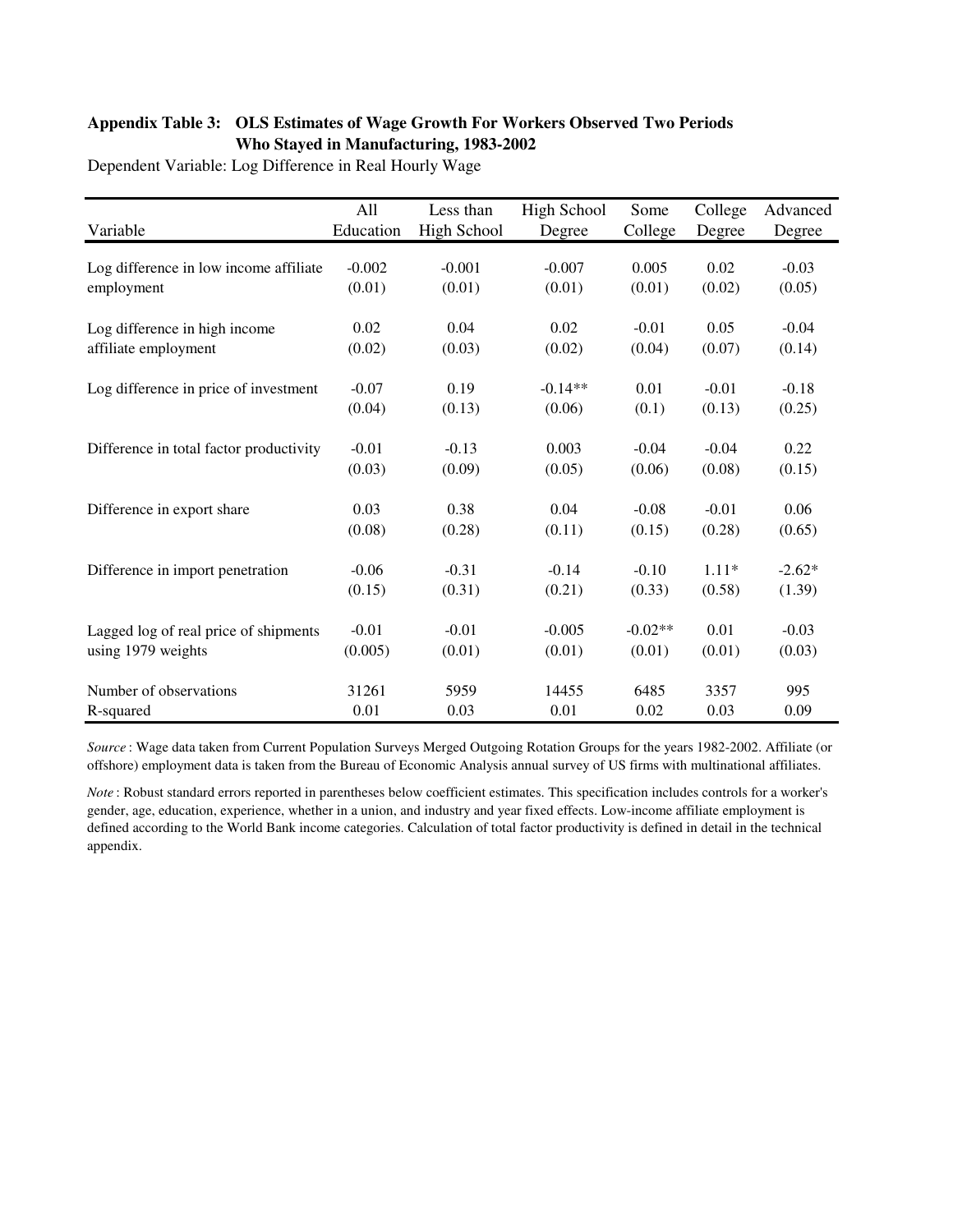### **Appendix Table 4: Occupations with Zero Import Penetration and Export Share in 1983 and 2002**

| Occupation                                                         | Occupation                                          | Occupation                                              |  |  |  |
|--------------------------------------------------------------------|-----------------------------------------------------|---------------------------------------------------------|--|--|--|
| Legislators                                                        | Theology teachers                                   | Police and detectives, public service                   |  |  |  |
| Chief executives and general administrators, public administration | Trade and industrial teachers                       | Sheriffs, bailiffs, and other law enforcement officers  |  |  |  |
| Administrators and officials, public administration                | Home economics teachers                             | Correctional institution officers                       |  |  |  |
| Administrators, protective services                                | Teachers, postsecondary                             | Food counter, fountain and related occupations          |  |  |  |
| Administrators, education and related fields                       | Postsecondary teachers, subject not specified       | Kitchen workers, food preparation                       |  |  |  |
| Managers, medicine and health                                      | Teachers, prekindergarten and kindergarten          | Dental assistants                                       |  |  |  |
| Managers, food serving and lodging establishments                  | Teachers, elementary school                         | Supervisors, personal service occupations               |  |  |  |
| Managers, properties and real estate                               | Teachers, secondary school                          | <b>Barbers</b>                                          |  |  |  |
| Underwriters                                                       | Teachers, special education                         | Hairdressers and cosmetologists                         |  |  |  |
| Actuaries                                                          | Sociologists                                        | Baggage porters and bellhops                            |  |  |  |
| Atmospheric and space scientists                                   | Social scientists                                   | Welfare service aides                                   |  |  |  |
| Dentists                                                           | Urban planners                                      | Family child care providers                             |  |  |  |
| Optometrists                                                       | Recreation workers                                  | Early childhood teacher's assistants                    |  |  |  |
| Podiatrists                                                        | Religious workers                                   | Horticultural specialty farmers                         |  |  |  |
| Health diagnosing practitioners                                    | Judges                                              | Managers, farms, except horticultural                   |  |  |  |
| Respiratory therapists                                             | Musicians and composers                             | Managers, horticultural specialty farms                 |  |  |  |
| Occupational therapists                                            | Dancers                                             | Supervisors, farm workers                               |  |  |  |
| Physical therapists                                                | Announcers                                          | Marine life cultivation workers                         |  |  |  |
| Speech therapists                                                  | Athletes                                            | Nursery workers                                         |  |  |  |
| Therapists                                                         | Dental hygienists                                   | Graders and sorters, agricultural products              |  |  |  |
| Physicians' assistants                                             | Health record technologists and technicians         | Inspectors, agricultural products                       |  |  |  |
| Earth, environmental, and marine science teachers                  | Radiologic technicians                              | Captains and other officers, fishing vessels            |  |  |  |
| Biological science teachers                                        | Air traffic controllers                             | Automobile mechanic apprentices                         |  |  |  |
| Chemistry teachers                                                 | Broadcast equipment operators                       | Telephone line installers and repairers                 |  |  |  |
| Physics teachers                                                   | Insurance sales occupations                         | Locksmiths and safe repairers                           |  |  |  |
| Natural science teachers                                           | Securities and financial services sales occupations | Supervisors, brickmasons, stonemasons, and tile setters |  |  |  |
| Psychology teachers                                                | Sales workers, motor vehicles and boats             | Supervisors, painters, paperhangers, and plasterers     |  |  |  |
| Economics teachers                                                 | Sales workers, apparel                              | Brickmason and stonemason apprentices                   |  |  |  |
| History teachers                                                   | Sales workers, shoes                                | Carpenter apprentices                                   |  |  |  |
| Political science teachers                                         | Sales workers, furniture and home furnishings       | Electrician apprentices                                 |  |  |  |
| Sociology teachers                                                 | Sales workers, radio, TV, hi-fi, and appliances     | Paving, surfacing, and tamping equipment operators      |  |  |  |
| Social science teachers                                            | Sales workers, hardware and building supplies       | Drillers, earth                                         |  |  |  |
| Engineering teachers                                               | Auctioneers                                         | Supervisors, extractive occupations                     |  |  |  |
| Mathematical science teachers                                      | Hotel clerks                                        | Drillers, oil well                                      |  |  |  |
| Computer science teachers                                          | Postal clerks, except mail carriers                 | Mining machine operators                                |  |  |  |
| Medical science teachers                                           | Mail carriers, postal service                       | Motion picture projectionists                           |  |  |  |
| Health specialties teachers                                        | Meter readers                                       | Motor transportation occupations                        |  |  |  |
| Business, commerce, and marketing teachers                         | Insurance adjusters, examiners, and investigators   | Railroad conductors and yardmasters                     |  |  |  |
| Agriculture and forestry teachers                                  | Eligibility clerks, social welfare                  | Rail vehicle operators                                  |  |  |  |
| Art, drama, and music teachers                                     | <b>Bank</b> tellers                                 | Marine engineers                                        |  |  |  |
| Physical education teachers                                        | Teachers' aides                                     | Bridge, lock, and lighthouse tenders                    |  |  |  |
| <b>Education</b> teachers                                          | Cooks, private household                            | Longshore equipment operators                           |  |  |  |
| English teachers                                                   | Housekeepers and butlers                            | Supervisors handlers, equipment cleaners, and laborers  |  |  |  |
| Foreign language teachers                                          | Child care workers, private household               | Helpers, Construction, and Extractive Occupations       |  |  |  |
| Law teachers                                                       | Private household cleaners and servants             | Helpers, surveyor                                       |  |  |  |
| Social work teachers                                               | Supervisors, police and detectives                  |                                                         |  |  |  |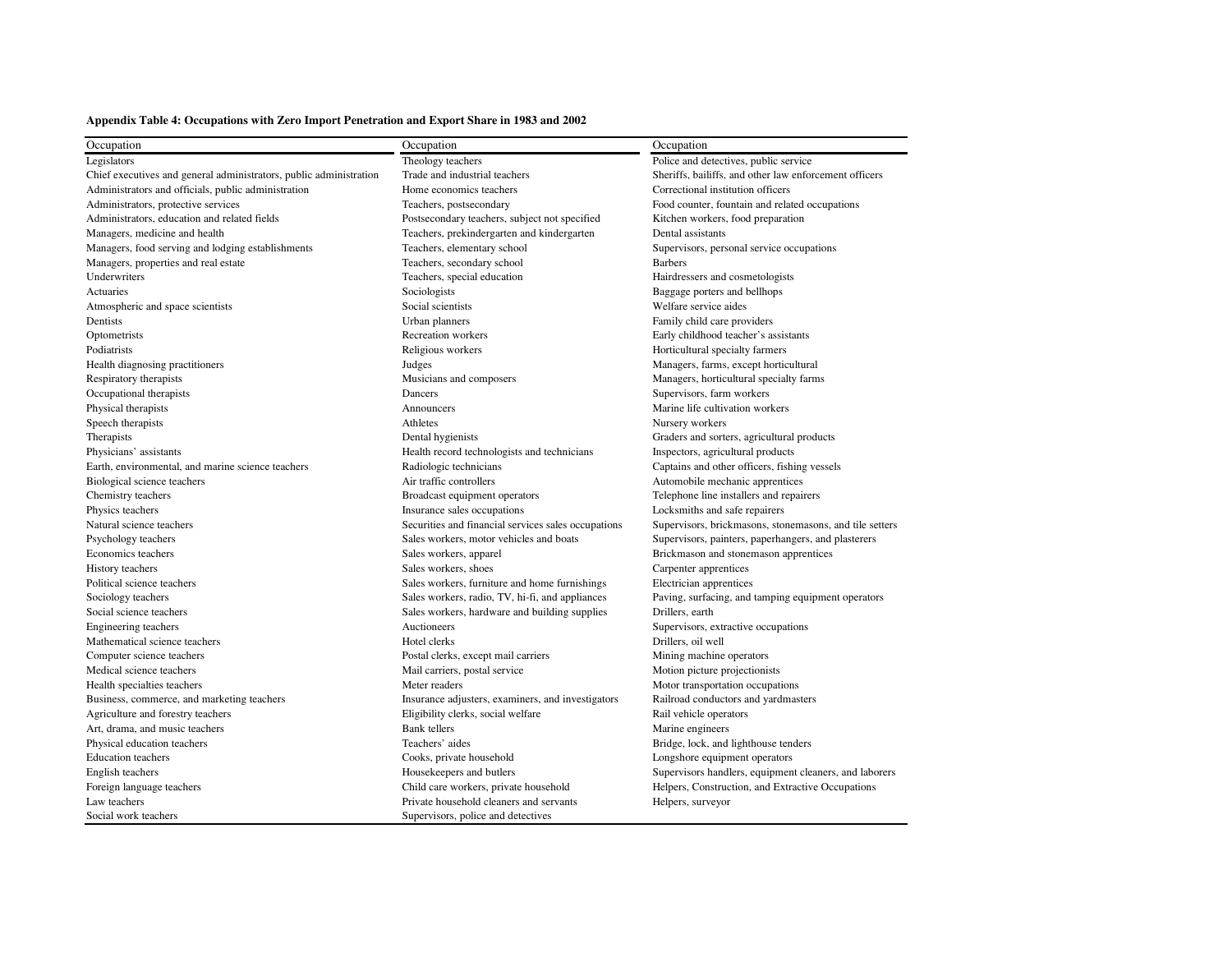

Figure 1. U. S. Manufacturing Employment, by Education Level: 1979-2002

Figure 2. U. S. Manufacturing Real Wages, by Education Level: 1979-2002



Note: Author's calculations based on the Current Population Survey's Outgoing Rotation Group, 1979–2002.<br>Earnings weights, equal to the product of CPS sampling weights and hours worked in the prior week, are used in all c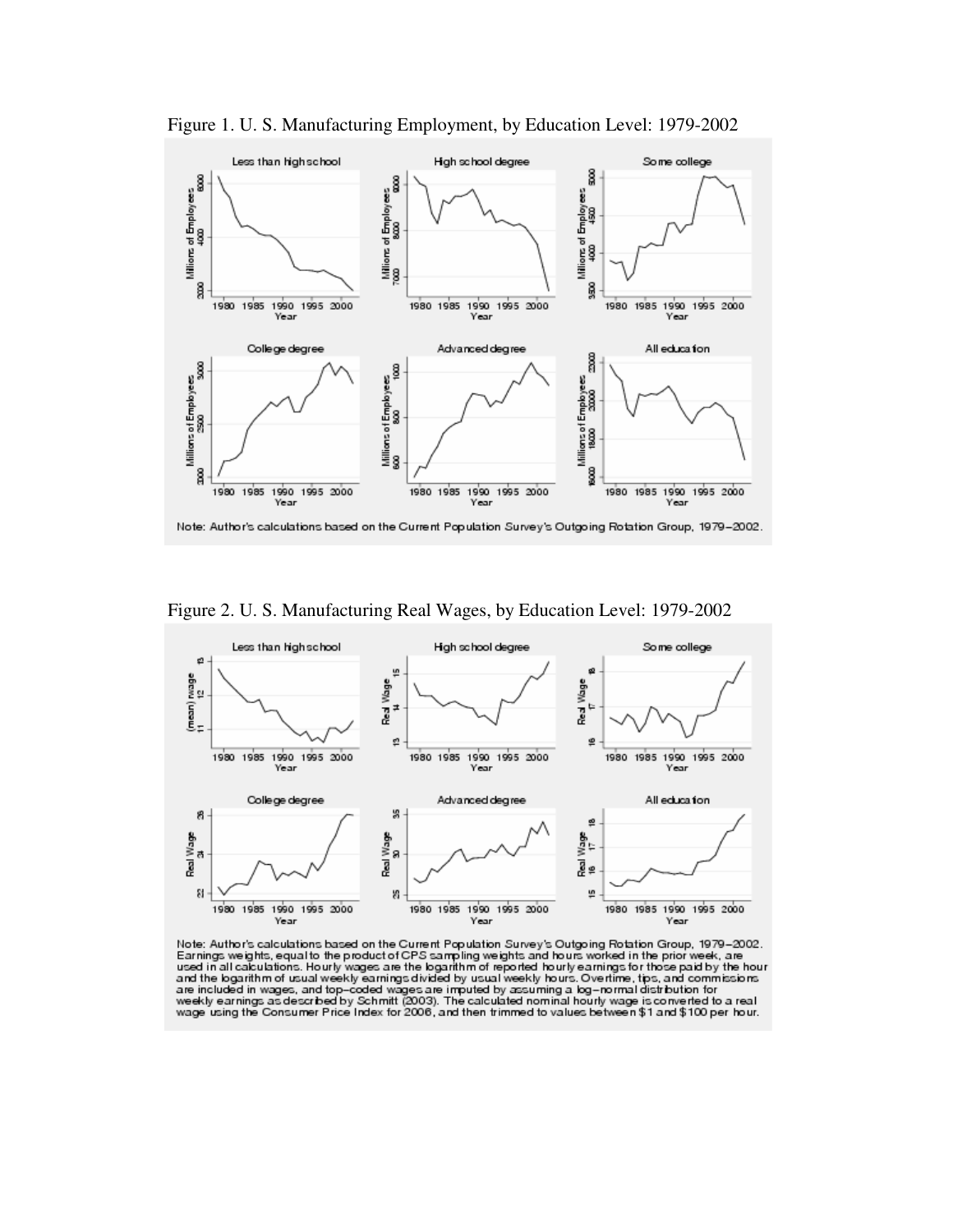

Figure 3. Domestic and Foreign Employment of U.S. Based Multinationals Source: BEA

Note: Author's calculations based on the most comprehensive available data and is based on firm-level<br>surveys on US direct investment abroad, collected each year by the Bureau of Economic Analysis (BEA)<br>of the US Departmen



Figure 4. Import Penetration: Total and From Low Wage Countries

Note: Import penetration and import penetration from low-wage countries come from Bernard et al (2006).<br>We aggregated the industry level data to an annual number using employment weights calculated from<br>the Current Populat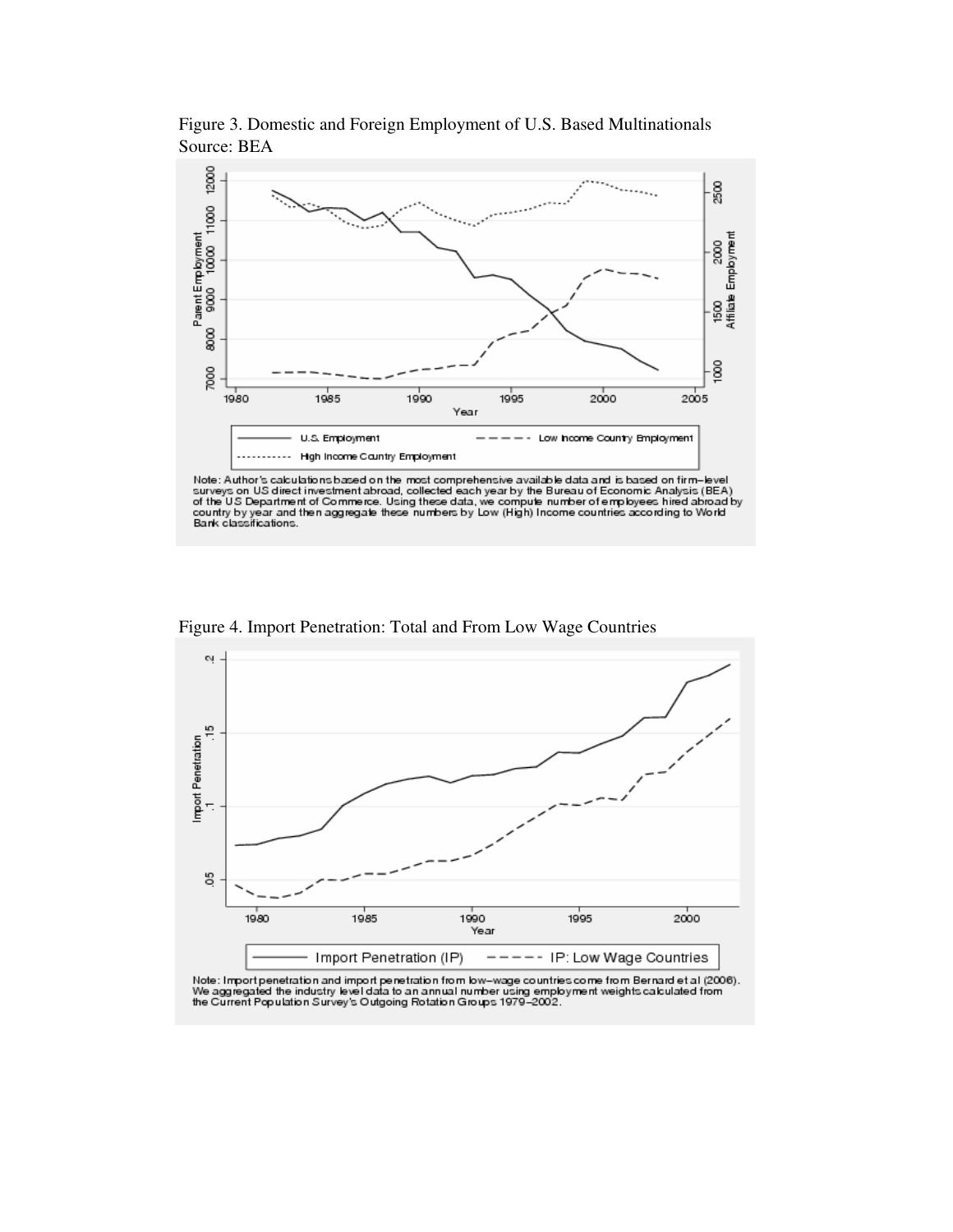Figure 5. Imported Inputs – Table 1 in GR Data Source: OECD Input/Output Matrices



Source: Grossman and Rossi-Hansberg, "The Rise of Offshoring: It's Not Wine for Cloth Anymore"



Figure 6. Change in Low Wage Employment as Function of Initial Job Characteristics

the Current Population Survey and is defined according to Autor et al as the ratio of routine manual and cognitive tasks to all tasks.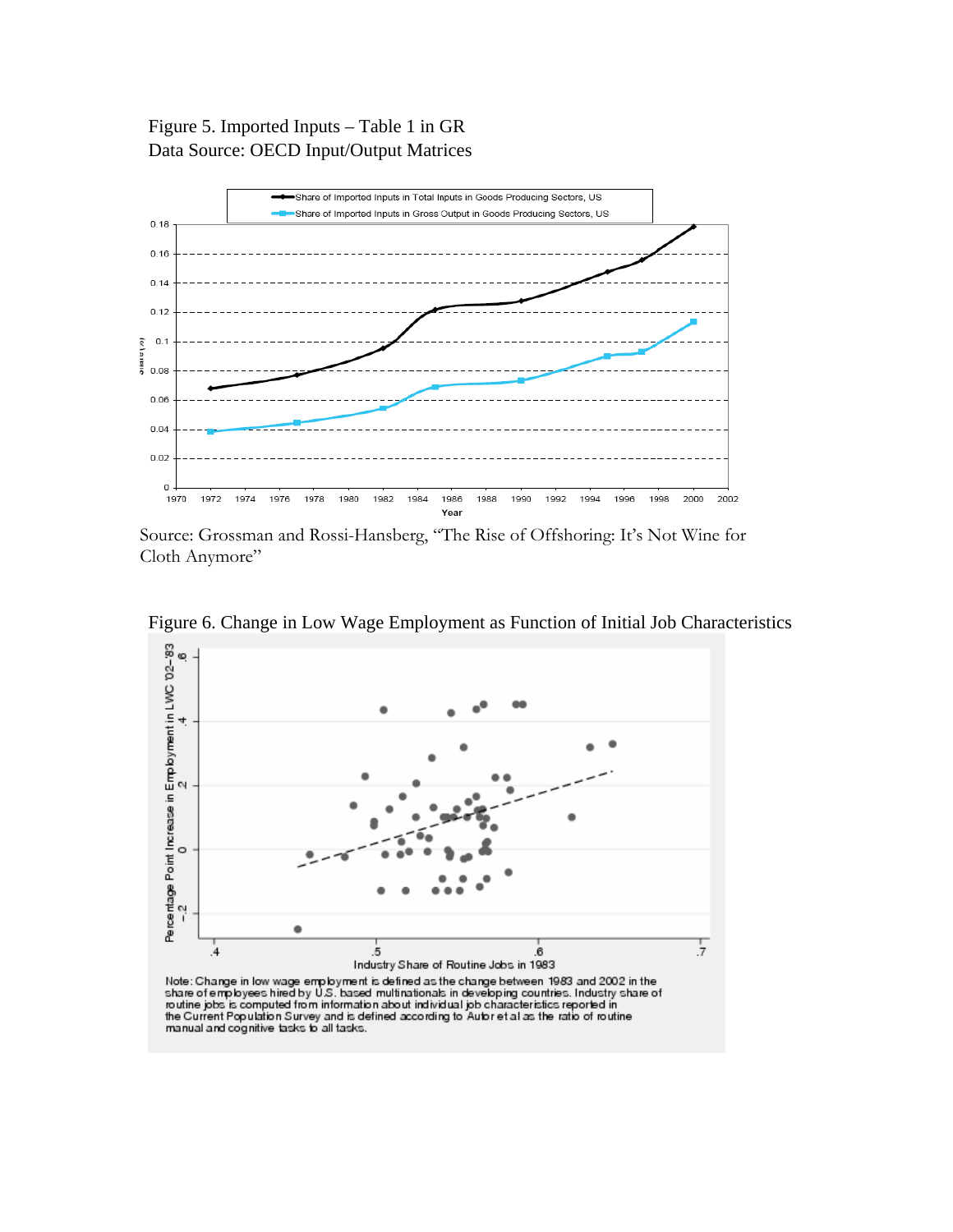

Figure 7. Change in Import Penetration as Function of Initial Job Characteristics

Figure 8. U. S. Services Employment, by Education Level: 1979-2002



Note: Author's calculations based on the Current Population Survey's Outgoing Rotation Group, 1979-2002.